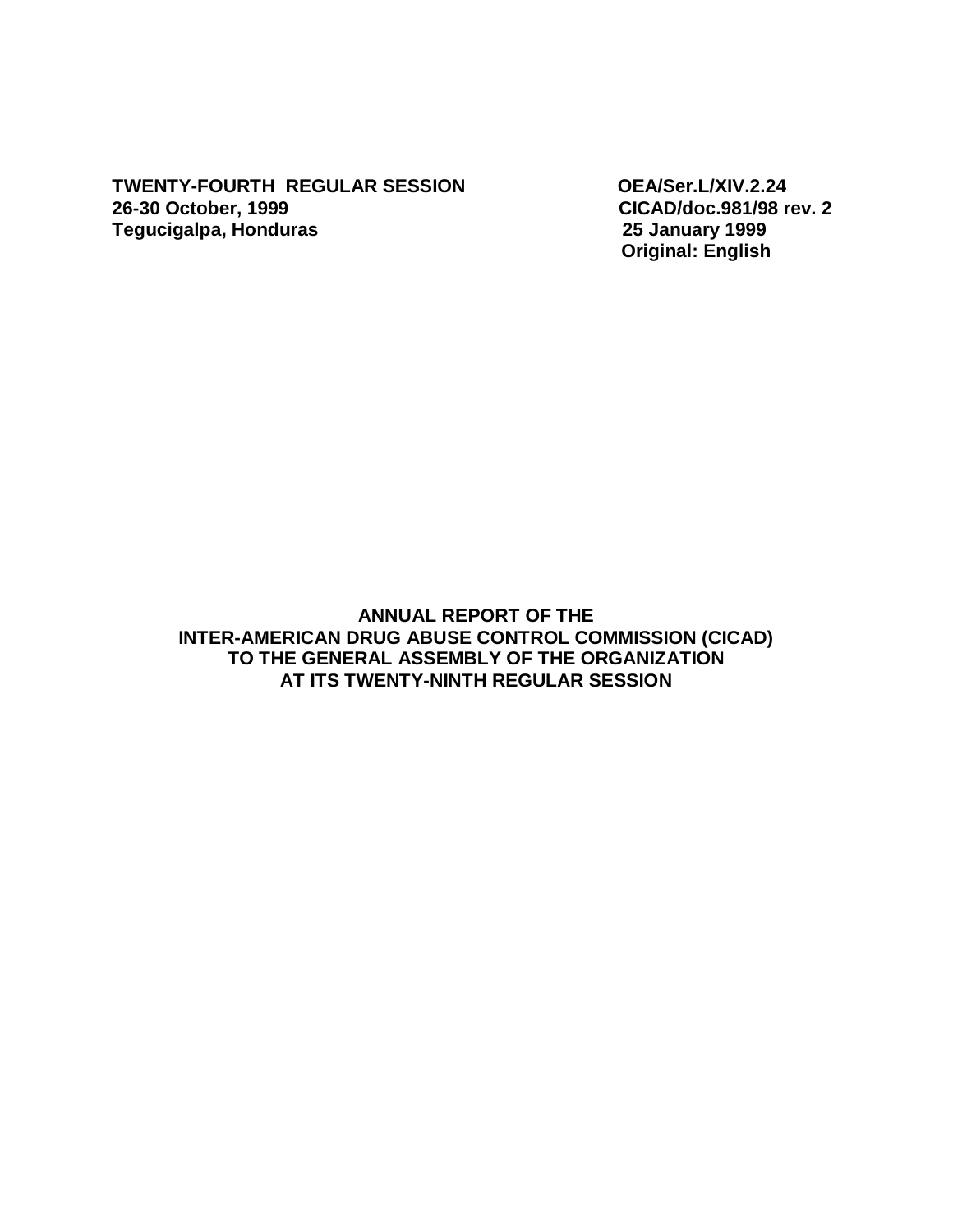# **TABLE OF CONTENTS**

# **PAGE**

| <b>CHAPTER I.</b>    |                                                                                                                                                                                                                                                                 |                                             |
|----------------------|-----------------------------------------------------------------------------------------------------------------------------------------------------------------------------------------------------------------------------------------------------------------|---------------------------------------------|
| <b>CHAPTER II.</b>   |                                                                                                                                                                                                                                                                 |                                             |
| <b>CHAPTER III.</b>  |                                                                                                                                                                                                                                                                 |                                             |
| CHAPTER IV.          |                                                                                                                                                                                                                                                                 | $\overline{2}$                              |
| CHAPTER V.           |                                                                                                                                                                                                                                                                 | $\overline{2}$                              |
| <b>CHAPTER VI.</b>   | MANDATES AND RECOMMENDATIONS OF<br>THE GENERAL ASSEMBLY AT ITS XXVIII<br><b>REGULAR SESSION</b>                                                                                                                                                                 | $\overline{2}$                              |
| <b>CHAPTER VII.</b>  | THE CICAD PROGRAM                                                                                                                                                                                                                                               | $\overline{4}$                              |
|                      | <b>MULTILATERAL EVALUATION</b><br>Α.<br>MECHANISM (MEM)<br>DEMAND REDUCTION<br><b>B.</b><br>C.<br>LEGAL DEVELOPMENT<br>SUPPLY REDUCTION<br>D.<br>E.,<br><b>INSTITUTION BUILDING </b><br><b>INFORMATION AND STATISTICAL</b><br>F.<br>SYSTEMS AND SERVICES (ISSD) | $\overline{4}$<br>6<br>12<br>14<br>21<br>22 |
| <b>CHAPTER VIII.</b> | COOPERATION WITH OTHER INTER-AMERICAN<br>AND INTERNATIONAL ORGANIZATIONS AND<br>WITH PERMANENT OBSERVERS                                                                                                                                                        | 27                                          |
| CHAPTER IX.          | MEETINGS HELD IN 1998                                                                                                                                                                                                                                           | 28                                          |
| CHAPTER X.           | <b>FINANCIAL AND BUDGETARY</b><br>CONSIDERATIONS                                                                                                                                                                                                                | 30                                          |
| <b>CHAPTER XI.</b>   | CICAD RECOMMENDATIONS TO THE<br>GENERAL ASSEMBLY<br>37                                                                                                                                                                                                          |                                             |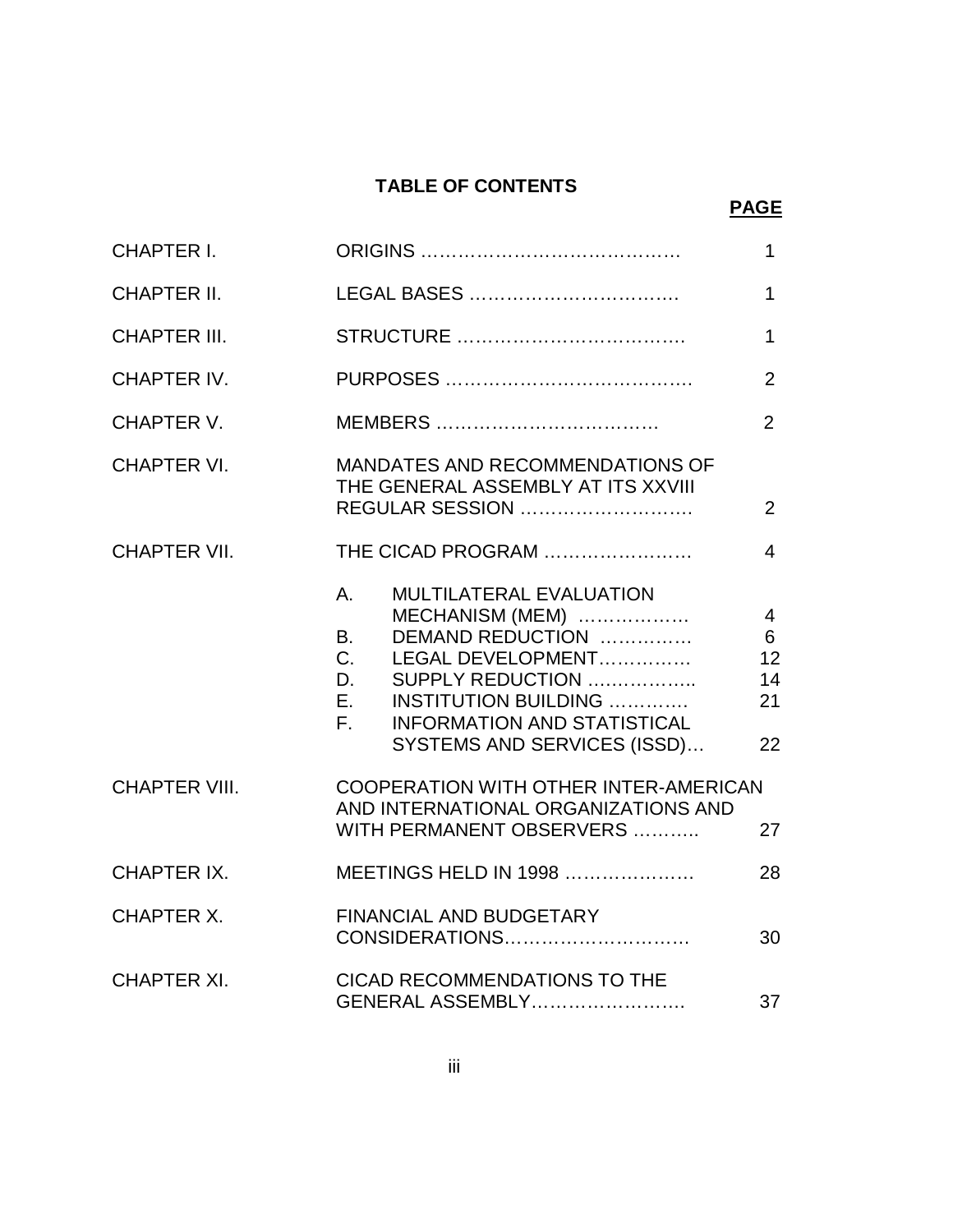#### **ANNUAL REPORT OF THE INTER-AMERICAN DRUG ABUSE CONTROL COMMISSION (CICAD) TO THE GENERAL ASSEMBLY OF THE ORGANIZATION AT ITS TWENTY-NINTH REGULAR SESSION**

The Inter-American Drug Abuse Control Commission (CICAD) herein presents its annual report to the twenty-ninth regular session of the General Assembly of the Organization of American States (OAS), pursuant to the provisions of Articles 54 (f) and 91 (f) of the OAS Charter. This document follows the format adopted by the General Assembly in resolutions AG/RES.331 (VII-0/78), AG/RES.1452 (XXVII-0/97) and AG/RES.1586 (XXVIII-0/98).

### **CHAPTER I ORIGINS**

The General Assembly, based on resolution AG/RES.699 (XIV-0/84), convened the Inter-American Specialized Conference on Traffic in Narcotic Drugs to review all aspects of the drug problem. The Conference, held in Rio de Janeiro, Brazil in 1986, concluded with the unanimous approval of the Inter-American Program of Action of Rio de Janeiro against the Illicit Use and Production of Narcotic Drugs and Psychotropic Substances and Traffic Therein.

That same year, the General Assembly established the Inter-American Drug Abuse Control Commission (CICAD), through resolution AG/RES.813 (XVI-0/86), and approved its Statute. By AG/RES.814 (XIV-0/86), it approved the Inter-American Program of Action of Rio de Janeiro, and by resolution AG/RES.841 (XVI-0/86) it authorized the Permanent Council to approve the Statute of the Specific Fund for the Inter-American Program of Action of Rio de Janeiro to finance CICAD activities under the Program. The Permanent Council approved that Statute on September 9, 1987 in its resolution CP/RES.482 (709/87).

### **CHAPTER II. LEGAL BASES**

CICAD is a technically autonomous entity of the Organization of American States and it performs its functions under the Inter-American Program of Action of Rio de Janeiro and in accordance with the mandates of the General Assembly of the Organization. In October 1996, the Commission adopted amendments to its Statute, which were approved by the General Assembly in its resolution AG/RES.1457 (XXVII-0/97) in June 1997. In November 1997, the Commission adopted amendments to its Regulations, pursuant to Article 31 of the amended Statute.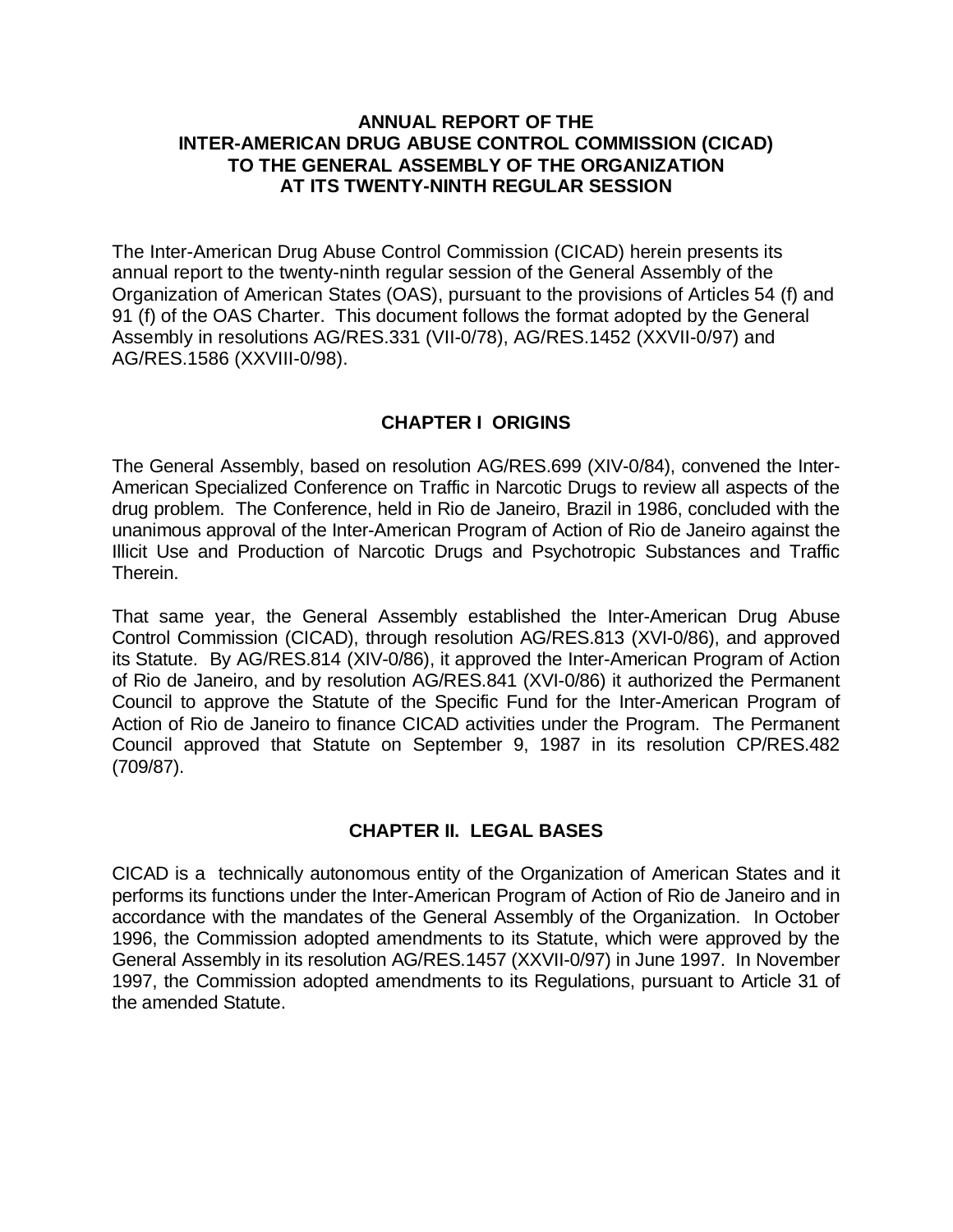### **CHAPTER III. STRUCTURE**

Under Article 3 of the amended Statute, the Commission is composed of all the member states of the Organization that are elected, at their request, by the General Assembly. Each member state must designate a principal representative, and may also appoint alternate representatives and advisors, as it deems appropriate.

### **CHAPTER IV. PURPOSES**

The Commission is guided by the principles and objectives of the Inter-American Program of Action of Rio de Janeiro. The main objectives of the Program are to expand and strengthen the capacity of member states to reduce the demand for illicit drugs and prevent the abuse of licit drugs, and to combat effectively the illicit production of and traffic in narcotic drugs and psychotropic substances, as well as to promote regional initiatives and activities in the fields of research, exchange of information, specialized training, and technical assistance.

The Commission is also guided by the Anti-Drug Strategy in the Hemisphere which CICAD adopted in October 1996 and the General Assembly endorsed in resolution AG/RES.1458 (XXII-0/97), as well as by the Plan of Action approved at the II Summit of the Americas, Santiago, Chile in April 1998.

### **CHAPTER V. MEMBERS**

Pursuant to the decision adopted by the General Assembly at its twenty-eighth regular session, electing Antigua and Barbuda and Saint Kitts and Nevis to membership in the Commission, the members of CICAD increased to comprise the following thirty-four countries: Antigua and Barbuda, Argentina, The Bahamas, Barbados, Belize, Bolivia, Brazil, Canada, Chile, Colombia, Costa Rica, Dominica, Ecuador, El Salvador, Grenada, Guatemala, Guyana, Haiti, Honduras, Jamaica, Mexico, Nicaragua, Panama, Paraguay, Peru, Saint Kitts and Nevis, Saint Lucia, Saint Vincent and the Grenadines, Suriname, Trinidad and Tobago, United States, Uruguay and Venezuela.

### **CHAPTER VI. MANDATES AND RECOMMENDATIONS OF THE GENERAL ASSEMBLY AT ITS TWENTY-EIGHTH REGULAR SESSION**

### **A. ANNUAL REPORT OF CICAD TO THE GENERAL ASSEMBLY, 1997**

By resolution AG/RES.1542 (XXVIII-O/98), the General Assembly, among other points, commended CICAD's support to member states through their national drug control commissions, and instructed CICAD to continue providing such assistance.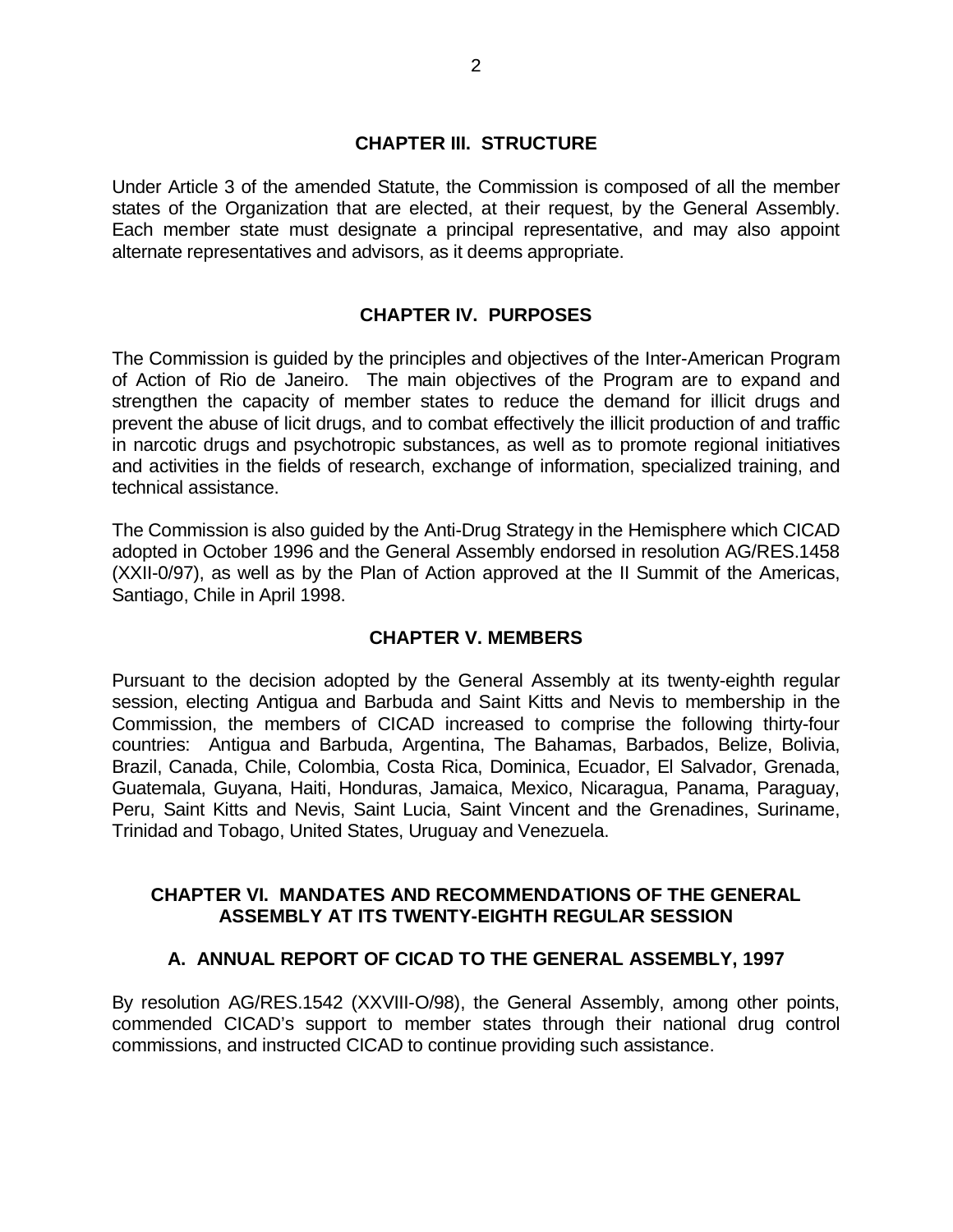#### **B. CICAD'S MODEL REGULATIONS FOR THE CONTROL OF THE INTERNATIONAL MOVEMENT OF FIREARMS, THEIR PARTS AND COMPONENTS AND AMMUNITION**

By resolution AG/RES. 1543 (XXVIII-0/98), the General Assembly made the following decisions, among others: to adopt the "Model Regulations for the Control of the International Movement of Firearms, their Parts, Components and Ammunition" as adopted at the twenty-second regular session of CICAD; to encourage member states to apply the Model Regulations as they deem appropriate; and, to request that the CICAD Group of Experts hold future meetings for the purpose of further improving these Model Regulations.

### **C. CICAD'S MODEL REGULATIONS CONCERNING LAUNDERING OFFENCES CONNECTED TO ILLICIT DRUG TRAFFICKING AND RELATED OFFENCES AND TO THE MODEL REGULATIONS TO CONTROL CHEMICAL PRECURSORS AND CHEMICAL SUBSTANCES, MACHINES AND MATERIALS**

By resolution AG/RES. 1544 (XXVIII-0/98) the General Assembly:

1. Approved the proposed amendments to CICAD's Model Regulations Concerning Laundering Offences Connected to Illicit Drug Trafficking and related Offences, approved by the Commission at its twenty-second regular session, and recommended them to member states for adoption into national law.

2. Recognized the work of the CICAD Group of Experts to Control Precursor Chemicals to amend the Model Regulations to Control Chemical Precursors and Chemical Substances, Machines and Materials and encouraged the completion of this work.

3. Urged member states to give strong political support to bring into effect CICAD's Model Regulations by means of legal instruments at the national level and to provide the institutional support for their appropriate application.

### **D. COMBATING MONEY LAUNDERING**

By resolution AG/RES.1545 (XXVIII-0/98) on the study of the advisability of preparing a draft inter-American convention to combat money laundering, the General Assembly reiterated to the CICAD Group of Experts that it should continue to examine, in coordination with the Executive Secretariat, and from an essentially technical perspective, the various national and international instruments in force on this subject and present a technical analysis providing a basis for study and decisions by the Working Group on Money Laundering; and urged governments of member states that have not yet done so, to transmit to CICAD the bilateral agreements and internal legislation on combating money laundering.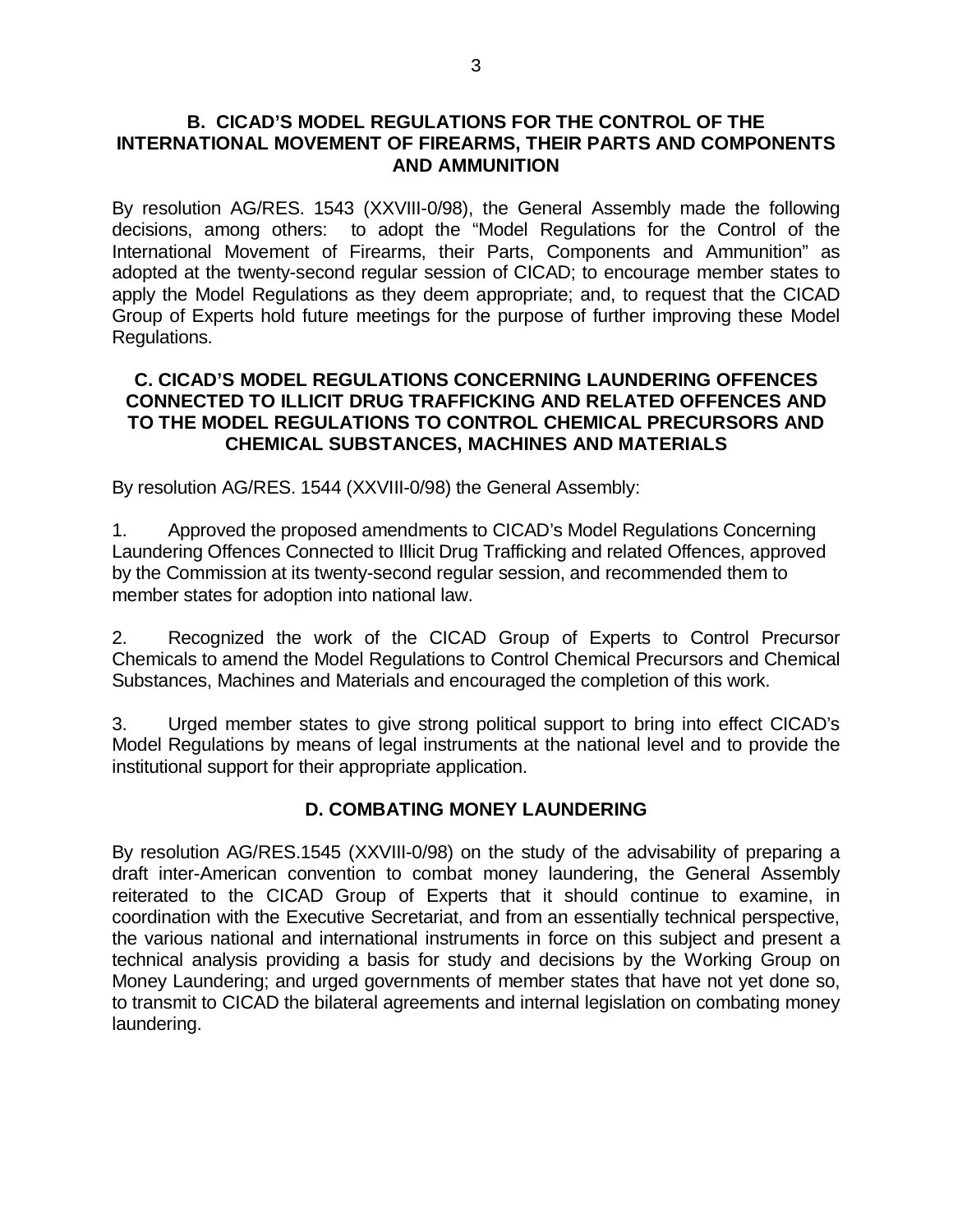### **CHAPTER VII: THE CICAD PROGRAM**

The Commission reports on the following activities carried out in the course of its 1998 program:

### **A. THE MULTILATERAL EVALUATION MECHANISM (MEM)**

At its twenty-second regular meeting, held in Lima from November 4-7 1997, following the proposal made by the Delegation of Canada, CICAD instructed the Executive Secretariat to convene consultative meetings in Washington D.C. in order to examine the proposals presented by Honduras and the United States, calling for the creation of a multilateral mechanism compatible with the Anti-Drug Strategy in the Hemisphere.

At the consultative meetings in December 1997 and March 1998, the Commission held an informal discussion of the principles of the proposed multilateral mechanism to evaluate and strengthen anti-drug cooperation.

At the Second Summit of the Americas held in April 1998 in Santiago, Chile, the Heads of State and Government of the Americas stated in the Plan of Action that the countries would undertake the following:

- "Continue to develop their national and multilateral efforts in order to achieve full application of the Anti-Drug Strategy in the Hemisphere, and will strengthen this alliance based on the principles of respect for the sovereignty and territorial jurisdiction of the States, reciprocity, shared responsibility and an integrated, balanced approach in conformity with their domestic laws.
- With the intention of strengthening mutual confidence, dialogue and hemispheric cooperation and on the basis of the aforementioned principles, develop, within the framework of the Inter-American Drug Abuse Control Commission (CICAD-OAS), a singular and objective process of multilateral governmental evaluation in order to monitor the progress of their individual and collective efforts in the Hemisphere and of all the countries participating in the Summit, in dealing with the diverse manifestations of the problem".

Based on the mandates received from the Second Summit of the Americas, at the twentythird regular meeting of CICAD (May 1998), an Intergovernmental Working Group on the Multilateral Evaluation Mechanism (IWG-MEM) was formed. Jean Fournier, the Principal Representative of Canada, was elected to chair the Group, with Pablo Lagos, the Principal Representative of Chile, as Vice Chair. The members of the Commission began the formal discussions of the Multilateral Evaluation Mechanism (MEM) and examined documents presented by Argentina, Canada, Mexico, the United States and the Executive Secretariat. It was agreed that the IWG-MEM meetings would be held every three months, and that the following topics would be discussed: a definition of the mechanism's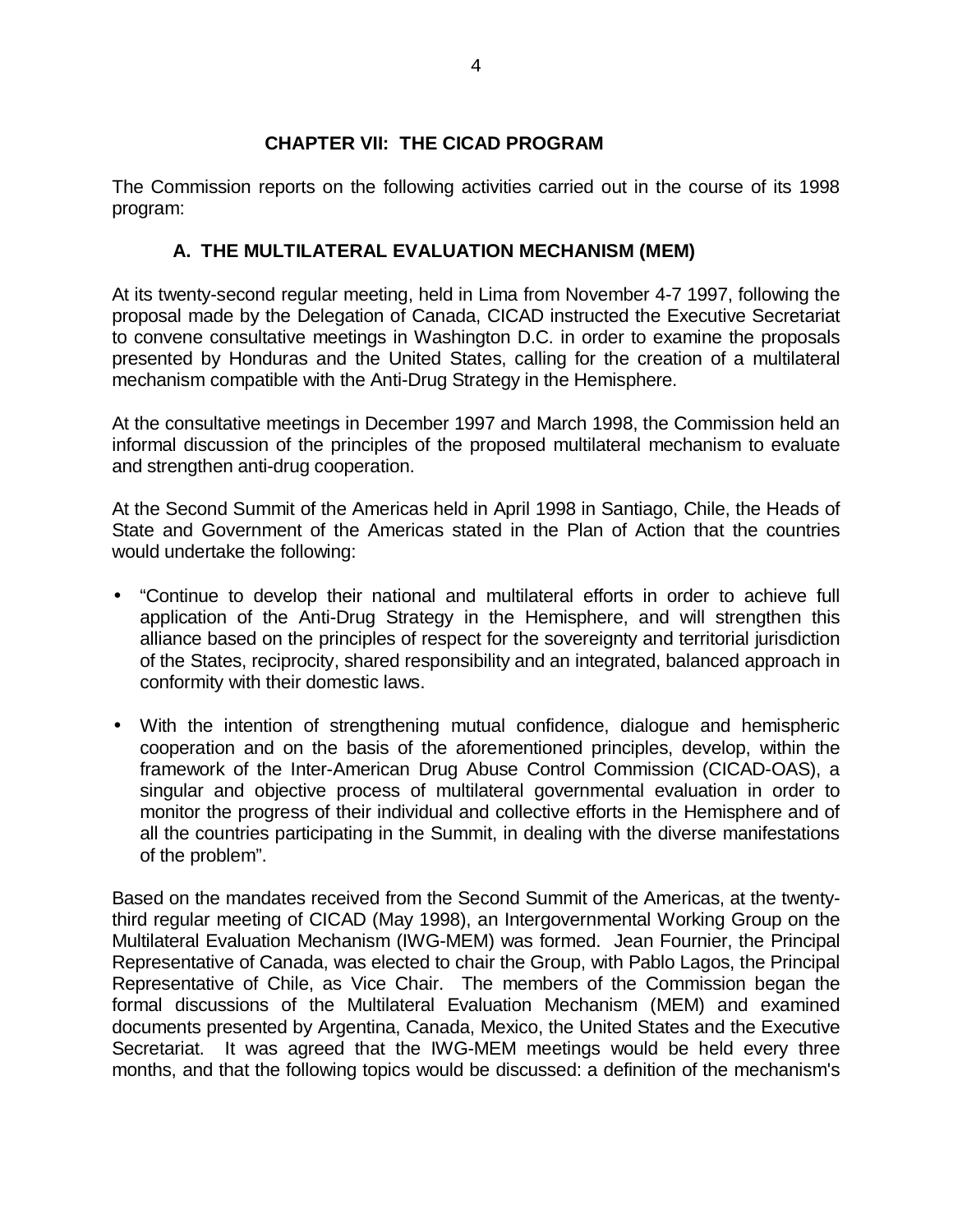principles and objectives; the procedure and timetable for developing the mechanism; and selection of the indicators that would be used in the evaluation, among others.

At the second IWG-MEM meeting held in Washington D.C. from August 18-21 1998, the countries' representatives agreed by consensus to adopt the principles established by the Santiago Summit and Anti-Drug Strategy. They also identified and defined the following characteristics and objectives, which will be used as the basis for the design and implementation of the MEM.

### **Principles**

Pursuant to the Mandate of the Second Summit of the Americas, the process of multilateral evaluation is based upon the following principles:

- 1. Respect for sovereignty, territorial jurisdiction and the domestic laws of States.
- 2. Reciprocity, shared responsibility, and an integrated balanced approach to this issue.
- 3. The Anti-Drug Strategy in the Hemisphere and international agreements and instruments in force.

### **Characteristics**

The multilateral evaluation process applicable to all States, individually and collectively, has the following characteristics:

- 1. Governmental, singular and objective, with the participation of specialized representatives of the governments.
- 2. Transparency, impartiality and equality, to assure an objective evaluation.
- 3. Full and timely participation of the States based upon mutually and previously established rules and procedures of general application to guarantee an equitable evaluation process.
- 4. The exclusion of sanctions of any kind.
- 5. Respect for the confidentiality of the deliberations and the information provided by states, in accordance with established norms and procedures.

### **Objectives**

The multilateral evaluation process has the following objectives:

1. To achieve full application of the Anti-Drug Strategy in the Hemisphere.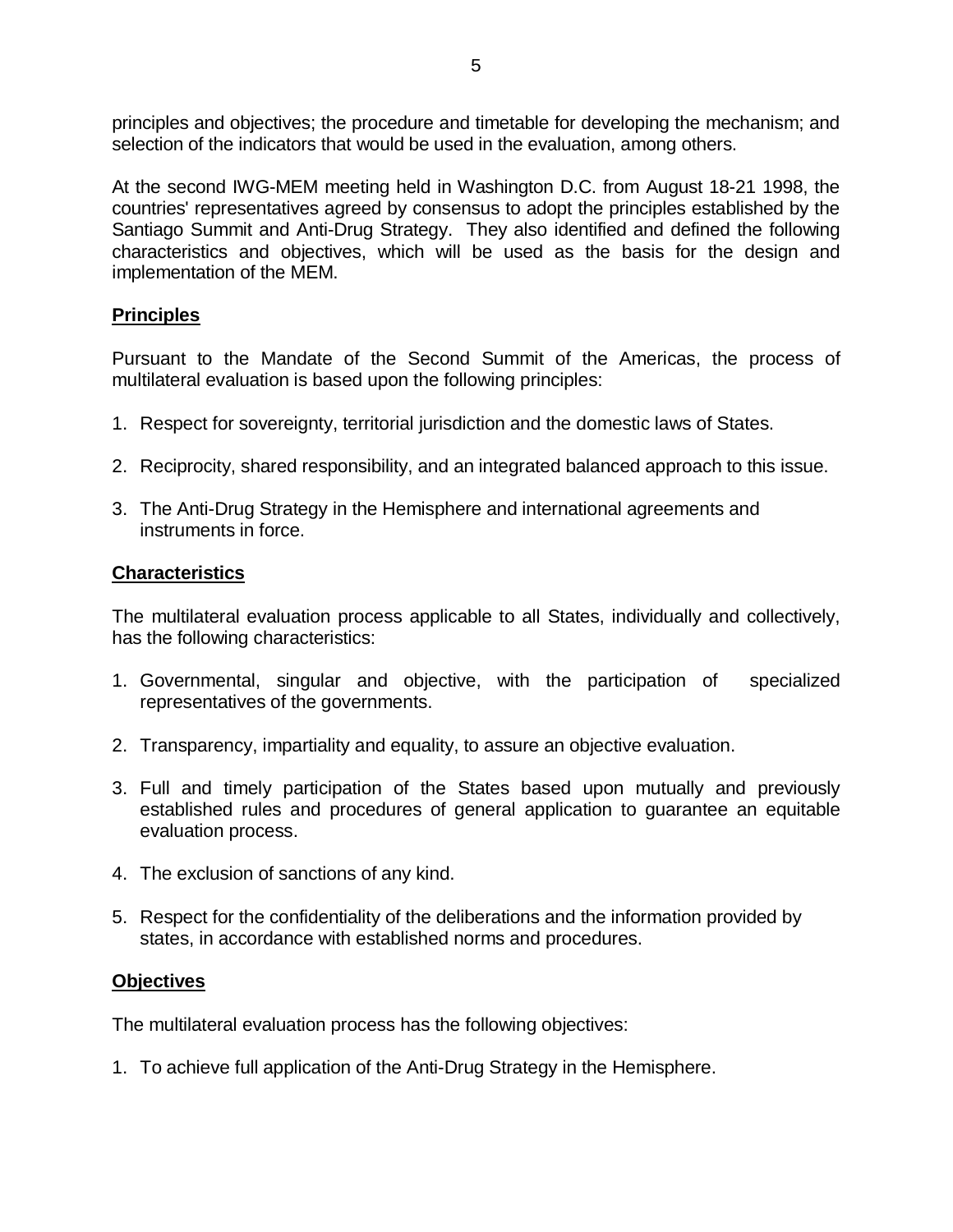- 2. To strengthen mutual confidence, dialogue and hemispheric cooperation in order to confront, with greater efficiency and efficacy, the diverse aspects of the world drug problem.
- 3. To follow-up on the progress of individual and collective efforts in the Hemisphere of all the countries participating in the Mechanism, indicating both results attained as well as obstacles faced by the countries.
- 4. To promote the following actions on the basis of the evaluation results and within the frame work of CICAD:
	- 4.1 To support States in the execution of their national plans.
	- 4.2 To contribute to the strengthening of their capacity to confront the problem.
	- 4.3 To stimulate the development of technical assistance and training programs, and the exchange of experiences according to the needs of each.
- 5. To produce periodic reports on the situation of the problem in the countries and in the hemisphere.
- 6. To strengthen multilateral cooperation as the way to ensure objective evaluation of States' efforts to confront the drug problem.
- 7. To promote through CICAD the strengthening of cooperation and coordination with other regions, the United Nations and other international entities.

At the third MEM meeting, held in Honduras from October 26-28 1998, indicators covering the following goals were reviewed: Optimizing National Strategy, Preventing Drug Abuse and Treatment of Drug Addicts, and, Reducing the Production of Drugs. The fourth MEM meeting will be held in Washington from January 26-28, 1999 during which the examination of indicators will continue, together with the evaluation process.

### **B. DEMAND REDUCTION**

The prevention and treatment of the abuse of both licit and illicit drugs are cornerstones of the Anti-Drug Strategy in the Hemisphere and key components of national drug control programs in the member states. Bearing this in mind, CICAD's Demand Reduction Program covered a broad spectrum of activities in 1998, from policy analysis to training and development of human resources and research.

### **I. Group of Experts on Demand Reduction**

The mandate of the Group of Experts on Demand Reduction was approved by CICAD at its twenty-first regular session held in April 1997. The Group of Experts is made up of national experts in various areas of demand reduction. Priority topics in the field of demand reduction are research programs and models, prevention and education, and treatment and rehabilitation.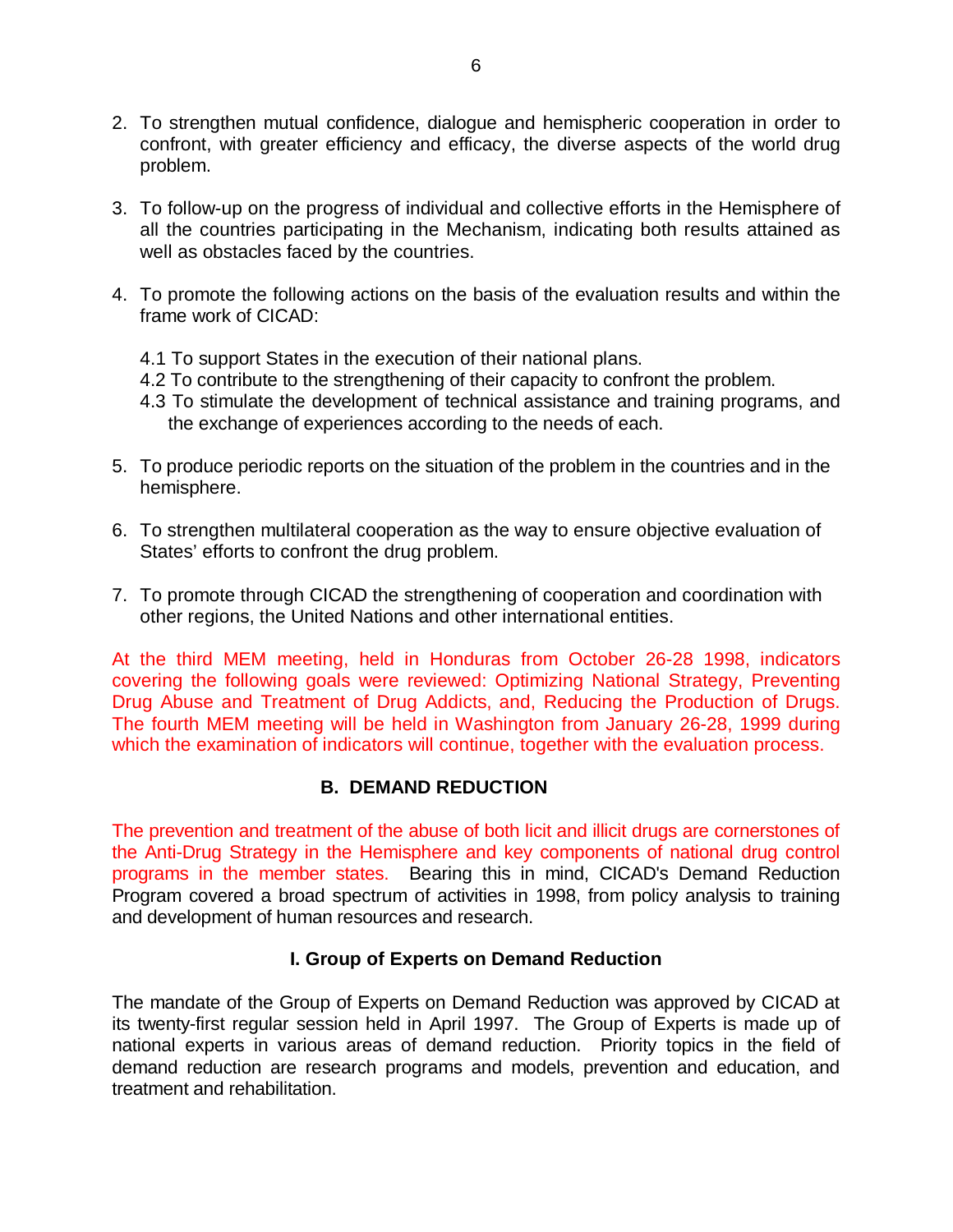The second meeting of the CICAD Group of Experts on Demand Reduction took place in Mexico City, Mexico from March 3-6, 1998, and was cosponsored by Mexico's National Commission Against Addictions (CONADIC). The purpose of the meeting was to address the issue of minimum standards of care in drug treatment centers, in order to improve the quality of care and respect the human rights of drug abusers in treatment. The participating countries agreed upon the importance of establishing minimum standards of care in OAS member states. As a follow up to the meeting, CICAD and the Pan American Health Organization (PAHO) agreed to provide technical and financial assistance on the national level. As a result Peru, Ecuador, and Panama have now established minimum standards. Uruguay will receive assistance in 1999.

The final report of the meeting which was published as document CICAD/DREX/doc.18/98 rev.1**,** was presented to and approved by the twenty-third session of CICAD. The next meeting, which will be chaired by Uruguay, is scheduled to take place in Uruguay in 1999.

### **II. Training**

### a. Course for a diploma in addiction studies, Spain

From 1993 through 1998, CICAD and the Spanish government cosponsored fellowships that made it possible for forty-two professionals in Latin America and the Caribbean to attend a degree course on drug dependency studies for nine months at Madrid's Complutense University. Professionals from Colombia, Ecuador, Chile, Uruguay, Venezuela, Bolivia, Mexico, Guatemala, Nicaragua, Argentina, Haiti, and Honduras received fellowships which were offered to Spanish-speaking health professionals, educators, social workers, and psychologists.

CICAD would like to express its gratitude to the Spanish government for its continued support for this program, and it looks forward to the planned expansion of courses on demand reduction offered in Spain.

#### b. Training in drug abuse prevention in Israel

For the first time, the Government of Israel offered five fellowships, in cooperation with the OAS Fellowships Program, for post-graduate study in drug abuse prevention at the Aharon Ofri International Training Centre in that country. CICAD expresses its gratitude to Israel for this initiative.

#### c. Training in the area of drug abuse prevention for nursing schools

The objective of this project is to design and test curriculum modules pertaining to drug abuse prevention and treatment in a selected number of nursing schools in the Andean countries and Brazil. CICAD has worked with representatives from nursing schools throughout the region to establish local coordinating committees in universities in Colombia, Brazil, Argentina and Venezuela. Nursing schools in Bolivia, Ecuador and Peru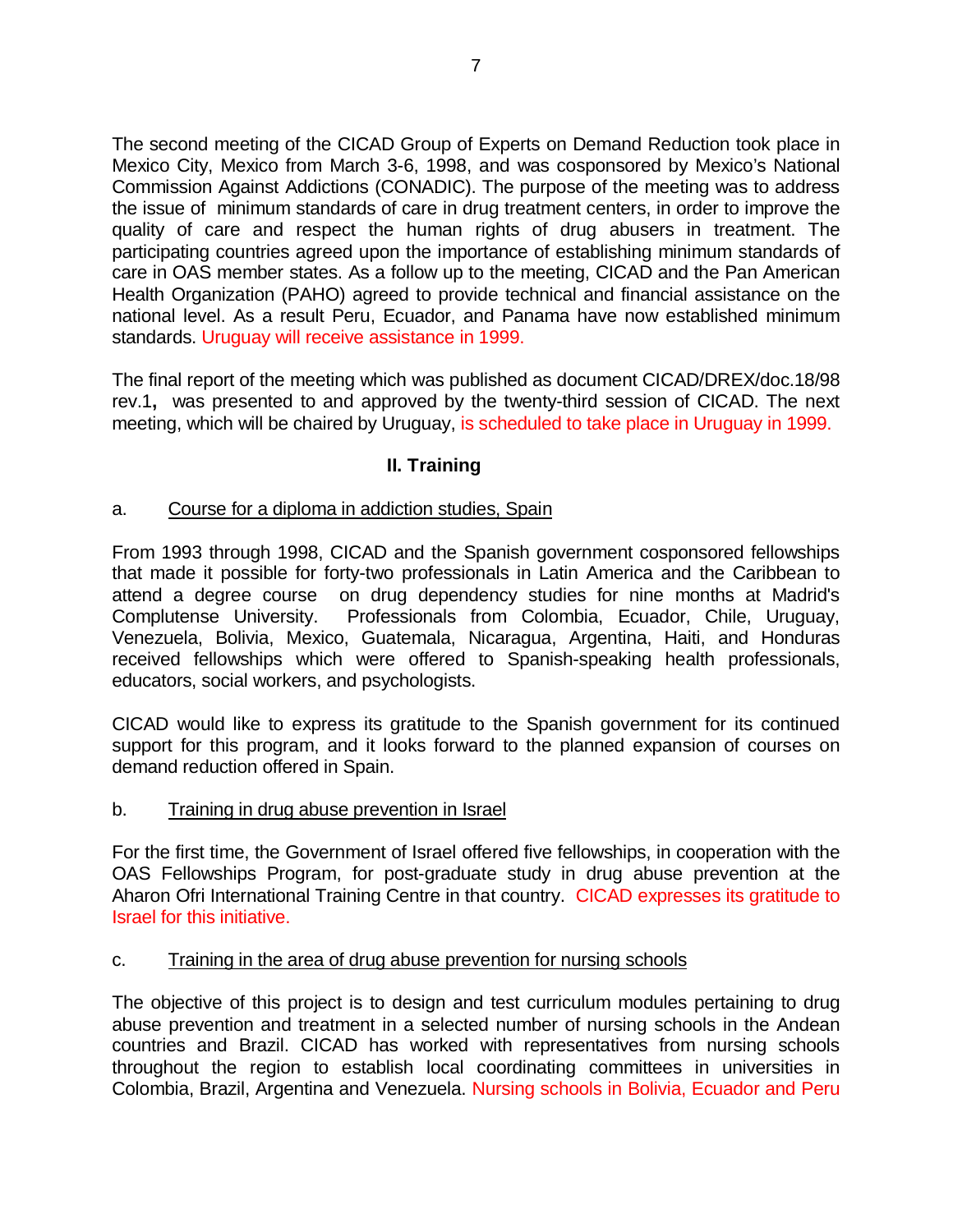will join the project in 1999. Seminars have been offered to professors in nursing schools to expand their knowledge of drugs and promote the need for prevention and treatment programs within these universities. Local coordinators have established offices within each university and are working on-line to exchange information, share institutional experiences and develop curricula.

This project is financed by the Japanese government, and the Commission would like to express its heartfelt thanks to that country for its ongoing support of CICAD projects in the hemisphere.

### d. Training in drug abuse prevention and treatment in the English-speaking Caribbean

In view of the increase in drug use in many Caribbean countries, CICAD has placed special emphasis on training professionals and technicians involved in the treatment and rehabilitation of drug addicts. Since 1993, it has been organizing and cosponsoring, in conjunction with the U.S. Department of State, new courses throughout the Englishspeaking Caribbean region. In 1998, CICAD organized the following training events:

A basic-level course provided training for community and church workers from throughout the English-speaking Caribbean in Grenada in April. A basic-level training course, which included Caribbean participants as well as participants from the Atlantic/Caribbean Coast of Central America, was held in Belize in June. A follow-up course for participants for the Central American coast was held in Bluefields, Nicaragua in September. In addition, technical needs assessments and in-service training activities were carried out in Grenada and St. Vincent in January, and in Guyana in August. These courses provided training for approximately two hundred people in techniques for treatment and rehabilitation; and for prevention of relapse; questions of HIV transmission and drug abuse; and the relation between women and drug and alcohol abuse.

### e. Youth and parent encounters for drug abuse prevention

One of CICAD's most successful and enduring projects has been the series of training sessions entitled Youth and Parent Encounters, where instructors work directly with these persons to alert them to the dangers of drugs and to give them ways to help them resist the abuse of harmful substances. Since 1987, CICAD has financed approximately 45 courses of this sort in 21 member states of the Organization, together with trainer training seminars for more than 500 professionals. A participatory training methodology, developed and used by the Inter-American Children's Institute (IIN), has helped youth and community leaders carry out grass roots prevention activities with a minimum of outside assistance.

In 1998, the following courses were conducted:

- Training in Multiplier Techniques and Youth Encounter: Peru

Two training activities were held in May, organized in conjunction with the Ministry for Promotion of Women and Human Development (PROMUDEH) and the National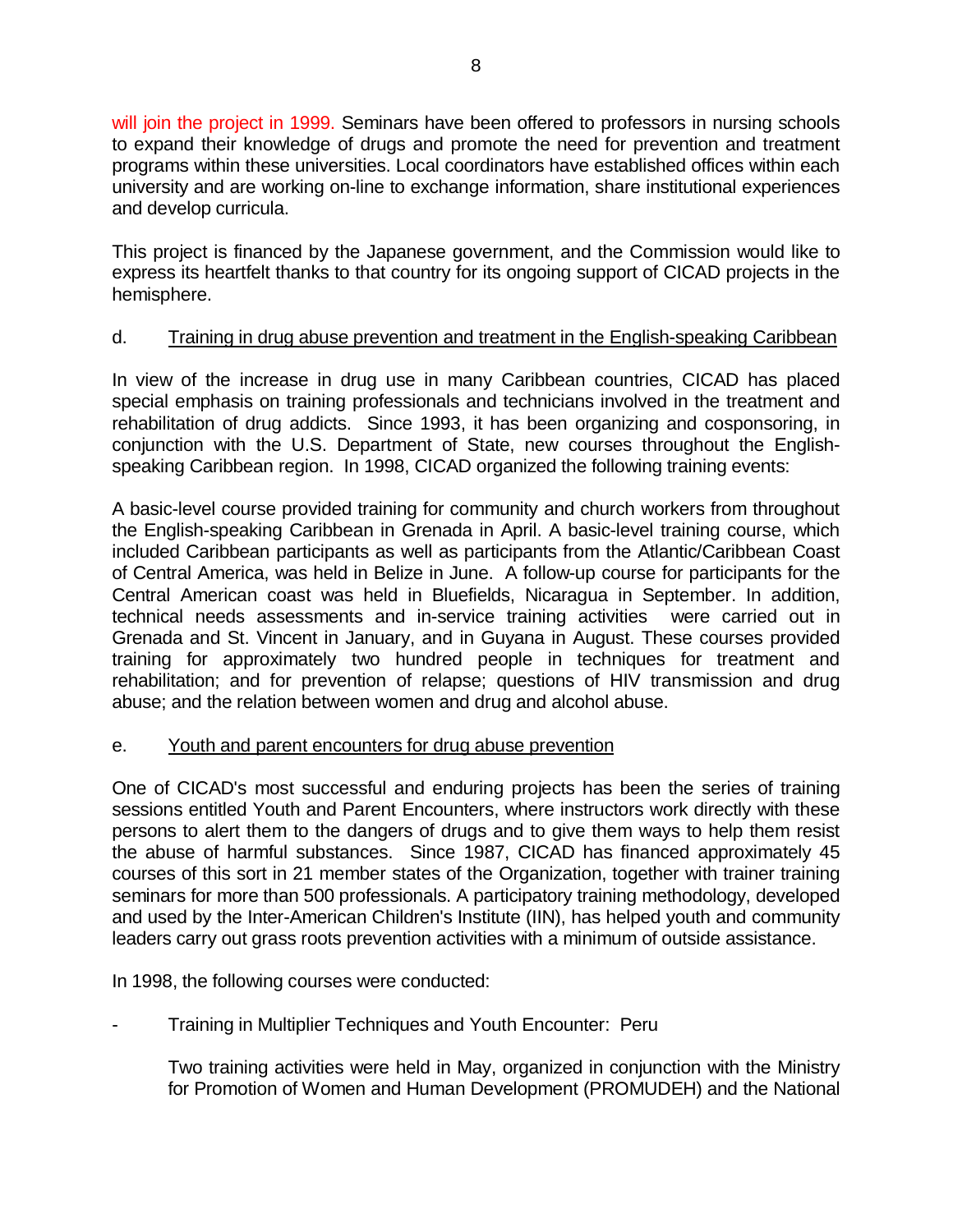Anti-Drug Commission (CONTRADROGAS), with the co-sponsorship of the United States Embassy. A Workshop on Training in Multiplier Techniques provided approximately forty-five local professionals with training in advanced prevention techniques. A Youth Encounter was held in Huanuco, a rural area of Peru, where drug abuse is a growing problem among the population. Forty-five students were trained in drug abuse prevention and community mobilization techniques

Intermediate level Training: Honduras

A workshop on Multiplier Techniques was held in July in cooperation with the Honduran Institute for the Prevention of Alcohol and Drug Abuse (IHADFA). The course provided forty Honduran professionals with advanced training in drug abuse prevention techniques.

Follow-Up and Extension of Activities: Bolivia

Prevention initiatives including the maintenance of a documentation center and community mobilization activities have continued in the Valle Alto de Cochabamba. Prevention initiatives including awareness-building workshops and training sessions have also been extended to the Chapare region. Both of these activities have taken place under the coordination of COPRE-Cochabamba.

National Drug Abuse Training Workshop: Uruguay

A drug abuse prevention training workshop for youth and parents was held in Minas in September for participants from throughout the country.

f. Participatory Education for Drug Abuse Prevention in the English-Speaking **Caribbean** 

The objective of this new project is to help youth leaders and their families to act as prevention agents and to train workers in drug abuse prevention using proven methods of informal education. In 1997, the Executive Secretariat of CICAD took the IIN's preventive education methodology and adapted it for use in the English-speaking Caribbean. Pilot Youth and Parent Encounters were held in conjunction with National Drug Councils in Dominica and in Belize, for counselors, teachers, and community leaders to test the adapted method and materials. In 1998 this initiative was expanded to other Caribbean countries by IIN, through a grant from the Inter-American Council for Integral Development (CIDI) of the OAS.

### **III. CICAD plan for drug abuse prevention for street children in the Andean Region**

This project, sponsored by the United States government and the government of Japan, is designed to support the efforts of institutions working on behalf of street children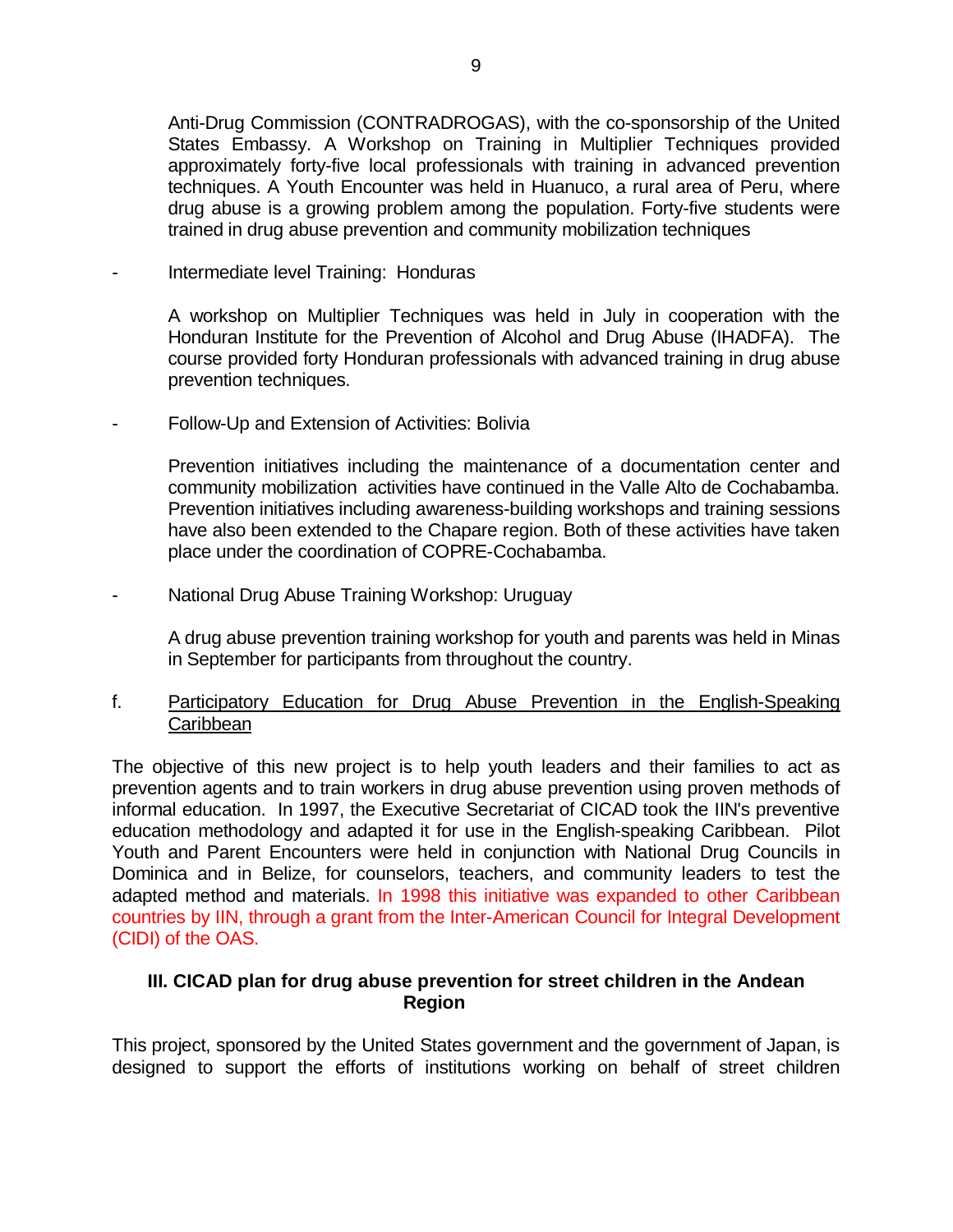throughout the Andean Region, especially in the area of drug abuse prevention and treatment. Activities under the program include:

### a. Regional training of street educators

This training program has been carried out since 1995 to give street educators and institutions that provide services to high-risk youth an opportunity to gain new perspectives in their work with minors at high risk for substance abuse. An Andean training course in drug abuse treatment and rehabilitation was carried out in March in Bogota, Colombia, in conjunction with the Comunidad San Gregorio. Over 30 individuals from institutions throughout the region received training in early detection, detoxification, counseling, family therapy and social reinsertion. Another regional course is scheduled to take place in November. CICAD has funded the publication of a manual on the methodology utilized by the Comunidad San Gregorio, in order to provide other institutions throughout the hemisphere with resources for program adaptation and implementation. The manual will be published in 1999.

### b. National Activities

Venezuela: As a result of a National Seminar on Street Children and Drugs, sponsored by CICAD and coordinated by the National Anti-Drug Commission (CNA) and the NGO "Prevención Alternativa" in April 1997, a prevention network for street educators has been established and in operation throughout 1998. Through this network, educators are able to refer individual cases, share institutional experiences, receive information about drug abuse, and receive support to make methodological changes to fortify interventions with high-risk youth.

Bolivia: A national training course for professionals who work in treatment centers and therapeutic communities for high-risk youth was carried out in July in Cochabamba, in conjunction with the Vice Ministry of Gender, Generation and Family. Trainers from the Comunidad San Gregorio in Bogota provided technical expertise and training in needs assessment techniques to approximately seventy professionals from throughout Bolivia.

### c. In-Service Training for Youth at Risk

This project is designed to improve in-service training and social rehabilitation programs offered by the Working Child Program (PMT) in Quito, Ecuador, and by the QHARURU Project in La Paz, Bolivia, to provide youth with a competitive edge in the work market. Over a period of three years, 500 urban youth will be the direct beneficiaries of this project. Market studies have been performed and databases have been set up in Quito and Guayaquil, Ecuador and La Paz and El Alto, Bolivia. A minimum of three production units a year have been established, and centers to provide youth information on job opportunities have been set up. Basic educational curricula have been consolidated and enhanced to assure that all youth receive a solid educational foundation. This is highly significant, as most of the youth at risk attend school only sporadically. Micro-enterprise strategies have been reformed and workshops on strategic thinking and management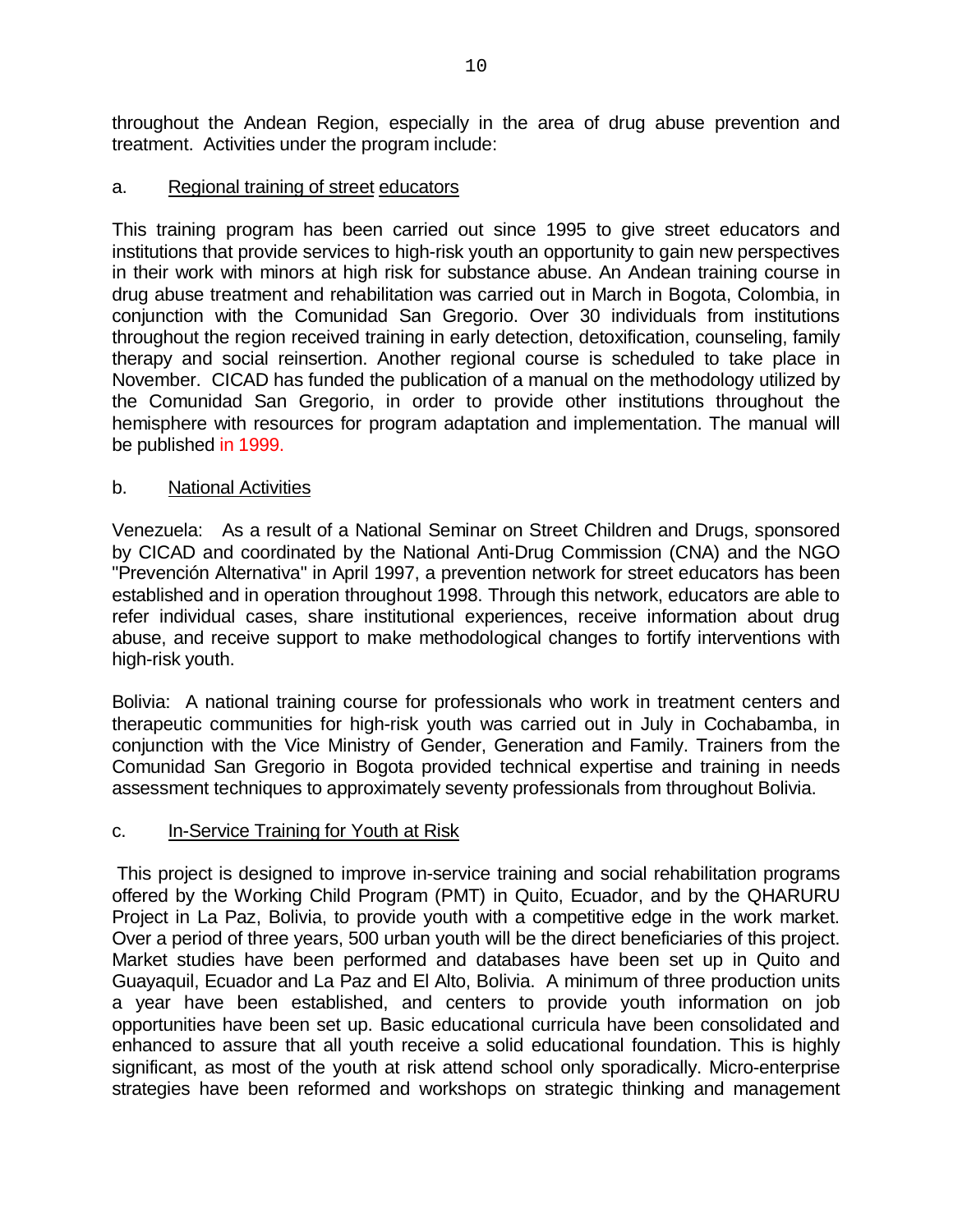have been carried out. QHARURU recently received an outstanding achievement award from the mayor of La Paz for their work on the project.

# **IV. Prevention of Illegal Drug Use along the Atlantic Coast of Central America**

This regional project is designed to help the governments of Belize, Honduras, Guatemala, Costa Rica, Panama, and Nicaragua to cope with the growing drug abuse problem in the Atlantic coastal region of Central America. A Plan of Action was designed as a result of a meeting of senior officials in the health and drug abuse prevention sectors in Roatán, Honduras in March 1997.

This Action Plan has the following five components: Project Organization, Diagnosis/Research, Training, Community Mobilization, Evaluation and Follow-up. Local coordinating communities have been formed in each country and include municipal officials, community leaders, health workers, drug abuse prevention specialists, clergy and educators. Key elements of the plan are the active participation of the local communities and the need to ensure the participation of public opinion leaders in the drug abuse prevention program. The project has an external evaluator and software has been designed to record prevention activities. CICAD has provided each country with a computer.

Regional training courses in community mobilization, strategic planning and decisionmaking, program evaluation and rapid assessment skills to measure local attitudes and perceptions about the drug problem were carried out in Panama City in June 1998 and in Limon, Costa Rica in July 1998. An ongoing regional exchange program has also been established within the Masters Program in Intercultural Public Health at the University of the Autonomous Region of the Caribbean Coast of Nicaragua (URACCAN). CICAD also sponsored a regional training course in drug treatment and rehabilitation in Bluefields, Nicaragua at the end of September.

# **V. Technical assistance in project development**

At the request of the Government of Peru, the Executive Secretariat of CICAD provided technical assistance to CONTRADROGAS in the development of demand reduction projects in a joint effort between the Peruvian Government, CICAD and the Inter-American Development Bank (IDB) to raise external funding for an overall, integrated Alternative Development Program. The program is the largest ever to be presented to a donors'Consultative Group, took place in November in Brussels under the auspices of the IDB and CICAD (see page 16).

### **VI. Research on youth at risk of drug use**

In cooperation with the Johns Hopkins University, CICAD is administering a research grant from the U.S. National Institute on Drug Abuse (NIDA) to investigate patterns of drug use among high-school students in Central America, Panama and the Dominican Republic. In 1998, CICAD also provided technical assistance to the Governments of Belize,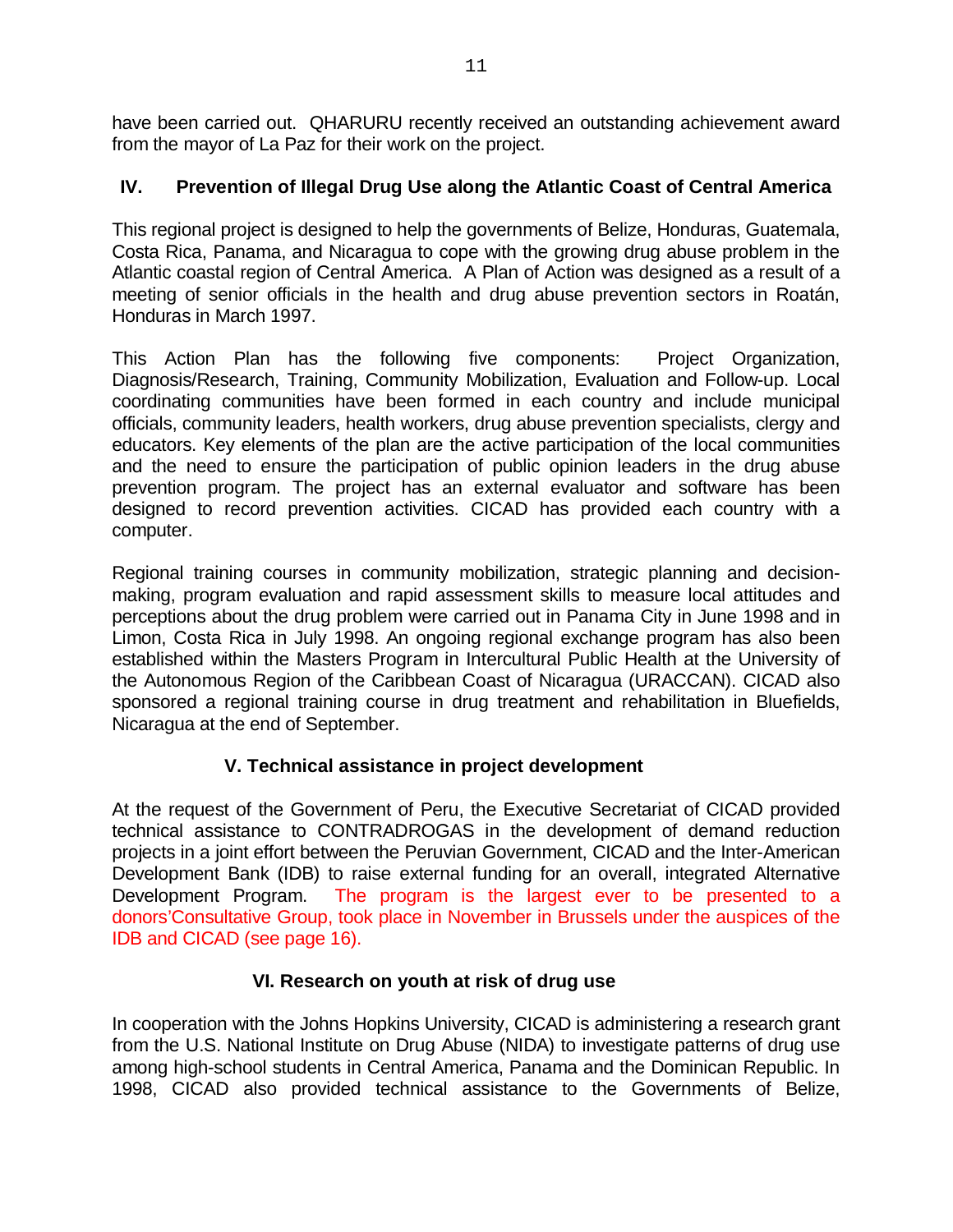Guatemala, and Panama in the analysis of research findings on drug use by adolescents. At the same time, a research proposal has been developed to assist member states in the Caribbean region to put in place CICAD's drug use surveillance system (known as the Inter-American Drug Use Data System- SIDUC). This proposal has been submitted to the European Commission and the United Nations International Drug Control Programme (UNDCP) for possible funding.

### **VII. Science Advisor**

In the 1998 Regular Fund budget of the OAS, the General Assembly approved funds for a meeting of a Science Advisory Committee. The General Assembly did not, however, approve funding for the post of Science Director - a request made by the Commission in 1996 and 1997. The Commission reiterates its request to the General Assembly for financing for this essential post, whose occupant would coordinate international research grants, as well as provide significant technical input to the Multilateral Evaluation Mechanism and the technical standards of SIDUC.

# **C. LEGAL DEVELOPMENT**

### **I. Money Laundering Control**

### a. CICAD Group of Experts to Control Money Laundering

Two meetings of the CICAD Group of Experts were held in 1998, the first in Washington D.C. May 12-14, and the second in Buenos Aires, October 20-22.

The first meeting approved a training plan to be carried out on a sub-regional basis for judges, prosecutors, personnel of financial intelligence units (FIUs) and law enforcement officials; updated some provisions of the CICAD Model Regulations concerning Laundering Offenses connected to Illicit Drug Trafficking and Related Offenses, with a view to completing this exercise at the second meeting, and distributed for completion by countries a document for facilitating information exchange and mutual legal assistance. The second meeting completed the revisions to the Model Regulations and continued with the on-going assessment of the Plan of Action of Buenos Aires. This assessment included a typology exercise to bring members up to date on recent money laundering activities and trends in member countries.

The results of the work of the Expert Group in 1998 were reviewed by the Commission at its twenty-fourth session in Tegucigalpa, Honduras, October 26-30. Some Commissioners expressed concern over the working of the definition 'serious offences' and in view of the foregoing it was agreed to further consider this amendment of the Model Regulations at CICAD's next regular session once the member states had had a full opportunity to consider the matter further. The previous amendments to the Model Regulations to provide for Financial Intelligence Units approved by CICAD at its twenty-second regular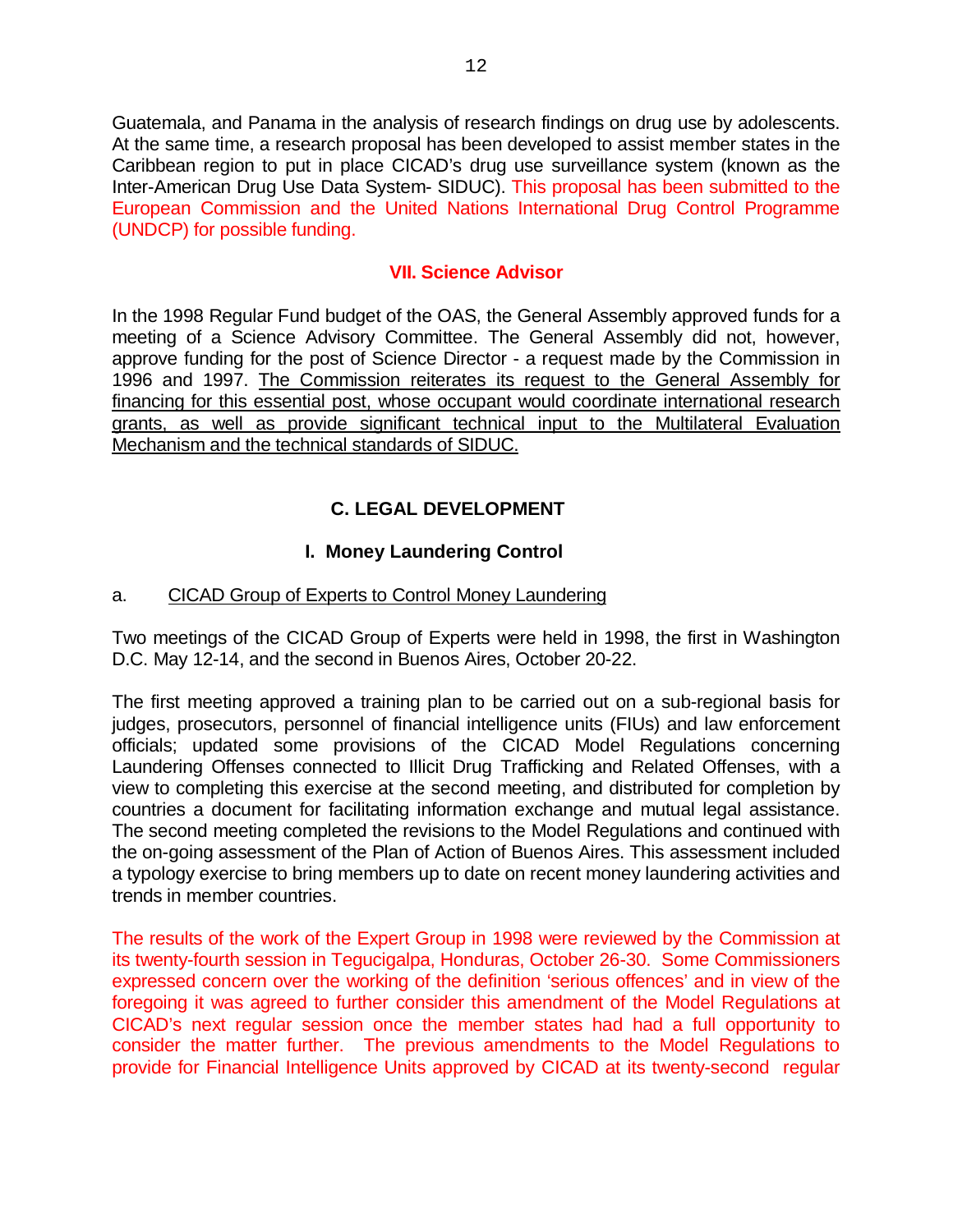session in Lima, Peru in November 1997, were adopted on June 2, 1998 by the OAS General Assembly in Caracas, Venezuela by resolution AG/RES.1544 (XXVIII-0/98).

#### b. Project for Money Laundering Prevention in Financial Institutions

The Secretariat concluded discussions with officials of the Inter-American Development Bank on an agreement for a pilot training project for officials of supervisory agencies and banks in selected countries on measures to prevent the use of banks for money laundering. The Agreement was executed in September 1998 and the project will begin operations in Feburary 1999.

### **II. Firearms and Explosives Control**

The draft Model Regulations on the International Movements of Firearms, their Parts and Components, and Ammunition which were approved by the Commission at its twentysecond regular session in Lima, Peru in November, 1997, were adopted by the General Assembly on June 2, 1998 by resolution AG/RES.1543 (XXVIII-0/98).

The Model Regulations which establish requirements and procedures for the import, export and in-transit shipment of firearms, their parts and components, and ammunition were presented for application to a group of customs officials from Central America at a seminar held in Fort de France, Martinique under the combined auspices of the Interministerial Anti-Drug Training Center (CIFAD), and CICAD October 5-9, 1998.

### **III. Precursor Chemical Model Regulations**

The results of the work of the Precursor Control Expert Group in 1998 were reviewed by the Commission at its twenty-fourth regular session in Tegucigalpa, Honduras, October 26-30, which pursuant to the last meeting of the group consisted in further revisions to the Model Regulations. The Commission approved the work of the Expert Group but determined that the Executive Secretariat should work with the participating member states to develop an agreed-upon definitions section of the Regulations so that a finished product could be presented to the Commission at its next regular session for its approval.

### **IV. Training**

As noted in prior sections, CICAD has been participating in, co-sponsoring and coordinating several training seminars in 1998. On November 16-20, CICAD, together with the Royal Canadian Mounted Police (RCMP) and the Government of The Bahamas, held such a seminar for police training in money laundering investigations and undercover techniques. Another two training seminars on judicial cooperation in cases of drug trafficking and money laundering were carried out in coordination with the Spanish Ministry of the Interior for prosecutors and judges in Guatemala and Bolivia, May 4-6 and November 11-13 respectively.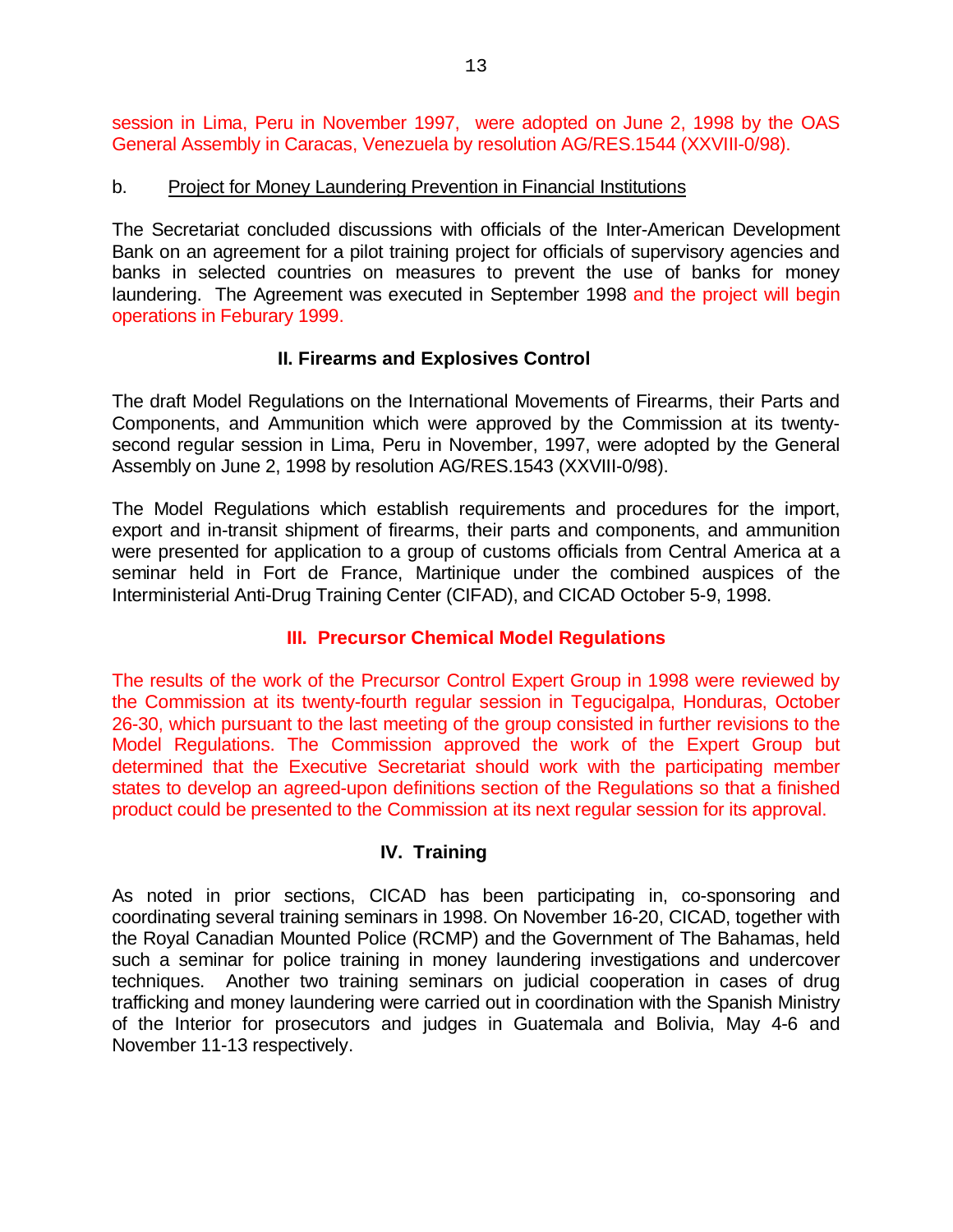The Commission wishes to thank the Governments of both countries for their continuous support for CICAD's projects in the Hemisphere, which has allowed for the training of over one hundred persons.

### **V. Technical Assistance**

In response to requests from the Governments of Ecuador, Guatemala, El Salvador and Nicaragua, the Executive Secretariat provided technical assistance and suggestions on proposed legislation relating to drug control and money laundering control throughout 1998. In addition, the Executive Secretariat, represented by its legal officer, was a special invitee to advise a meeting of senior officials of the Central Bank and other agencies of the Government of Colombia to consider a draft bill to establish a financial intelligence unit (FIU). At the invitation of the United Nations' Global Programme against Money Laundering, the Executive Secretariat participated, in an expert capacity, in the design of a training manual for financial investigators.

### **VI. CEDEJU (Center for Legal Cooperation and Development in Central America)**

The Executive Secretariat of CICAD, together with the UNDCP, and the Central American Permanent Anti-Drug Commission (CCP) met in Tegucigalpa, Honduras in April to conclude an assessment of the first three years of project operations and endeavored to re-establish the work of the project, namely, to harmonize national laws against drug trafficking, money laundering and related offences, and to train prosecutors and judges in these fields.

The Executive Secretariat of CICAD met with the UNDCP and CCP with the aim of developing an approach to continue the project, with a new executing agency based in Honduras and a new project director. The parties agreed that the project would resume in the first quarter of 1999.

### **D. SUPPLY REDUCTION**

The reduction of availability of illicit drugs and the chemicals used to produce them is an important component of CICAD's programming to address the drug problem in the Americas. It is part of CICAD's balanced approach within the framework defined by the Anti-Drug Strategy in the Hemisphere and its Plan of Action. CICAD's Supply Reduction program covers a broad range of issues from alternative development to training and education.

### **I. Alternative Development**

CICAD pursued the following efforts in the area of alternative development:

a. Expert Group on Alternative Development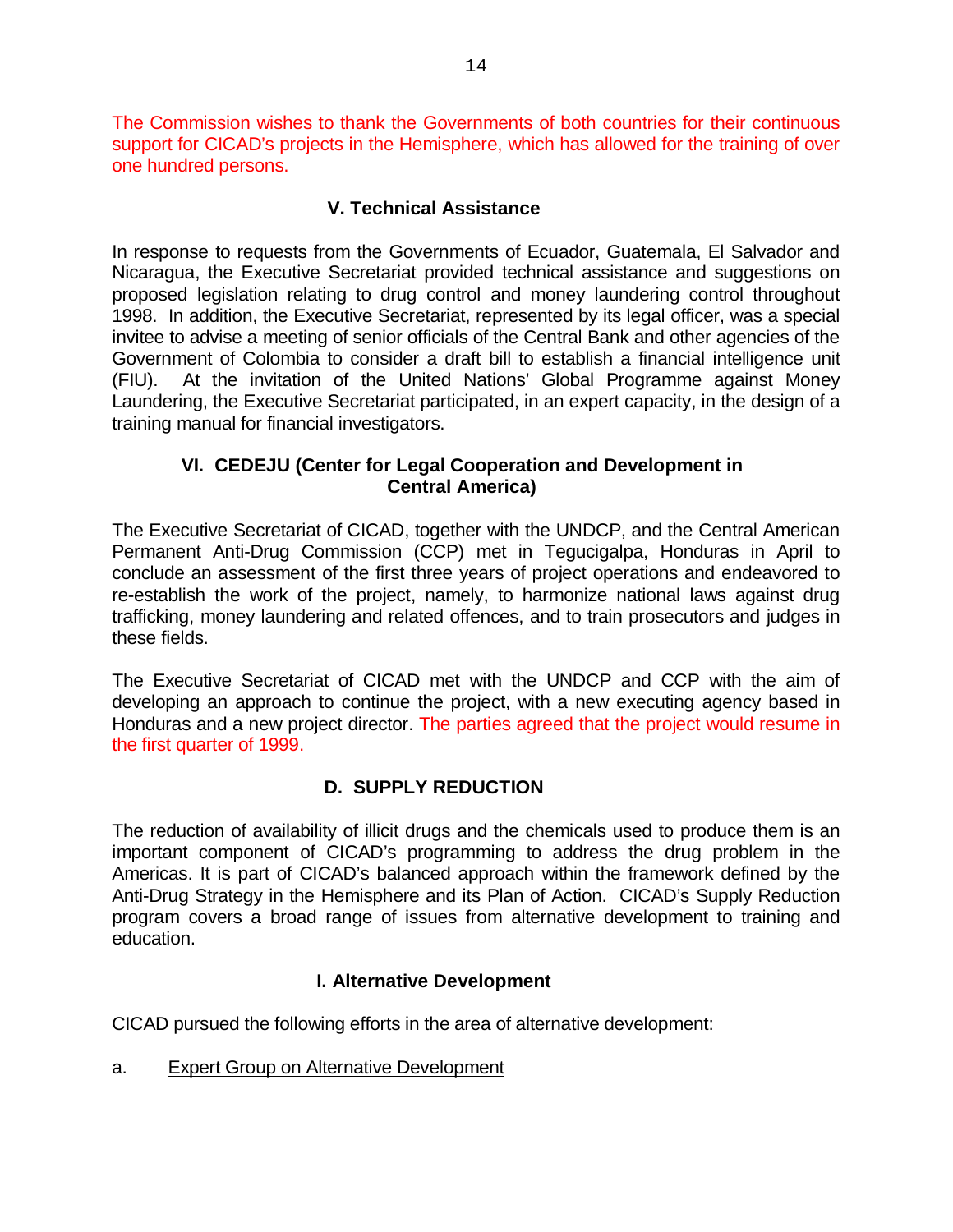Further to the September 2-4, 1997, meeting of the then Working Group, the Executive Secretariat worked with officials of the Inter-American Institute for Cooperation on Agriculture (IICA) to identify training programs currently available in the area of alternative development. Results of this collaboration were presented to the Expert Group during its meeting in Villa de Leyva, Colombia (September 22-24, 1998). Further discussion took place regarding training needs of member states and the extent to which the existing programs responded to these needs. The Executive Secretariat was asked to further examine these training needs and consider how they might be addressed. The Expert Group is scheduled to meet again during the second half of 1999.

#### b. Generalized Land Use Evaluation and Management Instrument Tool (The GLEAM Tool)

GLEAM provides a tool for studying illicit cultivation areas and identifying ways to restore economic development to them. It relies on the combination of various data sets with satellite imaging available on the market, aerial photography, and in situ verification to build a multi-dimensional constantly refreshed image of the areas in question. The Executive Secretariat, with support from the Peruvian National Drug Commission, CONTRADROGAS, initiated a pilot application of the GLEAM tool in early July 1998. The pilot was focused on an area of 3,500 square kilometers in the Upper Huallaga Valley of Peru. The results of the pilot were presented to the Government of Peru in November 1998. Following the necessary training and technology transfer, governments will be able to use GLEAM to formulate policies oriented toward economic redevelopment of the affected areas.

Subject to the availability of resources, consideration will be given to expanding the project to other current or potential illicit crop growing areas in Peru. The final product will also be available for application in other member states.

### c. Building market links for products from alternative development projects in Colombia

The objective of this project is to assist member states in identifying market access opportunities for legal crops. This is accomplished by linking new legitimate producers with potential markets with the objective of offering farmers licit opportunities to improve their socio-economic situation. This is the second project of this nature that CICAD has pursued and was focused on poppy-growing areas in Colombia. It was initiated by CICAD with support from the Colombian Agency for Alternative Development (PLANTE). The final report was presented to the Government on September 7, 1998 and focused on viable market opportunities for *lulo*, *curuba*, *mora* and *tomate de arbol* (tamarillo). The Government of Colombia is considering the results and opportunities identified by means of a program for the implementation of the recommendations of this project. Replication of the project is being considered in other areas, subject to the availability of resources.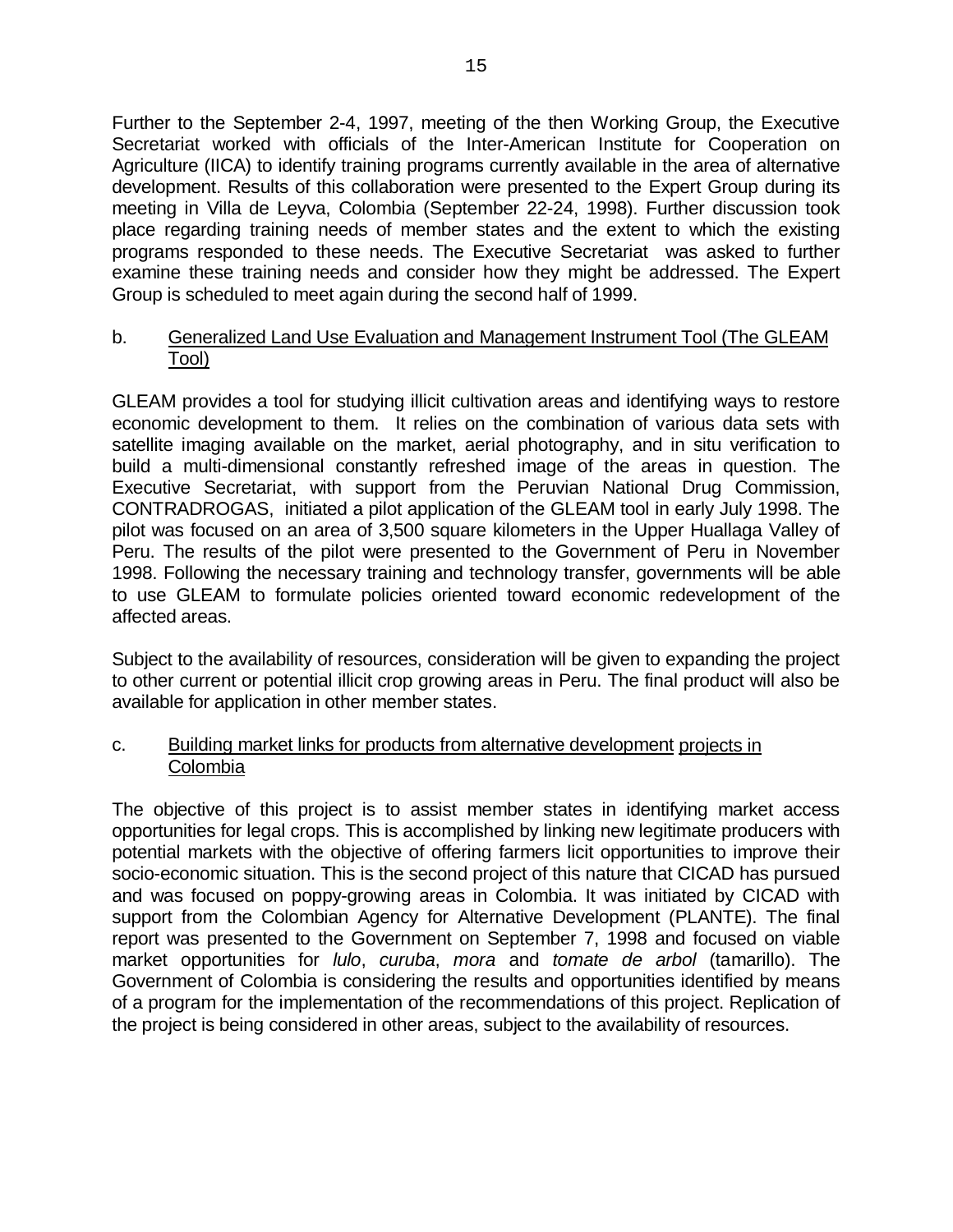### d. Integrated pest management

1998 was the second year of this collaborative program between CICAD, the U.S. Department of Agriculture, and Peru's Universidad Nacional Agraria de la Selva (UNAS). The heart of the program is the work of a senior plant pathologist, contracted to work in the field with farmers in the Tingo María region in Peru's Upper Huallaga Valley. The project also covers extension programs, germ plasm centers for the introduction of disease resistant seeds, and other modalities for assisting farmers in identifying pests, plagues and pathogens harmful to their crops as well as viable corrective measures.

The program has been working well in the Tingo Maria area and has achieved a high level of success. At the same time, there was a recognized need for similar services in other parts of the country, particularly in relation to national cacao production. It was therefore decided to expand the program to a national level, operating from Lima, focusing field research and activities in various cacao-growing regions. This responds to the growing interest on the part of the great multinational chocolate manufacturers to develop infrastructure and production capabilities for cacao in Peru, and is the first time that multinational corporations have shown significant interest in working directly in illicit crop growing regions. The restructured and expanded program is being administered by a new senior plant pathologist, hired for this purpose. Likewise, this issue is of particular interest to Colombia. Through its National Alternative Development Plan, Colombia shows CICAD it hopes to receive technical assistance in integrated pest management, together with the development of the market links' project, referred to in point c) of this Chapter.

### e. Directory of alternative development

The directory of experts and organizations responsible for the alternative development programs and initiatives, established under the Plan of Action for the Anti-Drug Strategy, was completed in late 1997 and updated during the course of 1998. A second directory of alternative development programs was also initiated and was completed in September 1998 and distributed at the second meeting of the CICAD Expert Group on Alternative Development.

### f. Consultative Group

In June 1997, the Government of Peru, through CONTRADROGAS, sought the auspices of CICAD to convene a Consultative Group. The objective of this effort was to seek international donor assistance with financing Alternative Development projects and Prevention and Rehabilitation programs totaling US\$ 192 million.

In keeping with the priority of international cooperation identified in the Anti-Drug Strategy in the Hemisphere, CICAD considered it very important to support this Peruvian initiative. Consequently, CICAD, in conjunction with the Inter-American Development Bank (IDB), invited the international community to participate in a consultative group meeting, which was held at the headquarters of the European Community (EC) in Brussels, Belgium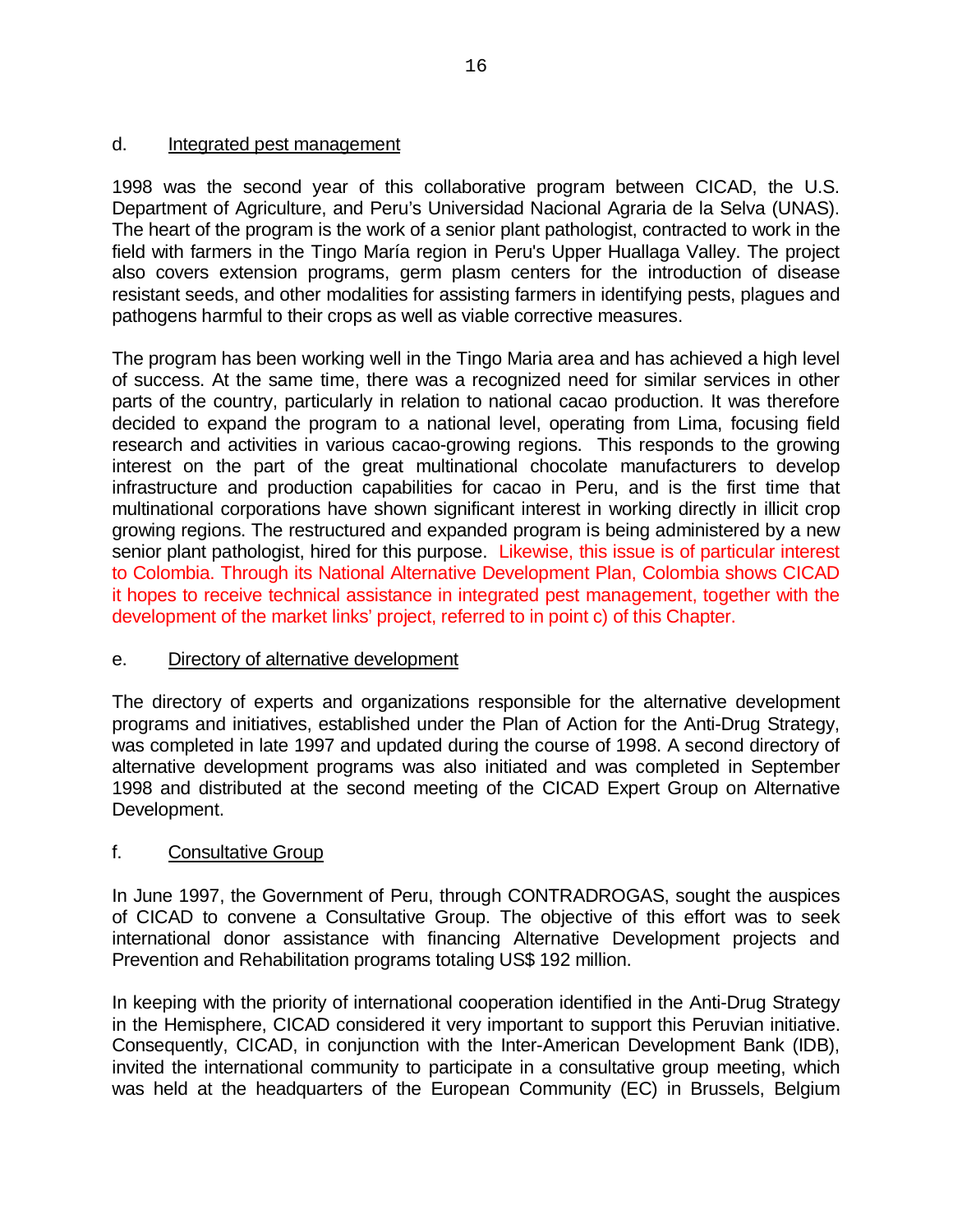(November 10-11, 1998). In addition, technical assistance was provided to the Peruvian government in preparation of the documents to be presented to the Consultative Group. Representatives from the UNDCP, World Bank, International Monetary Fund, and the *Corporación Andina de Fomento* (CAF) attended the meeting in Brussels, at the close of which cooperation assistance was pledged totalling US\$277 million.

### **II. Control of Precursors and Other Chemical Substances Used in Illicit Drug Production**

The diversion and use of precursors and other chemical products in the production of illicit drugs is an ongoing concern of CICAD and its member states. In 1998, CICAD pursued the following initiatives designed to control these substances:

### a. Expert Group on Precursor Chemicals

A meeting of the Group of Experts on the control of precursor chemicals and other chemical substances, was held in Washington D.C. from April 29 to May 1, at which proposals to amend the Model Regulations were considered by the Group. The Group met again in Santa Cruz de la Sierra September 29 to October 2, where further amendments to the Model Regulations were made, discussions were held on proposals and procedures for harmonizing controls over the production and commercialization of chemicals with particular reference to pre-export clearances and on country training needs.

### b. Inter-American Drug Control Telecommunications Network for Precursor Chemicals (RETCOD/Precursors)

RETCOD/Precursors is a computer and radio-based communications network (originally entitled SITCOD/Precursors) which allows direct encrypted communications between police, customs, and other officials concerned with chemical control along shared borders and waterways. It also facilitates the exchange of operational information regarding the movement and interception of chemical products.

Three regional components of the network (Amazonia, Orinoco and South Andes) have been installed with the deployment of 47 computers in 6 countries (Bolivia, Brazil, Chile, Colombia, Peru and Venezuela). The system is currently operational and is being used by the participating agencies. The Executive Secretariat, with support from the Governments of France and the United States (through its Department of Defense), is proceeding with the implementation of the mobile radio component of the network for the Amazonia and Orinoco. Other member states have expressed interest in participating in the network. Full implementation of the network in these first three regional components and further expansion to other member states depends upon the availability of necessary resources. Funding for radios has amounted to US\$300,000 from the United States and 400,000FF from France, while \$2.5 million is still required for active components.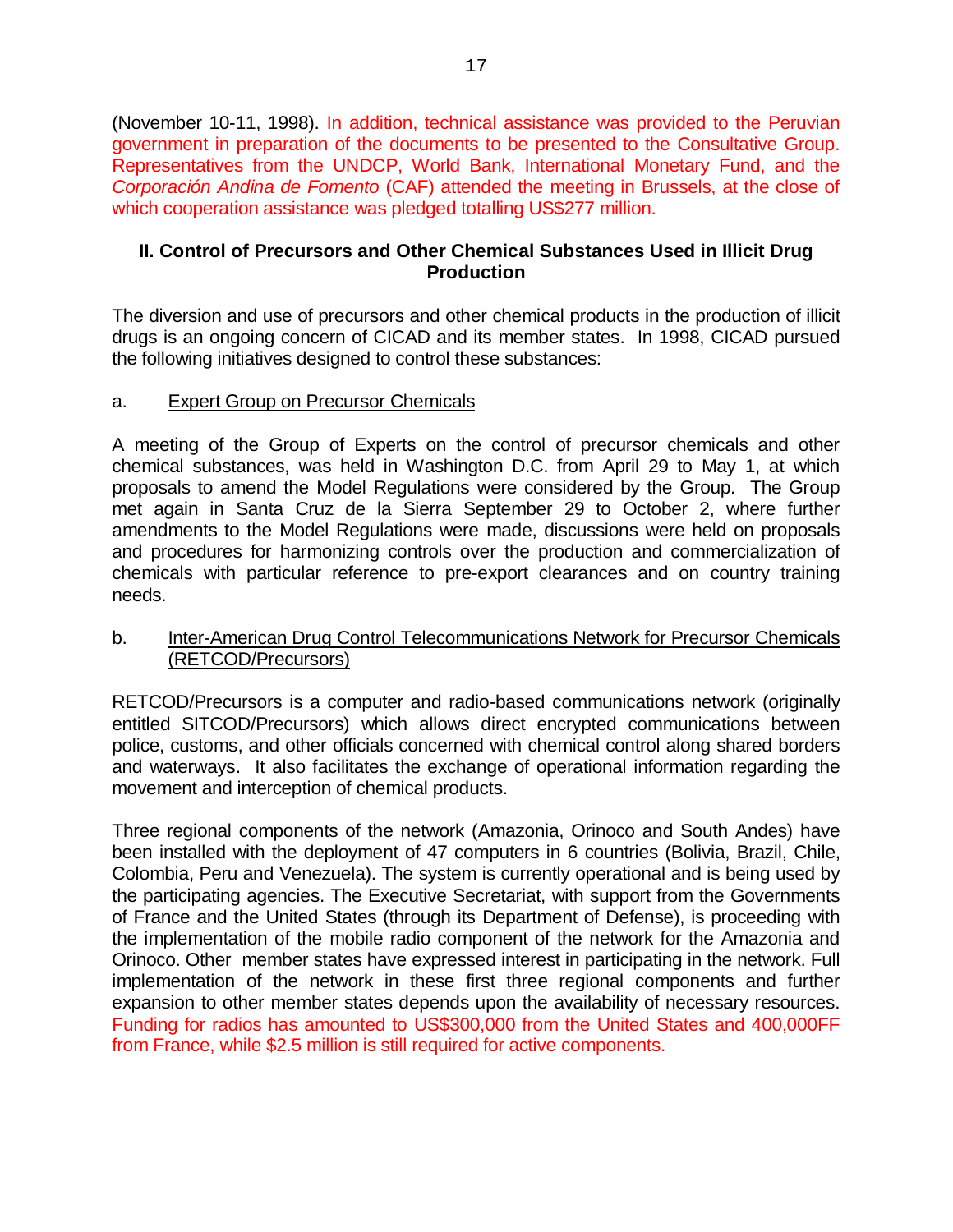### c. Chemical Control Software

A number of member states expressed a need for special software to use within their national system to control chemicals. Examination of the issue revealed that several countries have such software in place but it no longer responds to their needs.

In response to this request, the Executive Secretariat convened a meeting of experts to examine this issue. The group met on March 23-25, 1998 to examine existing software and to discuss their respective information and operational needs. During the course of this meeting, the participants studied existing software such as the one developed by the International Narcotics Control Board (INCB). While the INCB software is very comprehensive, it was found to be rather complex and difficult to use. At the same time, it was concerned with all substances controlled by the International Conventions, of which chemical control, crucial to CICAD members, was a small part.

Further to these discussions, a set of data and systems requirements were defined and a contract has been issued to develop this software which will be made available to member states requesting it and will be structured in such a way that modifications can be made to accommodate individual needs of countries. Its advantages are: ability to work with a complex network or a standard computer; compatibility with processors ranging from a 486 to a Pentium II; and, the ability to enter data either manually or automatically via diskette or Internet.

### d. Regional Meeting on the Control of Chemicals

The Executive Secretariat and the U.S. Drug Enforcement Administration (DEA) co-hosted a regional meeting in Santiago, Chile (June 2-5, 1998) concerning the control of chemicals. Participants included representatives from Argentina, Bolivia, Chile, Ecuador, Paraguay, Peru and Uruguay, as well as observers from France and Interpol, and presenters from China, Germany, the Netherlands and the World Customs Organization (WCO).

Participants discussed a range of issues related to the control of chemicals used in the production of illicit drugs. Among their recommendations were the need for increased involvement of the chemical industry in the control of these substances, implementation of controls over chemicals in free trade zones. They stressed the importance of enhanced communication and cooperation among agencies and countries and suggested that the RETCOD/Pre telecommunications network should be expanded to the rest of the countries in South America.

### e. Chemical Control Manual

In 1997, the Executive Secretariat developed a practical manual for use by front line officers responsible for the control of chemicals. This manual has been distributed to officers attending CICAD workshops including the CICAD-RCMP Drug Control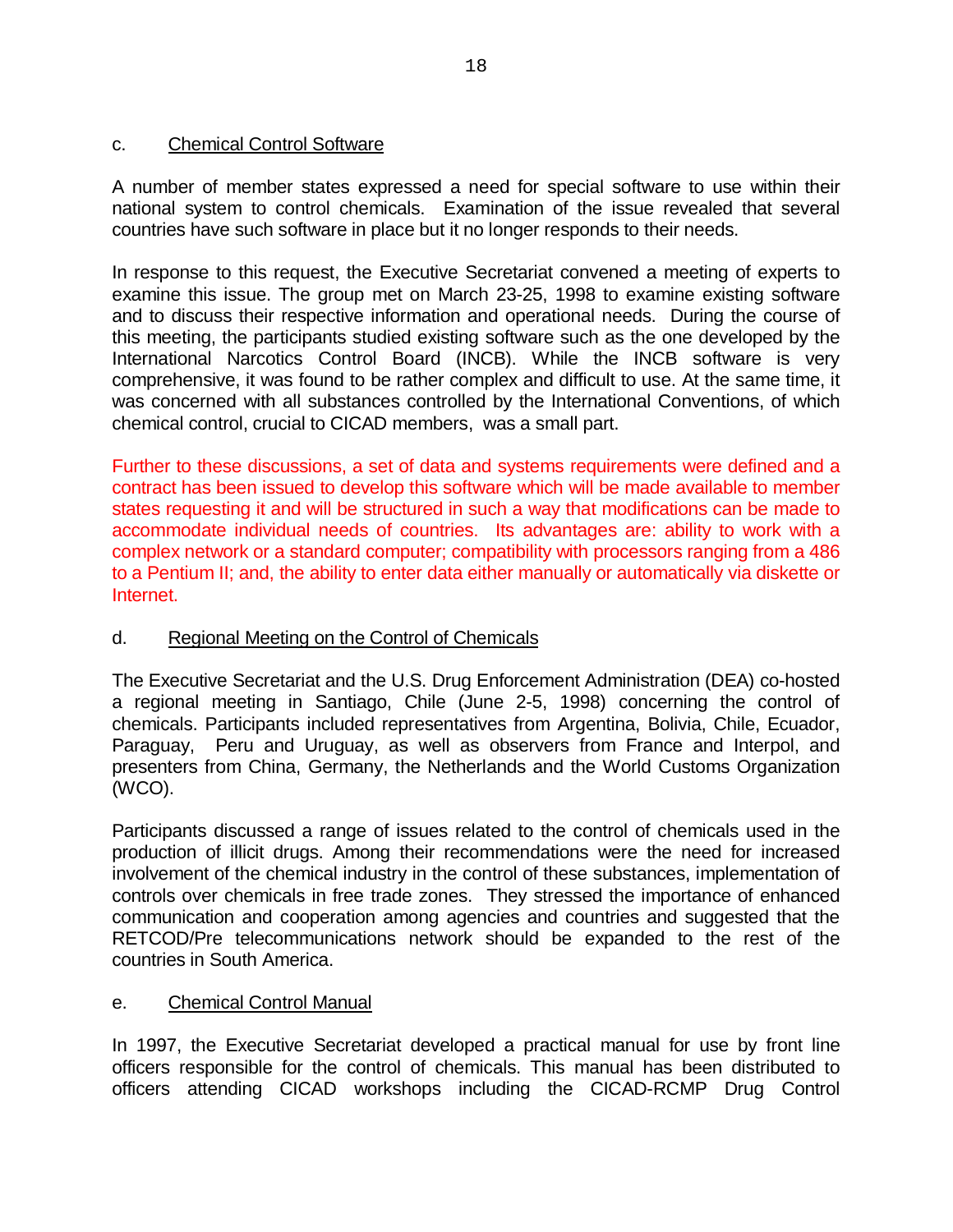Workshops, the CICAD-CIFAD Chemical Control Workshops, the CICAD-INCB National Drug Control Administrators Workshop and the CICAD-DEA Chemical Control Workshop for Central America.

The manual is currently being expanded with input from experts and specialists in the DEA and RCMP and will include sections on officer safety and the environmentally sensitive disposal of chemicals. The revised manual will be available to authorities of member states in February 1999.

# **III. Training**

Essential to reducing the production, distribution and general availability of illicit drugs are law enforcement and other officials with the necessary knowledge and skills to safely and effectively carry out their responsibilities. As part of its on-going training program, the Executive Secretariat conducted the following training seminars:

### a. CICAD-Royal Canadian Mounted Police Drug Control Workshop

CICAD and the RCMP continued their long cooperation in co-hosting the 10th annual workshop for drug control officers from the Americas. The workshop was held at the Canadian Police College in Ottawa, July 13-23, 1998. Thirty-two of the thirty-four member states of CICAD were represented at the workshop, the highest level of participation since the workshops began. Overall participant evaluation of the workshop was very high. The program has evolved over time in response to changes in the drug problem and the needs of the officers working to control it. In addition to RCMP officers, presenters from Barbados, Colombia, Peru and the United States also shared their expertise with participants.

### b. Control of Chemicals in Central America

Working in partnership with the U.S.DEA, the Executive Secretariat co-hosted a five-day workshop for the control of chemicals held in Guatemala City, Guatemala (September 21- 25, 1998). Each country of Central America was represented by an officer from each of the three principal agencies or organizations responsible for the control of chemicals. The workshop focused on the use of chemicals in the production of illicit drugs, methods of diversion and their investigation, and the importance of interagency cooperation and communication. Presentations were made by experts from CICAD, the DEA, the Royal Canadian Mounted Police (RCMP) and the Joint Customs/Police Precursor Control Unit of Germany's *Bundeskriminalamt* (BKA).

### c. Control of Chemicals in South America

The Executive Secretariat hosted a chemical control workshop in Lima, Peru (November 16-20, 1998). The workshop was organized with the assistance of *Dirección Nacional Antidrogas - Policía Nacional del Peru* (DINANDRO). Twenty officers involved in the control of chemicals in the ten South American countries represented participated in the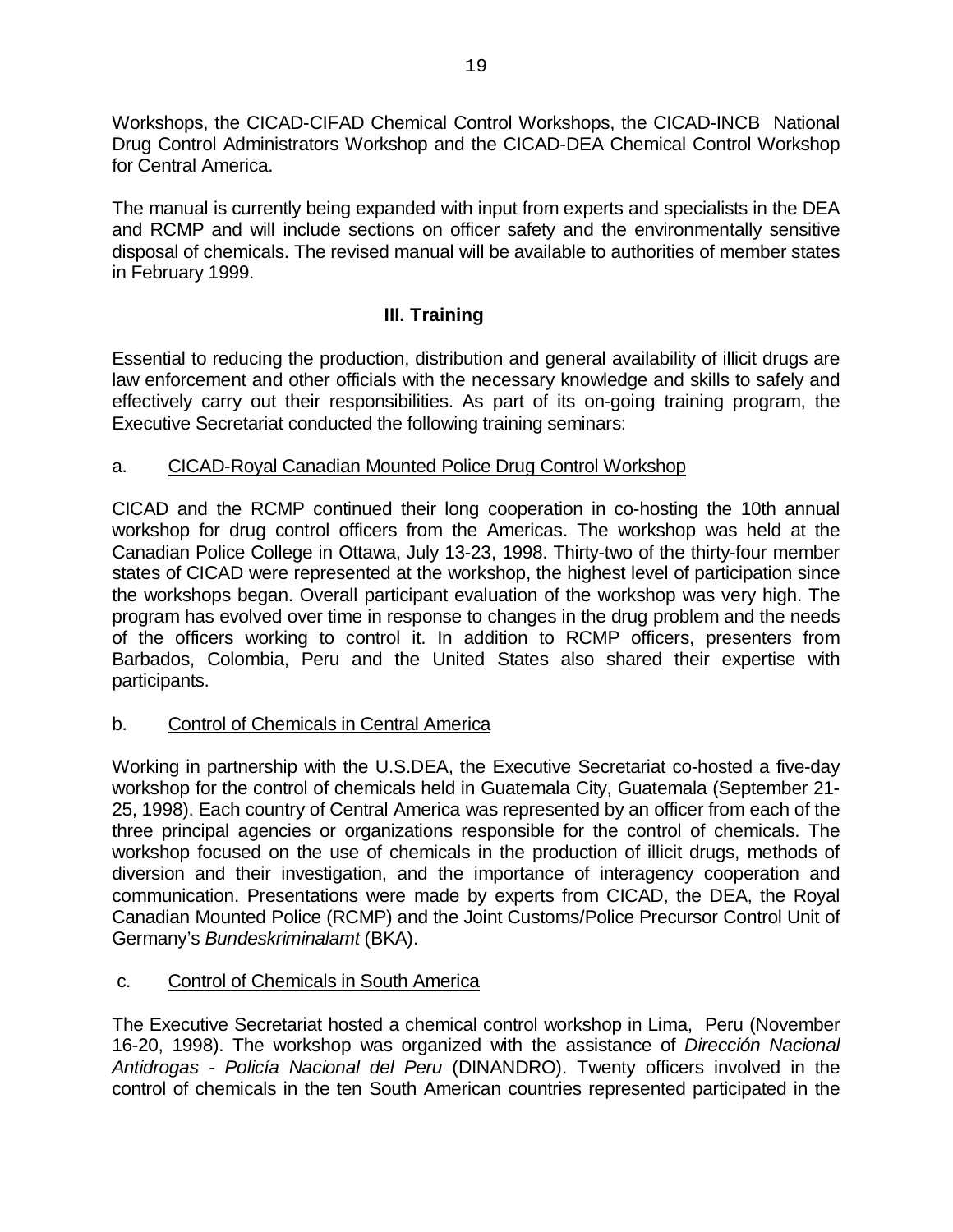workshop which focused on the use of precursor chemicals of illicit drugs, methods of diversion and their investigation.

### d. Customs Control of Containers in the Caribbean

The Executive Secretariat and the Caribbean Customs Law Enforcement Council (CCLEC) worked together to deliver a five-day workshop on container risk profiling. The 'Container Targeting and Profiling Workshop' was held in Bridgetown, Barbados, October 19-23, 1998 with 19 participants from the Eastern Caribbean States in attendance. Participants were provided with information on the detection of containers used to smuggle drugs, precursor chemicals, arms and explosives, and other contraband. The program provided particular attention to the analysis and use of intelligence and included a practical, hands-on component.

### e. Customs Control in Central America

The Executive Secretariat and the Government of France through its *Centre Interministeriel de Formation Anti-Drogue* (CIFAD) co-hosted a five-day workshop on the control of drugs, precursor chemicals, arms and explosives and other contraband. The workshop was held in Fort de France, Martinique, October 5-9,1998 with 16 participants from Central America and the Caribbean in attendance. The program included components dealing with Customs responsibilities, smuggling techniques and their investigations, precursor chemicals and their use in the production of drugs and the application of the OAS Firearms Convention.

### **IV. Customs and Maritime Cooperation**

The Executive Secretariat continues to develop and implement projects to promote customs and maritime cooperation, some of which are noted above. In doing so, the Executive Secretariat works in collaboration with national customs agencies, as well as organizations such as Interpol, the Caribbean Customs Law Enforcement Council (CCLEC) and the World Customs Organization (WCO).

In keeping with the principle of collaboration and partnership, the Executive Secretariat signed a Memorandum of Understanding (MOU) with CCLEC during its annual meeting in Bridgetown, Barbados October 19-23,1998. The MOU more formally defines the parameters for collaboration between the two organizations.

 In September 8-10, 1997, the First Inter-American Meeting on Maritime Anti-Drug Cooperation (South American Group), took place in Lima, Peru. Further to this meeting, the Executive Secretariat prepared a directory of maritime training programs and a paper on Pacific maritime routes currently used to traffic drugs.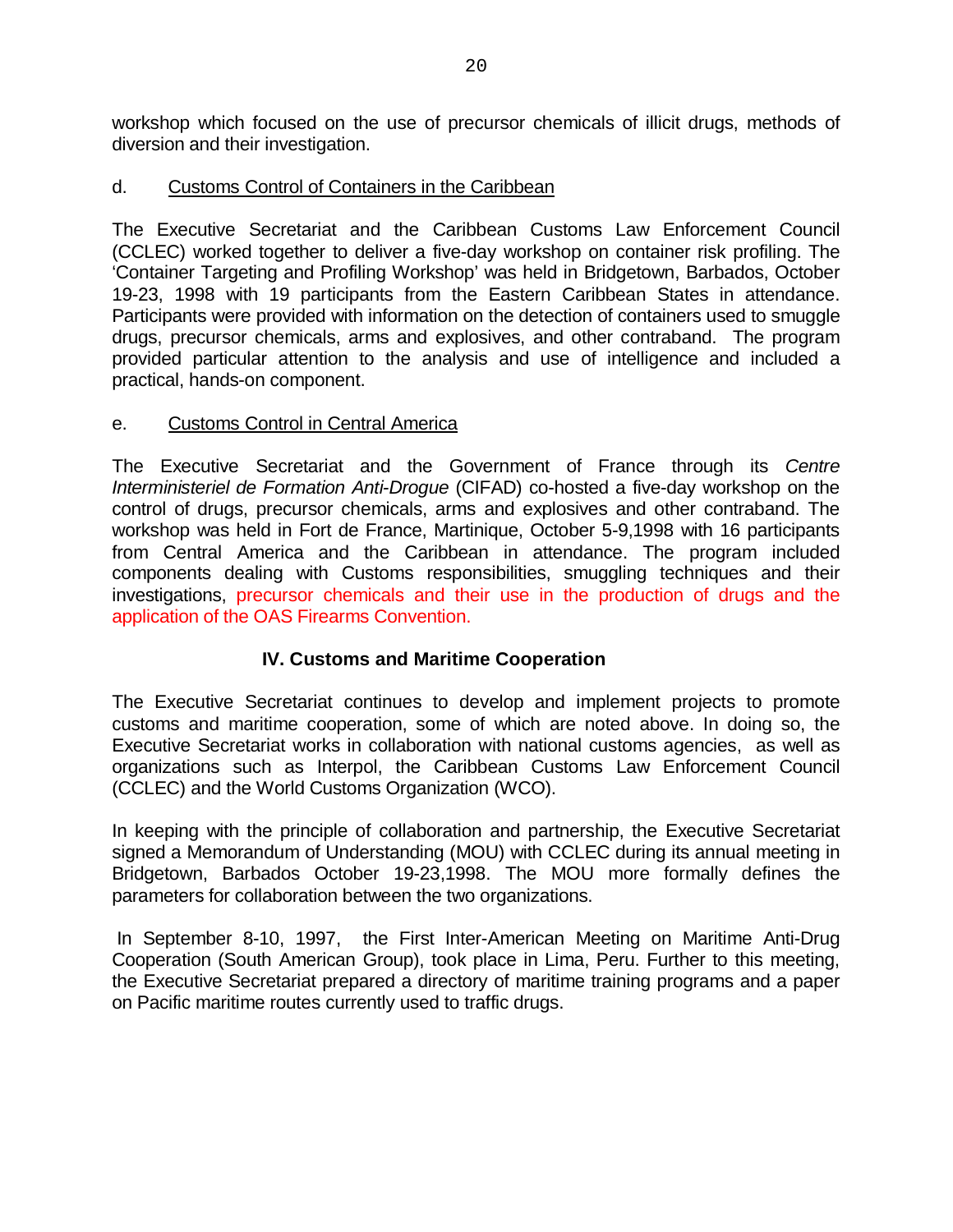### **E. INSTITUTION BUILDING**

In the course of 1998, the following activities were carried out in the Institution Building Program:

#### Seminars on institutional development:

A workshop on strategic planning was organized in July 1998 under the coordination and direction--and for the benefit--of Panama's National Commission for the Study and Prevention of Drug-Related Crimes (CONAPRED). It was attended by 28 delegates representing the 11 governmental and non-governmental agencies comprising the Commission. The methodology used there facilitated the generation of strategies and capabilities (knowledge, skills and attitudes) to be developed through institutions for their strengthening process.

In addition, technical and financial support was provided for organizing two meetings, the object of which was the analysis--and adoption by consensus--of proposals for a new law against drug trafficking. The first meeting was held in Nicaragua in November of 1997 with the participation of staff members from public and private entities, (including representatives of the National Assembly and the Supreme Court of Justice) which are concerned with the prevention of drug abuse and unlawful trafficking in narcotics, psychotropic and chemical substances and related activities. Draft Law 285 ("the Reform Law and Additions to Law 177") is currently (December 1998) under consideration in Nicaragua's General Assembly.

The second meeting was organized in Guatemala (June 1998). It was also attended by the representatives of sectors involved in prevention, treatment and rehabilitation, control and inspection, investigation and prosecution; members of the National Assembly and the Supreme Court of Justice; and from the Executive Secretariat of the National Anti-Drug Trafficking and Addiction Council (SECCATID), as the body charged with planning, coordination and institutional advisory services for the development of the new domestic law on drugs. The meeting discussed the topics to be included in the final draft, which will be produced by a drafting committee composed of a number of the technicians in attendance, under the coordination of SECCATID.

In 1998, a start was made on the process of providing the National Drug Control Commissions of El Salvador, Honduras, Guatemala, Nicaragua, Panama and the Dominican Republic with technical assistance to strengthen the national systems for administrative control of trade in chemical substances and to assist in the design of National Anti-Drug Plans. In December 1998, technical and economic assistance was offered to the National Drug Control Council of Ecuador (CONSEP) in the preparation of the National Drug Control Plan 199-2004. A workshop was held in Quito, and attended by 65 delegates from 21 government agencies and NGO's. Participants agreed on the importance of including the mechanisms for evaluating institutional efforts in the National Plan, as well as results obtained in its implementation, the corresponding budget for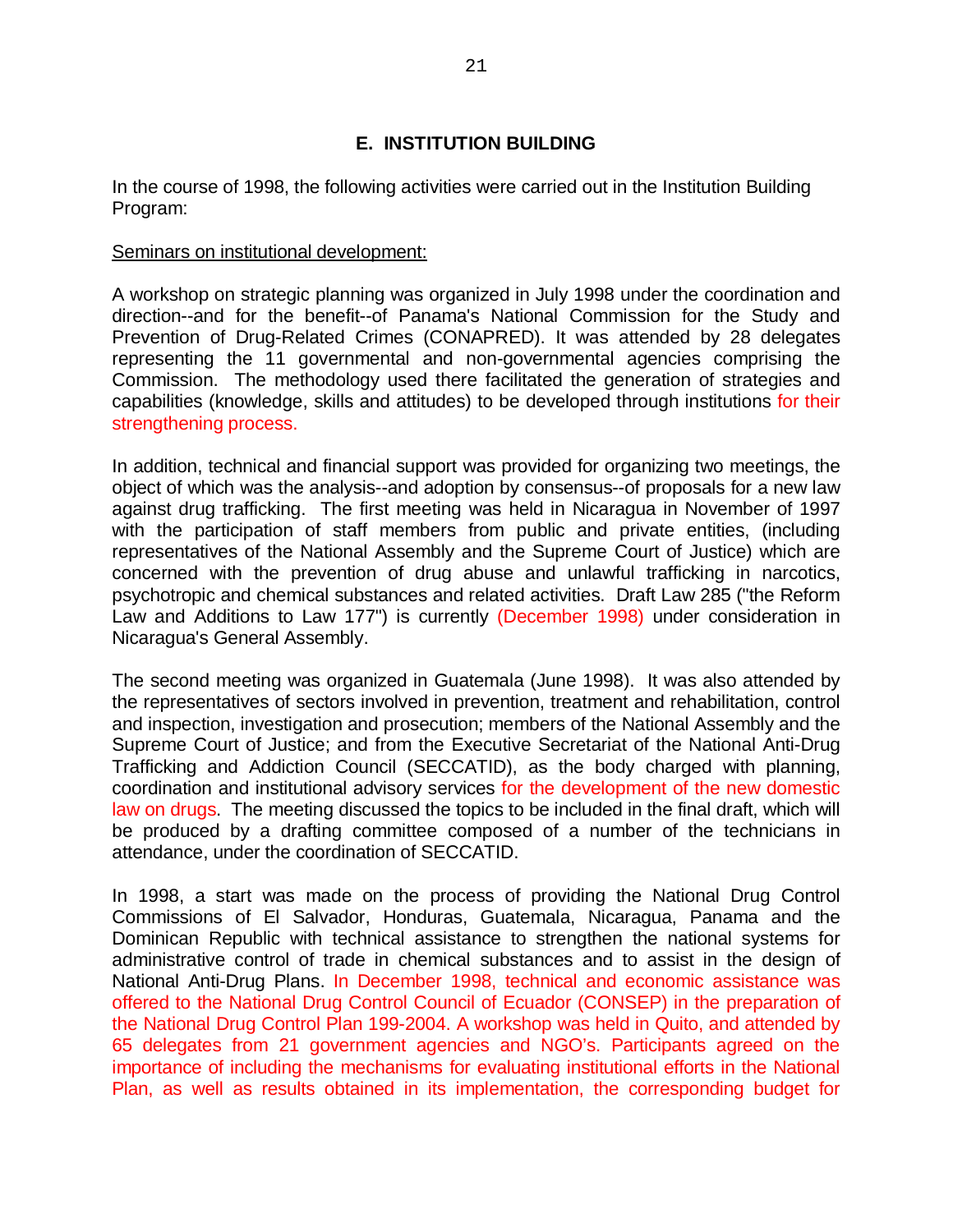implementation, and prioritized the importance of reforming the anti-drug Law 108, in effect since September 1990, particularly in relation to money-laundering, drug consumption, and the administration of seized or confiscated goods, due to a violation of this Law.

#### Inter-institutional and multinational coordination

The Executive Secretariat, in response to a request from the Government of the United States, provided technical assistance in the organization and management of the exercise *Unidos Contradrogas 98*. This exercise was aimed at promoting the coordination and interchange of interinstitutional and multinational information among National Drug Councils, Foreign Ministries, Anti-Drug Police, Customs, Coast Guards, and interdiction and control authorities from Bolivia, Brazil, Colombia, Ecuador, Panama, Peru, Venezuela and the United States. High-level anti-drug officials attended the closing session (Heads of the Commissions/Councils/National Offices) from all participating countries and requested that the Executive Secretariat continue to offer its assistance and cooperation. Representatives from Argentina, Chile, the Dominican Republic, Guyana, Jamaica, Mexico and Trinidad and Tobago attended as observers.

### **INTER-AMERICAN TELECOMMUNICATIONS NETWORK FOR DRUG CONTROL (RETCOD/NDCs)**

Since March 1996 the CICAD Executive Secretariat has been providing member countries with technical and economic assistance by the operation of a telecommunications network in operation as a means of improving the National Drug Commissions' ability to communicate with each other, the agencies they coordinate and other international organs, achieving the maximum utilization of the telecommunications services existing in the Hemisphere--which has become an important factor in improving conditions for coordination.

At present, additional financing is being sought from the Governments of Spain and the United States in order to expand the system, including *Extranet* (the private network linking the national drug commissions and CICAD), which will become an indispensable tool for the exchange of confidential information and will permit the use of teleconferencing as an alternative to multilateral meetings.

### **F. INFORMATION AND STATISTICAL SYSTEMS AND SERVICES (ISSD)**

The existence of, and ready regional access to, various forms of information underlie the successful implementation of the Anti-Drug Strategy in the Hemisphere, and allow OAS member states to track the results of specific national policies and activities undertaken against illicit drugs. CICAD's information effort in 1998 focused on expanding OAS member states' access to drug-related information, preparing the groundwork for determining national drug information needs in the XXI Century.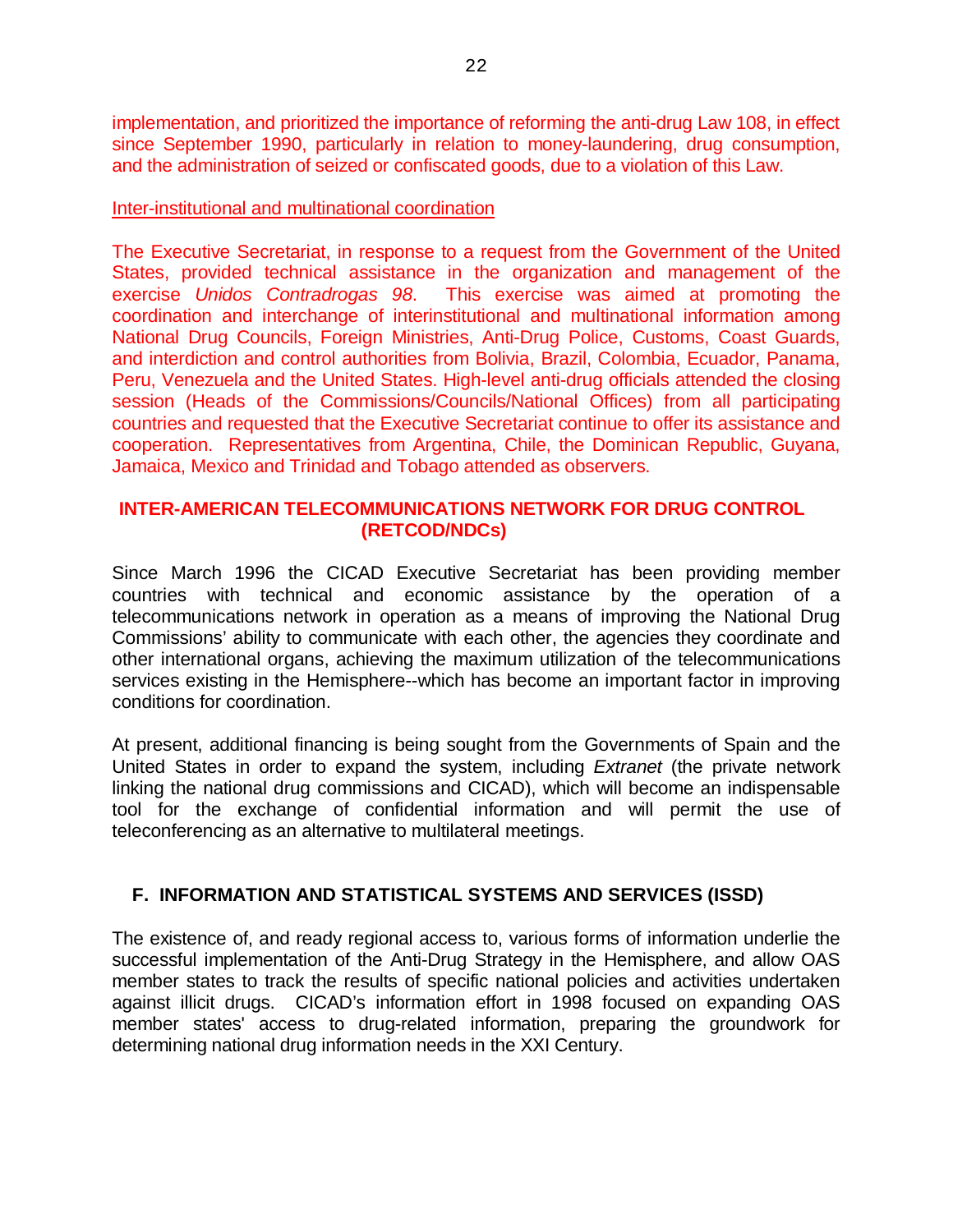### **I. Expansion of Access to Drug-Related Information**

United in a region-wide drug information network, 43 libraries and documentation centers in 22 countries work through CICAD's Inter-American Drug Information System (IADIS) to provide governments and citizens in OAS Member States with the documents and data they need to learn of the subject of drugs.

During 1998, CICAD:

a) finished production of and distributed its second CD-ROM entitled: "Illicit Drugs: Inter-American Information Resources." This CD, which contains approximately 100,000 references, provides full text access to Western Hemisphere legislation on illicit drugs and related topics. The materials will be placed on the INTERNET in 1999.

b) placed on its Web page data on 50+ demand reduction projects and research studies underway in the Hemisphere in response to a request from the Demand Reduction Conference held in Costa Rica in 1997; completed data entry of an additional 70+ projects which will be uploaded in early 1999. This work effectively tripled IADIS' project offerings on the INTERNET. (WEB address: http://siabuc.ucol.mx/cicad/proye/Index.html or http://www.oas.org/EN/PROG/w3/es/sistemas\_y\_servicios\_de\_información/IADIS-dblinks.htm , then press "Projects and Research on Drugs").

c) Increased (to 692 from 280 in October 1997) the number of references to drug legislation available through its WEB-page legislative database. Provision of the full legislative texts for all references was begun, but technical difficulties in scanning technology has delayed early completion of this phase of work. (WEB addresses: http://siabuc.ucol.mx/cicad/legis/Index.html or

http://www.oas.org/EN/PROG/w3/es/sistemas\_y\_servicios\_de\_información/IADIS-dblinks.htm, then press "National Legislations on Drugs").

d) identified 100 INTERNET WEB sites with drug information resources, and transmitted data on the most prominent of these sites to CICAD staff and national drug commission officials.

e) upgraded the capabilities of national anti-drug commissions and CICAD/IADIS centers to facilitate and exchange information via a private network and a WEB-page.

CICAD/IADIS welcomed three new member centers during 1998: the Government Delegation of the National Drug Plan of Spain, the Commission for the Fight Against Illicit Drugs (CONTRADROGAS) of Peru, and, the University of Salta - Buenos Aires Branch - National Gendarmerie of Argentina.

CICAD/IADIS' ability to stimulate the participation of its Member Centers and collaborators in special projects diminished in 1998 as a result of budgetary restrictions. Notwithstanding this difficult obstacle, various Centers provided suggestions and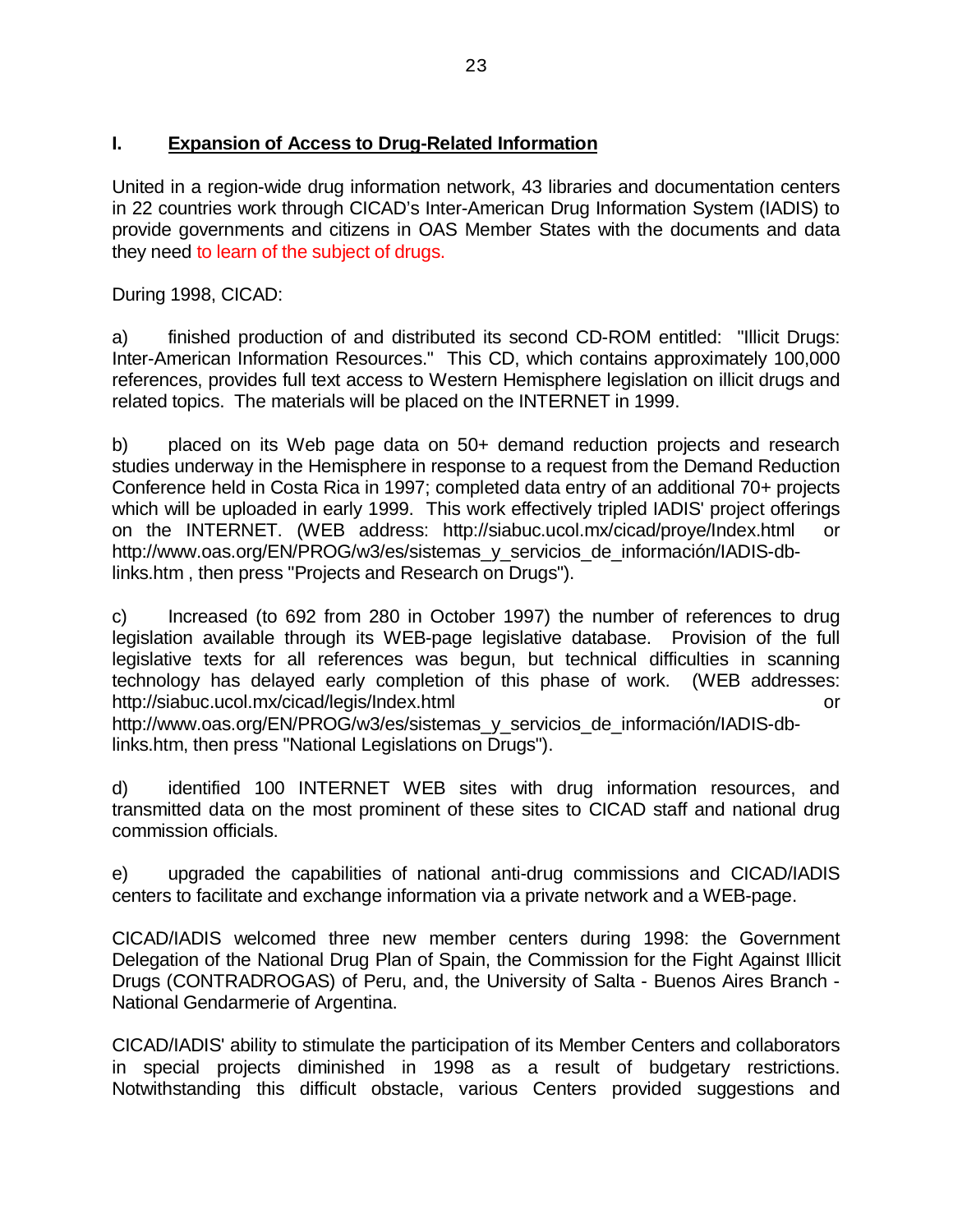contributions for the organization of the Conference "Drug Information for the XXI Century." The Anti-Drug Foundation of El Salvador (FUNDASALVA), in particular, coordinated the preparation of a regional CICAD/IADIS user survey for use in connection with the development of drug information priorities for the XXI Century, the policy discussion of which took place during the XXIV Regular Session of CICAD in October 1998.

# **II. Drug Information in the XXI Century**

Over the past 10 years CICAD worked to execute the information mandates contained in the Inter-American Action Program of Rio de Janeiro, as well as subsequent directives related to the formation of the regional drug information network known as the Inter-American Drug Information System (IADIS). With the approach of the Twenty-First Century, and in response to the decision of the twenty-second regular session of CICAD, held in Lima, Peru in November 1997, the Executive Secretariat began preparations for a Conference on "Drug Information for the Twenty-First Century." The Conference will consider: the user of information as protagonist; needs, topics and types of information on drugs required to successfully address the problem of illicit drugs in the Twenty-First Century; and methods of organizing and delivering the information required. Originally scheduled for July 1998, the Conference was postponed at the request of various CICAD member states to permit their consideration of and provide policy orientation for information as a topic at the twenty-fourth regular session of CICAD.

# **III. Information Support for Executive Secretariat Priority Action Programs**

Following the CICAD Executive Secretariat's move to new quarters in the OAS General Secretariat Building in December 1997, the Executive Secretariat's Information Systems and Services Section which is charged with Secretariat information activities, undertook a program of training and information needs assessment designed to support CICAD in project execution. Requirements for: legislation on arms, explosives and money laundering, the curricula of experts in money laundering and prevention, as well as for data on current projects in the areas of prevention and chemicals' control were identified, and materials were compiled and classified in support of the execution of CICAD programs. CICAD staff received an orientation in the use of the Secretariat's library.

Information directories were produced and/or updated on the topics of alternative development, precursor chemicals, CICAD/IADIS member centers and those national institutions charged with the coordination of national anti-drug programs.

# **IV. Inter-American Data Bank**

The preparation of statistics on drug abuse, unlawful trafficking in drugs and pharmaceutical products is considered under the Anti-Drug Strategy in the Hemisphere to be one of the most important tools for the analysis of trends and the formulation and/or updating of individual and collective anti-drug policies in the region. As part of its Inter-American Data Bank Program, the CICAD Executive Secretariat has developed two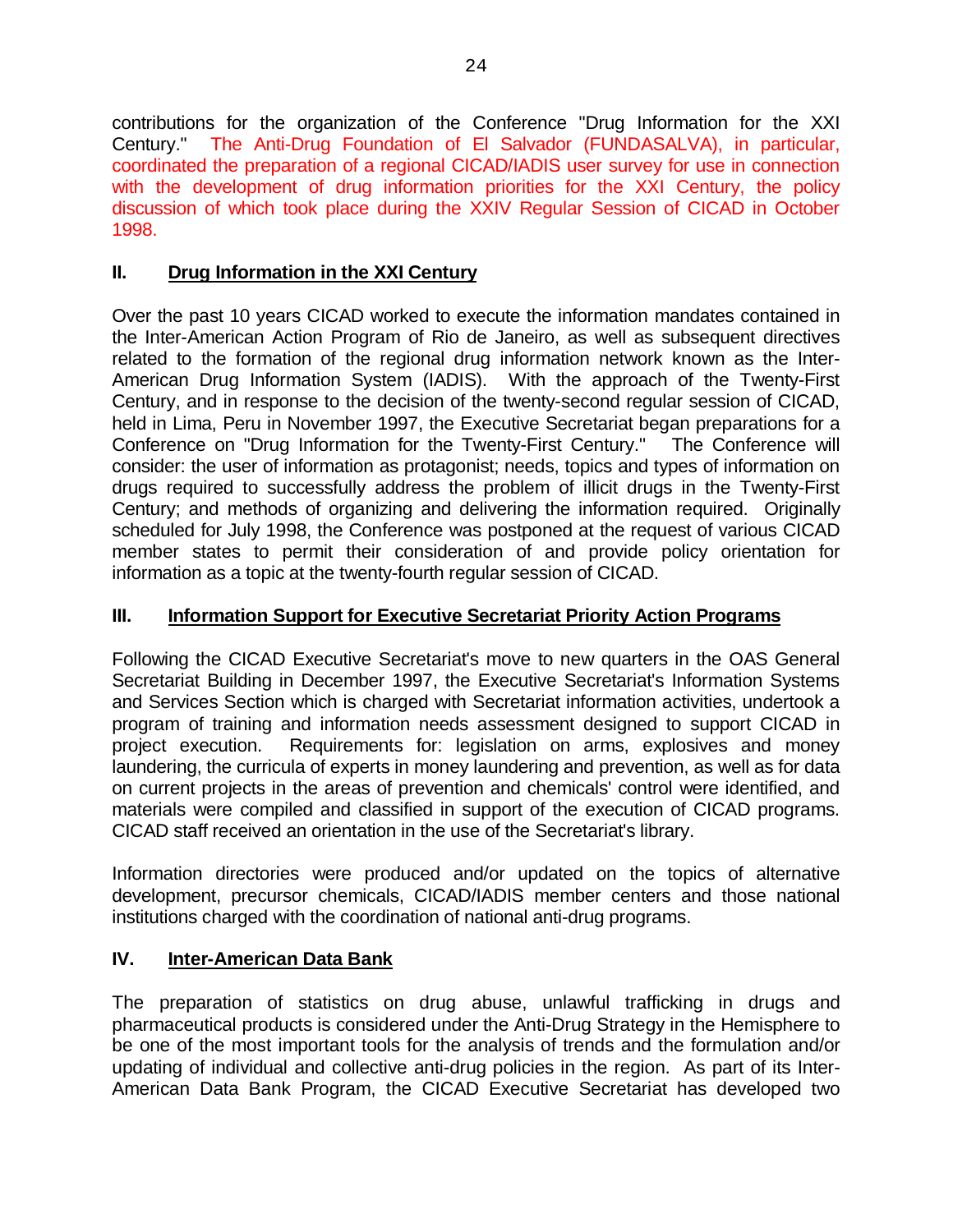statistical modules as the means of collecting, standardizing and concentrating statistics in the control area (CICDAT) as well as in the area of consumption (SIDUC). Such statistics are now available in time series, which permit the elaboration of basic statistical indicators and comparative regional analyses.

# **a. Supply area (control):**

While the statistics systems in many countries have reached a high level of development, there is still a need to continue collaborating directly with those countries to improve and strengthen their systems for standardizing drug-related data and to ensure that the corresponding statistical information is centralized in the responsible institution.

The statistic data module in the supply control area (CICDAT) has expanded constantly to date, thus achieving time series statistics that have permitted an in-depth regional analysis in some areas. Thanks to the financing received from the Government of Spain, this project continues to develop within the Plan of Action framework to implement the Anti-Drug Strategy in the Hemisphere in order to provide better orientation of the member countries' anti-drug policies and projects through visualization and the use of statistical indicators.

In this context, the "Technical Meeting for Training, Evaluation and Coordination of the Information System on Statistics of the Control Area" was held in Santo Domingo, Dominican Republic (June 22-24, 1998). It was attended by a total of 18 member countries and other observers, and agreements were reached on the standardization of criteria for compiling information and examining regional trends. At the same time, the meeting identified the existence of certain problems, as well as the differences in the countries' various infrastructures; the lack of generalized use of the CICDAT forms; partial response in some variables; and delays in sending the quarterly data. The participating countries agreed to deploy urgent efforts to overcome these shortcomings. Likewise, technical assistance and training was offered (10-11 November, 1998) to the Panamanian National Commission for the Study and Prevention of Drug Related Crimes (CONAPRED) to organize their national drug information system and implement CICDAT software.

The activities to be carried out by the Executive Secretariat include a review of the CICDAT system's programming; the holding of regular technical meetings (depending on the availability of resources); and the scheduling of training courses. It was agreed to encourage support from the national authorities for the total implementation of the CICDAT module in the member countries, in order to permit compliance with the Plan of Action for implementing the Anti-Drug Strategy in the Hemisphere, and its possible use as a means of technical support for the Multilateral Evaluation Mechanism (MEM).

# **b. Demand area (consumption):**

During 1998, technical meetings on the SIDUC system were held in Panama and Medellín, Colombia, during which the forms to be used for standardized compilation of the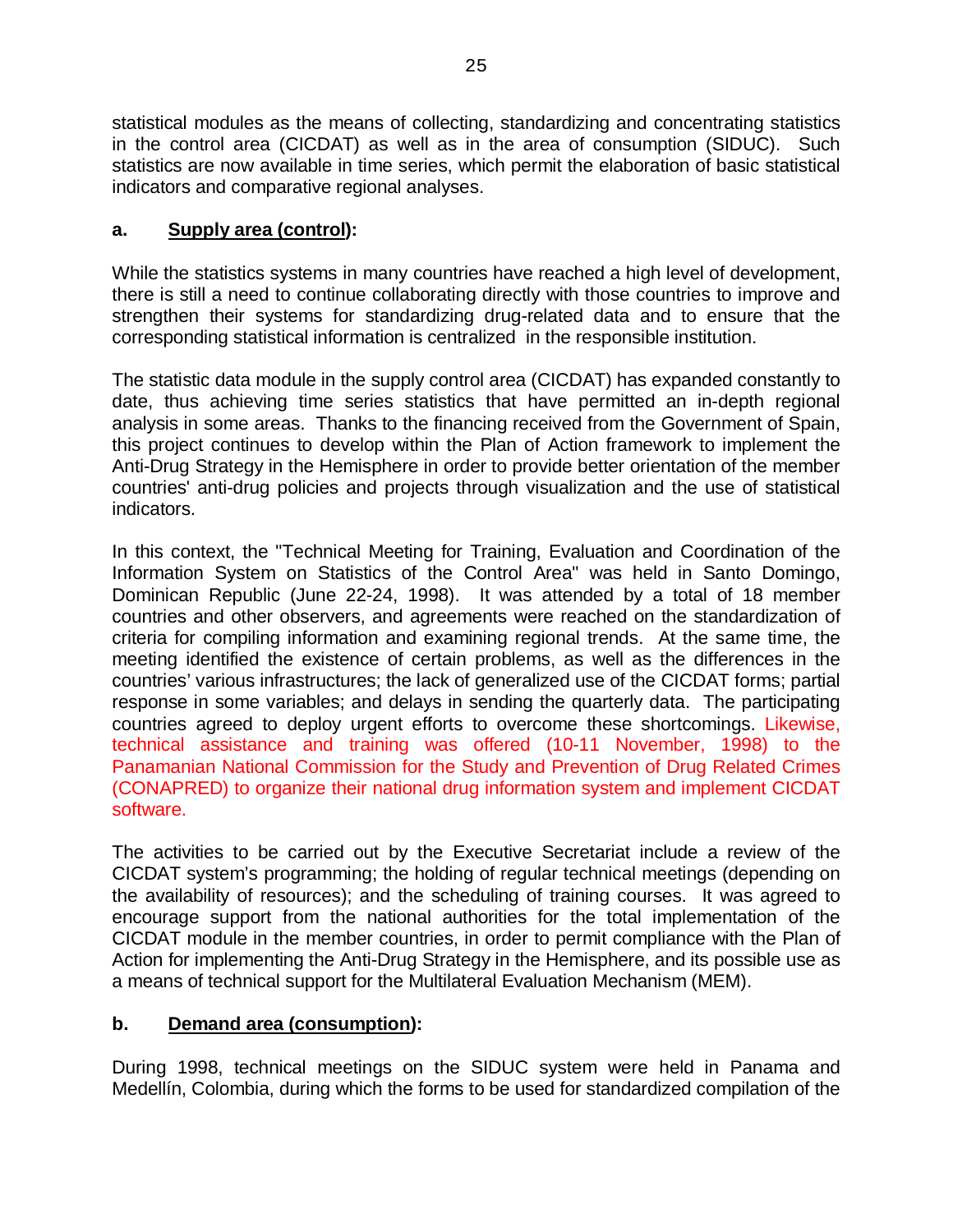statistical data were reviewed and approved. Financial assistance from the U.S. Government provided the countries with funding to compile data at treatment centers and emergency rooms, and to conduct surveys at school centers.

The initial results of the project were evaluated at the technical meeting held in Panama (February 2-4, 1998). which found that most of the countries in the region have adopted the SIDUC system, and that the majority has access to uniform indicators and statistics that are highly useful in the formulation of preventive policies. The meeting discussed the links between the use of alcohol, marijuana, cocaine and other drugs with traffic accidents and personal injuries; the status of alcohol, marijuana and tobacco as "gateway drugs"; alcohol and marijuana as high-impact drugs; the high prevalence of alcohol consumption; the emergence of heroine as a drug with high social impact, closely associated with the rise in the incidence of crime; and the need to place greater emphasis on behavior education as a protection factor.

### **Training: SIDUC**

From April 20 through April 23, 1998 a workshop was held in Medellin, Colombia, at the CES University center for training national coordinators of SIDUC. The participants came from 20 countries, and the main topic consisted of sampling technique, field methodology and compilation methods. The feasibility of conducting the First National Survey in Young People was also evaluated by applying the "Drug Use Screening Inventory" (DUSI). In addition, the events included demonstrations of the overall functioning of the new software; the gathering of information and the screening thereof; and the data analysis form.

Along the same lines, a course of national training on SIDUC methodology was given in the city of Belo Horizonte, Brazil (May 25-28) and an agreement was reached that calls for the total implementation of the SIDUC in Brazil. A large part of the financing for the course was provided by the UNDCP. A seminar was also organized in Santiago de Chile, Chile, (November 16-20) on the study of the methodology used to estimate the economic and social impact of drug abuse, according to the Canadian experience. The event was aimed at preparing and training the Chilean team which will carry out the research applying the methodology prepared by the Canadian Centre for Substance Abuse (CCSA).

The final version of the "1998 Statistical Summary" (ISBN: 0-8270-3955-4) was distributed in October of 1998. The Summary--published in a two-volume set--contains hemispherical statistical information on the control and use of drugs. The first volume has regional tables of statistical series on control; the individual tables for each country on the confiscation of drugs; precursors and other chemical substances; laboratories destroyed and eradicated, fumigated and abandoned areas; and the persons arrested for possession of--and/or trafficking in--drugs. It also provides information on drug use obtained from treatment centers, emergency rooms, and other surveys. Work has concluded on the preparation of statistical series relative to social, economic and cultural factors in a supplementary database, which will be updated on a permanent basis.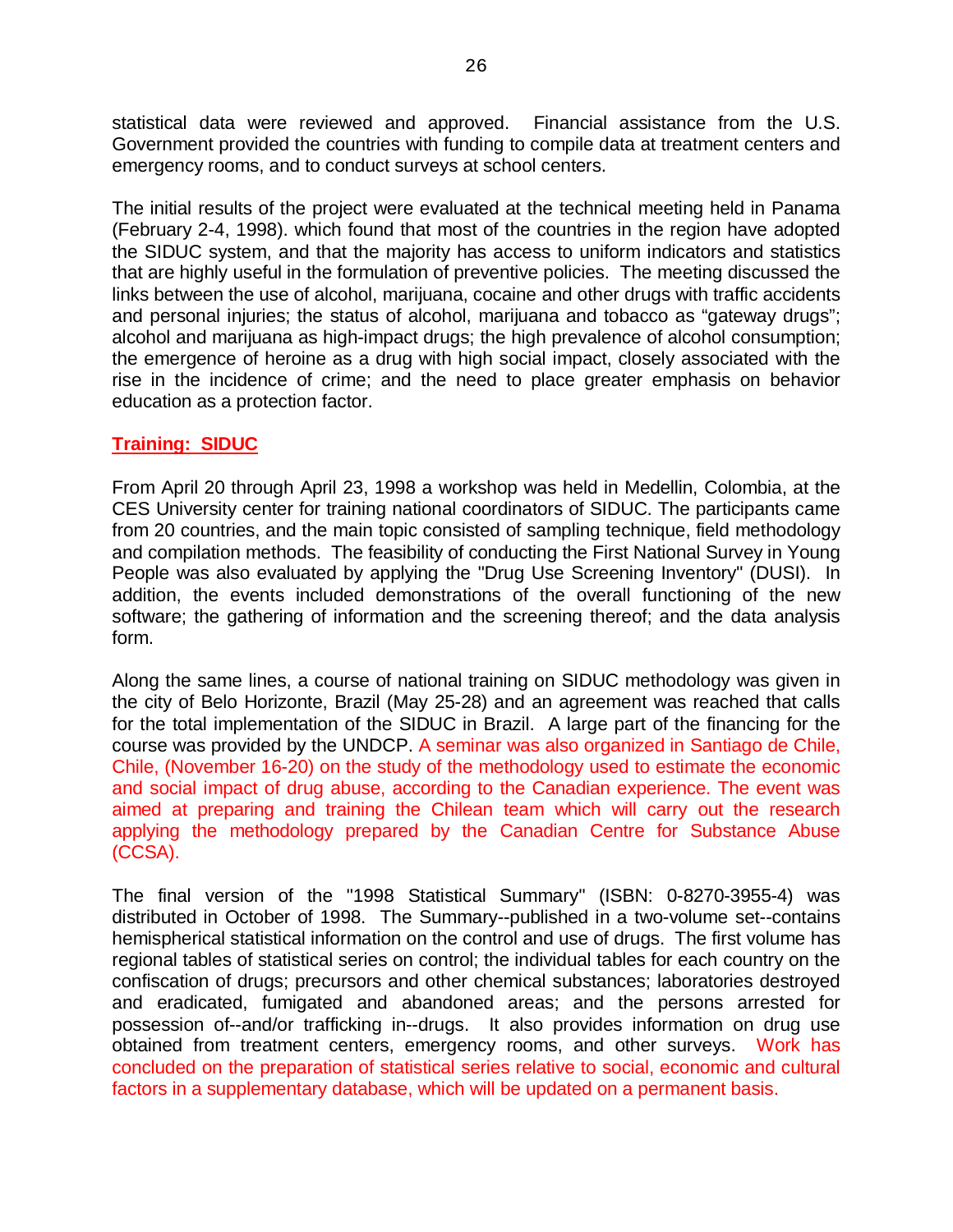### **CHAPTER VIII: COOPERATION WITH OTHER INTER-AMERICAN AND INTERNATIONAL ORGANIZATIONS AND WITH PERMANENT OBSERVERS**

#### **United Nations System**

Regular planning and programming meetings were held with the United Nations International Drug Control Programme (UNDCP) on subjects of shared interest. UNDCP representatives attend all of CICAD's regular meetings, and CICAD is represented at meetings of the United Nations Commission on Narcotic Drugs.

The coordination with Vienna occurs on a number of fronts, from cooperation with the antimoney laundering section, as well as work with the legal service and the Latin America section. In addition, there has been contact with the Crime Prevention and Criminal Justice Division on firearm matters, as well as with the United Nations Panel of Governmental Experts on Small Arms in New York. There have been periodic contacts with INCB on precursor chemical matters, including joint sponsorship of training seminars.

### **Pan American Health Organization (PAHO)**

Since CICAD was established, it has had a good working relationship with PAHO which has led to co-financing arrangements for projects related to various aspects of demand reduction. CICAD and PAHO provided financial assistance and technical cooperation in 1998 to Ecuador, Panama, Peru and Uruguay for national seminars geared to approving minimum standards of care in drug treatment centers. The Dominican Republic has asked for similar assistance in 1999.

#### **Organization for Economic Cooperation and Development (OECD)**

In the area of money laundering control, the Secretariat participated in two plenary sessions and sub-committees of the Financial Action Task Force (FATF), thereby keeping abreast of developments in anti-money laundering control among OECD countries. The International Organizations' Coordination Meeting of FATF held on the margins of the Plenary Session affords opportunities to work with a variety of international agencies including the Commonwealth Secretariat, the European Commission, the Council of Europe, Interpol and the World Customs Organization. It has also led to CICAD's participation in the meetings of the Egmont Group, made up of countries interested in establishing national Financial Intelligence Units to compile and analyze information to combat money laundering. The Secretariat also participates in the meetings of the Caribbean Financial Action Task Force (CFATF).

### **Caribbean Community (CARICOM)**

CICAD has cooperated with the CARICOM Secretariat in the area of witness protection, and there is potential for work in other areas.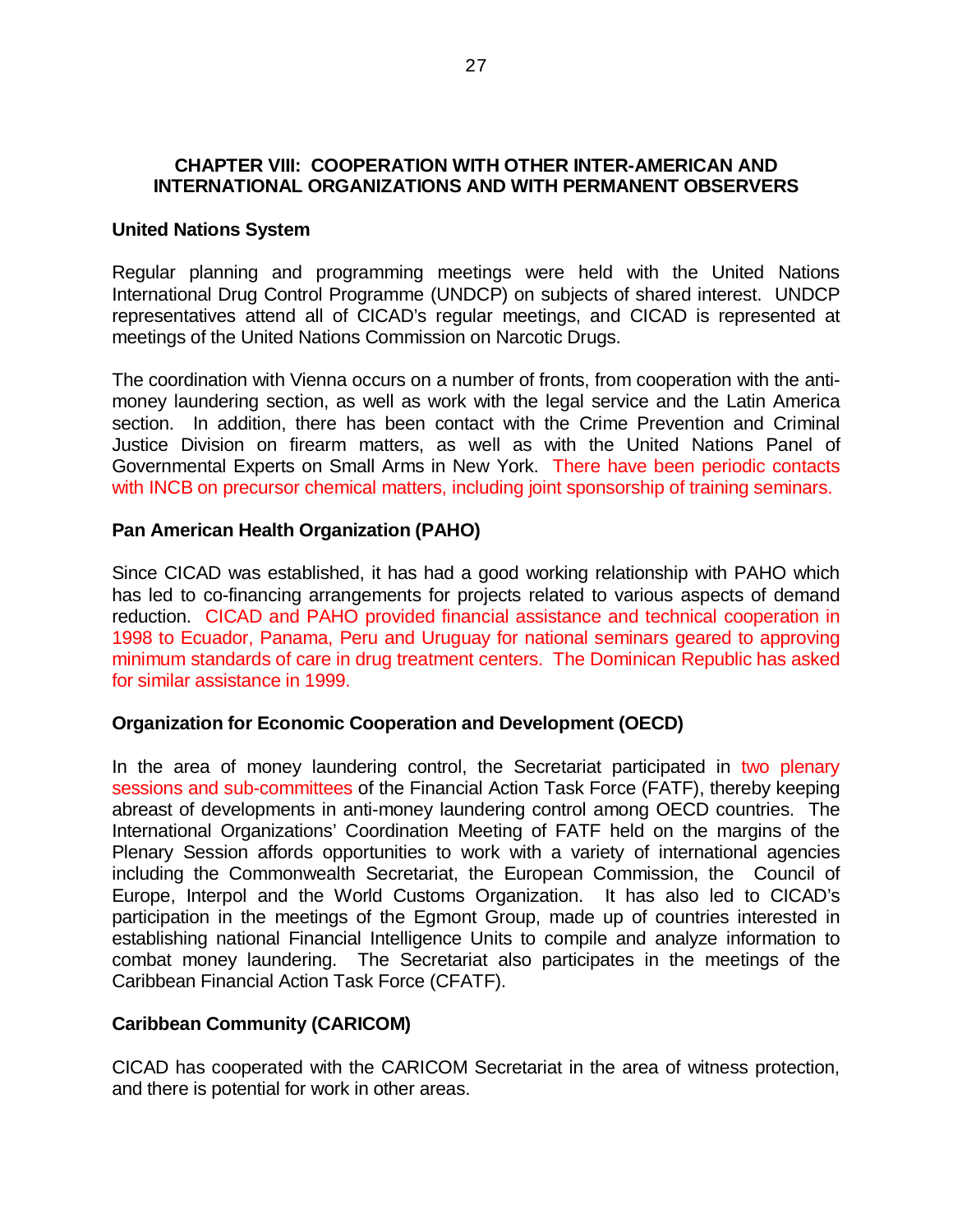### **European Union (EU)/European Commission**

Building on a long history of inter-institutional cooperation, CICAD negotiated a cooperation agreement with the Brussels-based European Union - European Commission. The agreement provides for: telecommunications training to national drug commissions and IADIS libraries and information centers in the hemisphere; an on-line management program for the conduct of CICAD activities; improvements in the design and presentation of IADIS databases and their migration to a WINDOWS environment; and INTERNETbased training courses, among other items. Under the agreements the Commission will provide 200,000 ecus (approximately US\$224,000 at August 1998 exchange rates).

In the area of precursor chemical control CICAD has also cooperated with the European Commission and several of those EU member states that are permanent observers to the OAS.

### **Other international organizations**

CICAD has maintained a working relationship with the World Customs Organization, the Caribbean Customs Law Enforcement Council (CCLEC) on cooperation in maritime affairs, and the Pompidou Group of the Council of Europe.

#### **Permanent Observers**

The Governments of Spain, Japan, France, Israel, Korea and the United Kingdom have provided valuable financial and technical assistance to CICAD programs. Other permanent observers, such as The Netherlands, Germany, Russia, and Italy, have participated regularly in CICAD meetings. Sweden has also indicated interest in CICAD activities.

### **CHAPTER IX: MEETINGS HELD IN 1998**

### **1. Sessions of CICAD**

Second Consultative Meeting of CICAD on the Multilateral Evaluation Mechanism<sup>1</sup>, Washington, D.C., March 2-3, 1998, Final Report, CICAD/CON/doc.8/98 rev.1

Twenty-third regular session, Washington, D.C., May 4-8, 1998, Final Report, CICAD/doc.976/98 rev.1

Twenty-fourth regular session, Tegucigalpa, Honduras, October 26-30, 1998, Final Report, CICAD/doc.1004/98 rev.1

<sup>-</sup><sup>1</sup> The First Consultative Meeting was held in Washington, December 11-12, 1997.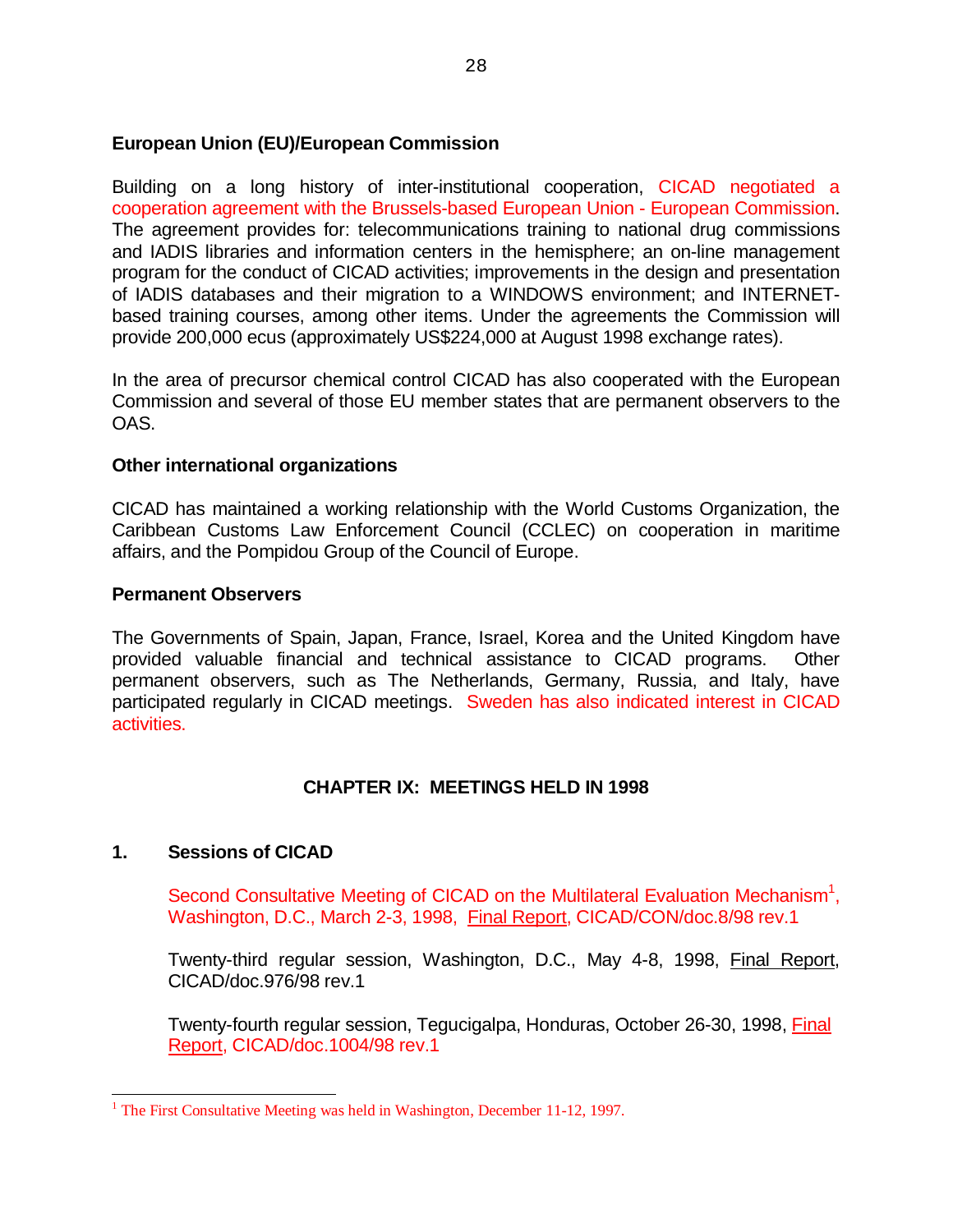#### **2. Intergovernmental Working Group on the Multilateral Evaluation Mechanism (IWG-MEM)**

First Meeting of the Intergovernmental Working Group on the Multilateral Evaluation Mechanism (IWG-MEM), Washington, D.C, May 4-5, 1998, Final Report, CICAD/MEM/doc.1/98

Second Meeting of the Intergovernmental Working Group on the Multilateral Evaluation Mechanism (IWG-MEM), Washington, D.C., August 19-21, 1998, Final Report, CICAD/MEM/doc.24/98 rev.3

Third Meeting of the Intergovernmental Working Group on the Multilateral Evaluation Mechanism (IWG-MEM), Tegucigalpa, Honduras, October, 26-28, 1998, Final Report, CICAD/MEM/doc.14/98 rev.1

#### **3. Control of Money Laundering**

CICAD Group of Experts to Control Money Laundering, Washington D.C., May 12- 14, 1998, Final Report, CICAD/LAVEX/doc.23/98 rev.1

CICAD Group of Experts to Control Money Laundering, Buenos Aires, Argentina, October 20-22, 1998, Final Report, CICAD/LAVEX/doc.17 /98

#### **4. Control of Chemical Precursors**

Meeting of the Group of Experts to Evaluate the Model Regulations on Precursors, Chemical Substances, Machines and Materials, Washington D.C., April 29-May 1,1998 Final Report, CICAD/PRECUR/doc.12/98 rev.2

Meeting of the Group of Experts to Evaluate the Model Regulations on Precursors, Chemical Substances, Machines and Materials, Santa Cruz de la Sierra, Bolivia, September 29-October 2,1998 Final Report, CICAD/PRECUR/doc.14/98

#### **5. Alternative Development**

First Meeting of the Group of Experts on Alternative Development, Washington, D.C., February 12-13, 1998, Final Report, CICAD/DES/ALT/doc.13/98 rev.1

Second Meeting of the Group of Experts on Alternative Development, Villa de Leyva, Colombia, September 22-24, 1998, Final Report, CICAD/DES/ALT/doc.22/98

#### **6. Demand Reduction**

Second Meeting of the Group of Experts on Demand Reduction, Mexico City, Mexico, March 3-6, 1998, Final Report, CICAD/DREX/doc.18/98 rev.1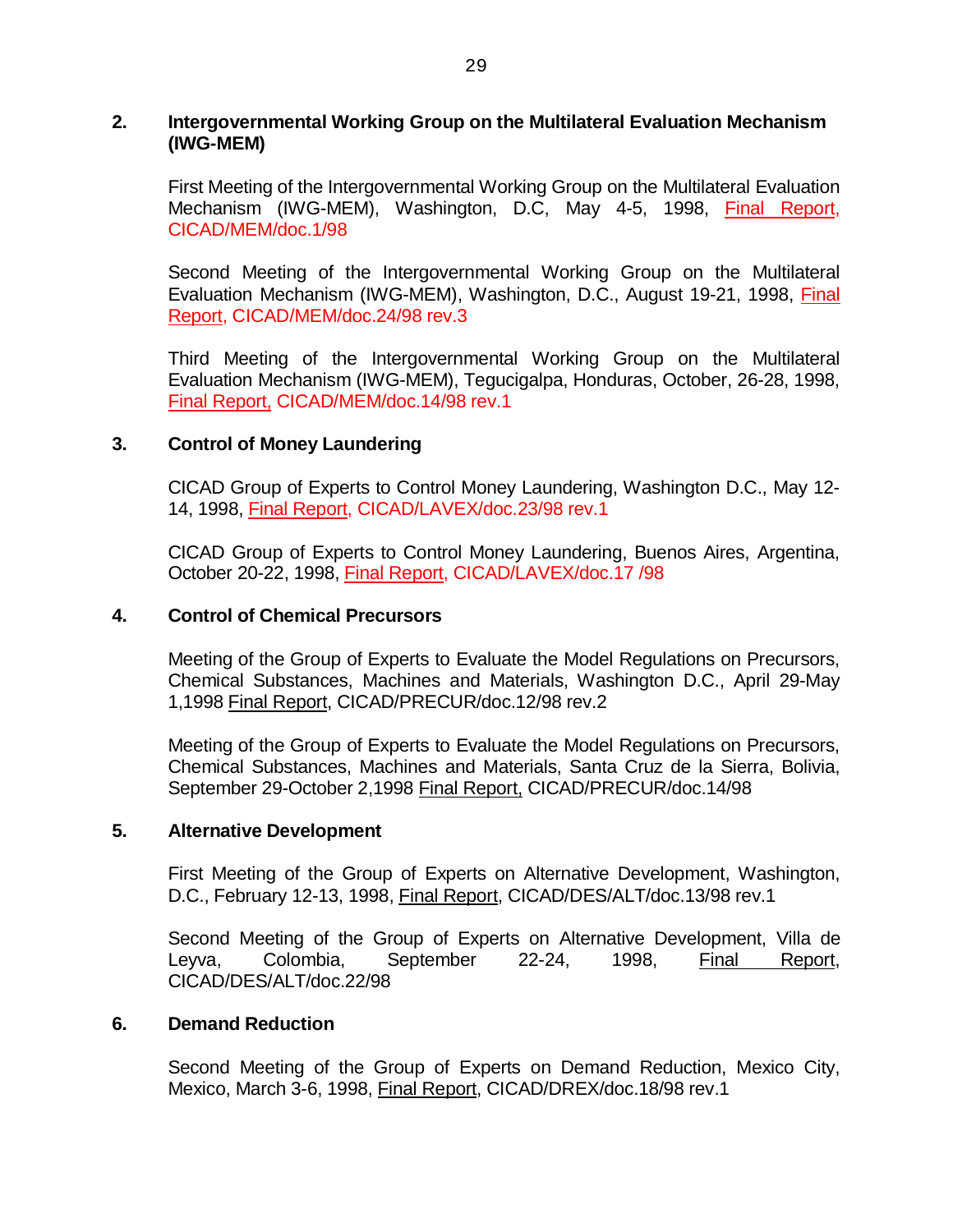### **CHAPTER X: FINANCIAL AND BUDGETARY CONSIDERATIONS**

### **I. Current Budgetary Situation of CICAD**

For 1998 CICAD's funding includes cash contributions received at the end of 1997 (USFY97 contribution), the 1997 accrued interest on external contributions to CICAD, the total funds received in 1998 (cash) and special and in-kind contributions, as per the following table:

| <b>Cash Contributions*</b>               |                     |  |  |
|------------------------------------------|---------------------|--|--|
| <b>United States</b>                     | US\$2,000,000       |  |  |
| <b>OAS Regular Fund</b>                  | 1,632,400           |  |  |
| Canada                                   | 246,900             |  |  |
| Japan                                    | 155,000             |  |  |
| Interest                                 | 110,246             |  |  |
| France                                   | 72,727              |  |  |
| Mexico                                   | 50,000              |  |  |
| Chile                                    | 10,000              |  |  |
| Dominican Republic                       | 3,000               |  |  |
| Peru                                     | 3,000               |  |  |
| <b>Sub-Total</b>                         | US\$4,283,273       |  |  |
| <b>Special and In-Kind Contributions</b> |                     |  |  |
| <b>United States</b>                     | US\$300,000         |  |  |
| Canada                                   | 132,000             |  |  |
| Spain                                    | 118,600             |  |  |
| Korea                                    | 50,000              |  |  |
| Colombia                                 | 32,000              |  |  |
| Israel **                                | (Offered)<br>25,000 |  |  |
| Argentina                                | 25,000              |  |  |
| Mexico                                   | 16,000              |  |  |
| <b>Bolivia</b>                           | 4,500               |  |  |
| <b>Sub-Total</b>                         | 703,100             |  |  |
| <b>TOTAL:</b>                            | US\$4,986,373       |  |  |

**\*** Many of these funds and/or accounts are multi-year

**\*\*** As per estimate from the OAS Fellowships Department.

### **OAS Regular Fund:**

Approximately **US\$1,342,400** of this fund is directed towards salaries of CICAD staff in objects 1 and 2. The balance is used for organizing the two statutory meetings of the Commission (**US\$66,200**), non-discretionary operating expenses (**US\$45,000** approx.), travel of CICAD staff not directly related to projects (**US\$69,000** approx.), editing and translation services for CICAD's documents (**US\$34,500** approx.), and purchasing of equipment and supplies (**US\$27,000**). The remaining **US\$48,300** were used to finance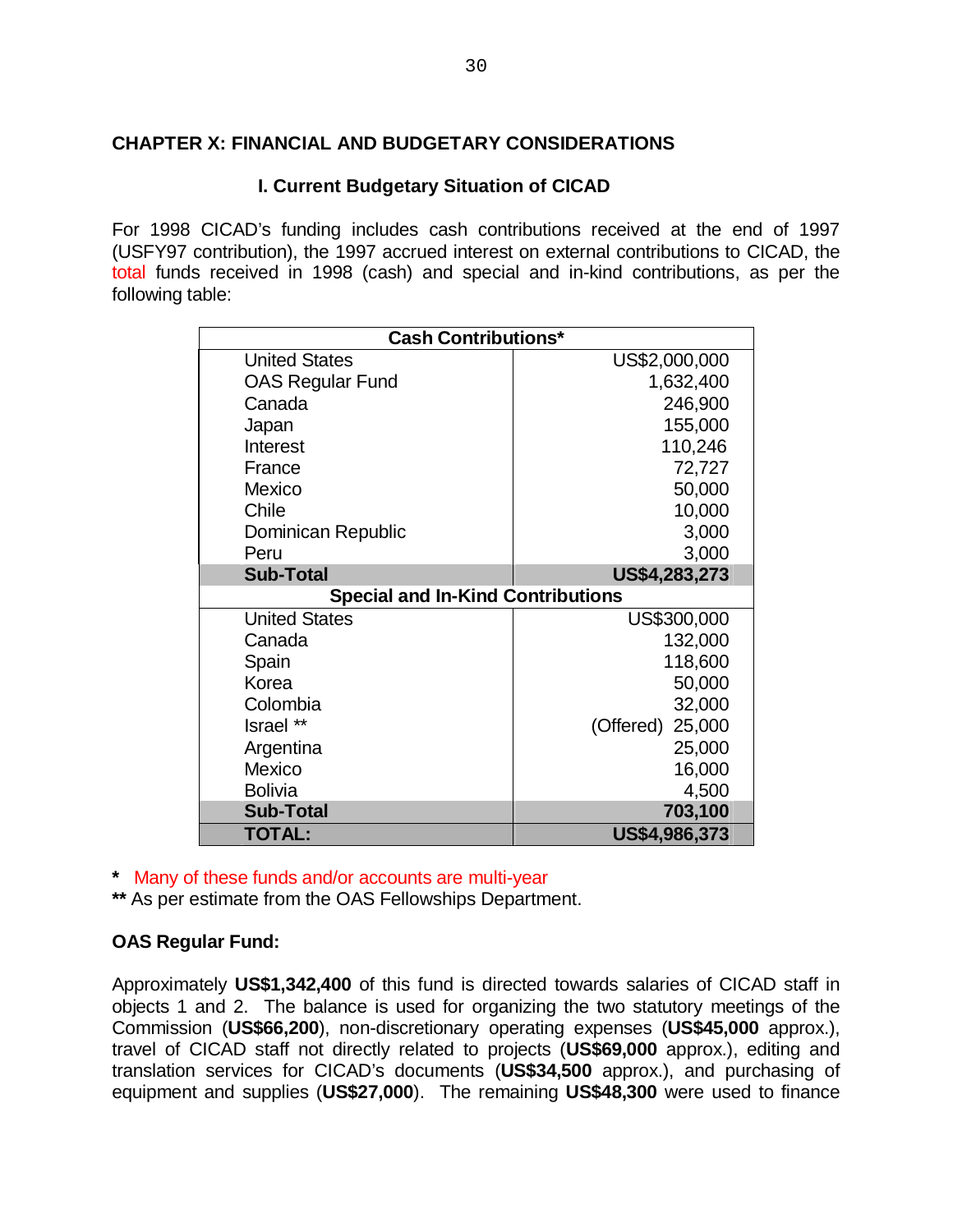the following activities: Second Consultative Meeting on Multilateral Cooperation against Drugs (Washington, D.C., Feb. 1998), **US\$6,500**; Second Meeting of the Expert Group on Demand Reduction (Mexico City, March 1998) **US\$27,300**; SIDUC Advisory Committee **US\$14,500**.

### **Interest:**

During 1998, the General Secretariat of the OAS credited to CICAD's accounts the interest earned on the external contributions to CICAD. From January 1998 through December 1998 the interest credited totaled **US\$110,246**. These funds were applied to finance a training workshop for judges and district attorneys on new investigative techniques for drug trafficking crimes and on juridical assistance; to provide OAS counterpart funds for 5 of the 12 fellowships offered by the *Universidad Complutense de Madrid*; and for technical and administrative support for CICAD's projects.

### **II. Funds Requested and Received**

### **1. United States Contribution:**

During 1998 CICAD worked with funds from the U.S. contribution for fiscal year 1997 (USFY97) for a total of **US\$2,000,000**. This amount was received in two installments: **US\$1,054,000** in October 1997, and the remaining **US\$946,000** in February 1998. The total amount was distributed among the following areas of CICAD:

| <b>Demand Reduction</b>                | US\$618,000   |
|----------------------------------------|---------------|
| <b>Supply Reduction</b>                | 502,000       |
| <b>Legal Development</b>               | 280,000       |
| <b>Institutional Building</b>          | 263,000       |
| Inter-American Drug Data Bank          | 257,000       |
| Inter-American Drug Information System | 80,000        |
| TOTAL USFY97:                          | US\$2,000,000 |

**Demand Reduction distribution** The funds (**US\$618,000**) were distributed among the following projects: **(1)** Drug abuse prevention initiative for the Central American Atlantic Coast; **(2)** Drug abuse prevention and treatment training for the English-speaking Caribbean and the Atlantic Coast of Central America; and, **(3)** Mobilization of youth and community leaders in Central and South America. Through the end of December 1998, 86% of this contribution had been expended. The remaining 14% is programmed for ongoing activities within the three projects. In addition, carry-over funds for projects being executed with former US contributions were approximately **US\$275,000** at the beginning of the year. Of this total approximately **US\$247,400** have been expended and the remaining **US\$27,600** are being used in ongoing activities.

**Supply Reduction distribution** The funds (**US\$502,000**) were distributed among the following projects: **(1)** Alternative development projects-Colombia; **(2)** Alternative development project-Peru; **(3)** Inter-American drug training workshop for law enforcement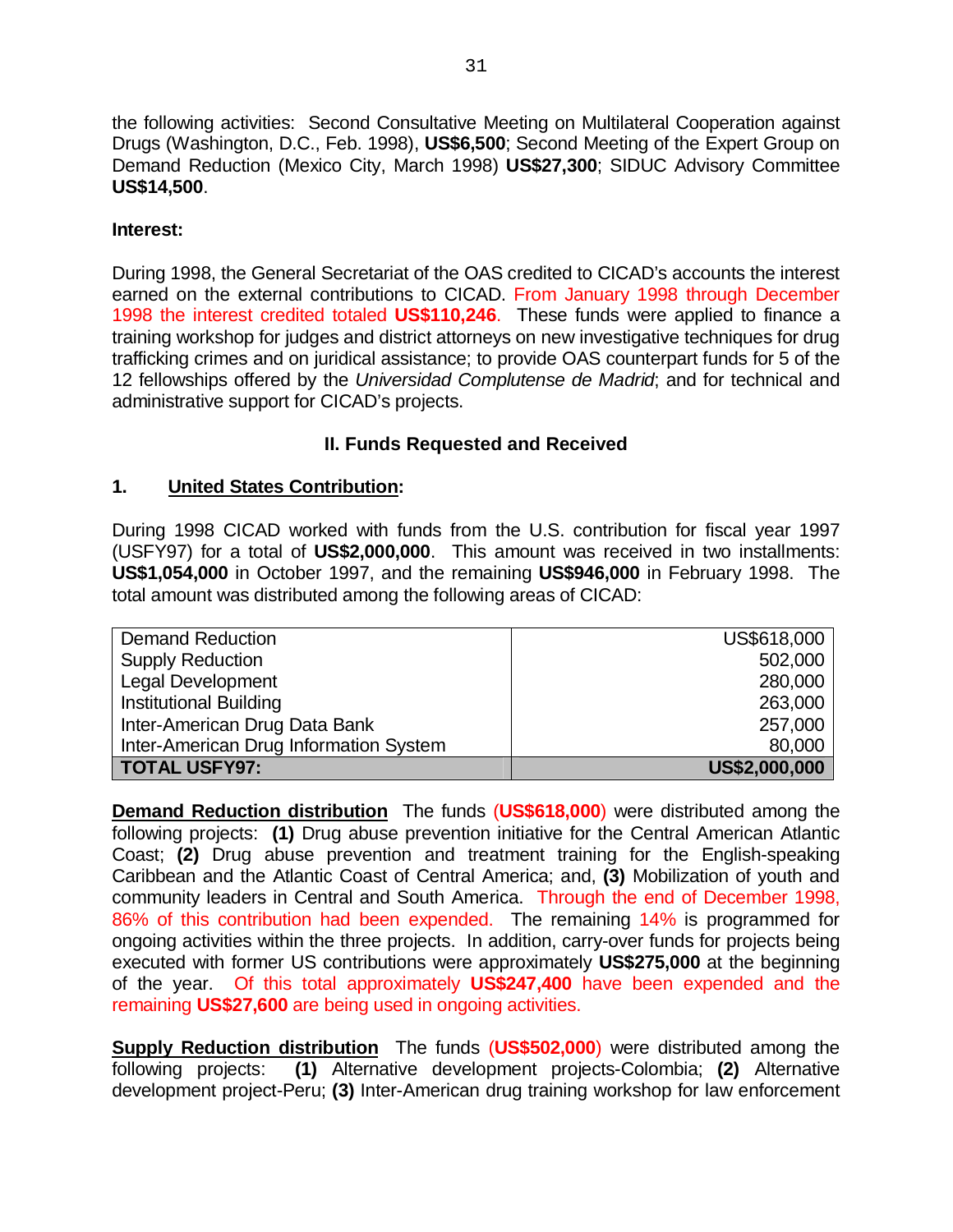officers-Canada; **(4)** GLEAM project; **(5)** Maritime cooperation; **(6)** Inter-American telecommunication system for drug control/chemical precursors (RETCOD); **(7)** System of information on chemical substances; and, **(8)** Software for the uniform application of controls according with CICAD model regulations on chemical precursors. Through the end of December, 80% of this contribution has been expended. The remaining 20% is programmed for ongoing activities within the projects. In addition, carry over funds for projects being executed with former US contributions were approximately **US\$257,600** at the beginning of the year. Of this total approximately **US\$192,050** has been expended, and the remaining **US\$55,550** are being used in ongoing activities.

**Legal Development distribution** The funds (**US\$280,000**) were distributed among the following activities: **(1)** Money laundering control and technical support; **(2)** Meetings of the expert group on money laundering; **(3)** Meetings of the expert group on chemical/precursors (model regulations); **(4)** Technical support for chemical/precursors. Through the end of December 1998, 86% of this contribution had been expended. The remaining 14% is programmed for ongoing activities within the projects. In addition, carry over funds for projects being executed with earlier US contributions were approximately **US\$288,000** at the beginning of the year. Of this total approximately **US\$163,800** have been expended in activities related to money laundering and drug combat seminars and technical support for money laundering projects. Of the remaining **US\$124,200,** the amount of **US\$122,000** is programed for CEDEJU which is in standby waiting signature of a new agreement and the rest for technical and administrative support to money laundering activities. On the other hand, **US\$124,900** from the funds for the Witness Protection program in the Caribbean (USFY96) were reprogrammed in coordination with the US Department of State, among the following activities: Expert Group Precursors-Martinique (June 1997); INCB/CICAD Drug Control Administrators Workshop-Martinique (Dec. 1997); Normative Instruments Workshop-Santa Cruz/Bolivia (Nov. 1997); Technical support to projects of the Legal Development and Supply Reduction areas of CICAD; Money Laundering project in Uruguay (computer equipment). As of December 31, 1998 there is a balance of **US\$6,800** in the Witness Protection account.

**Institution Building distribution** The funds (US\$263,000) were used for the training of national drug commission officials in various countries; Internet costs for 32 countries for one year; purchase of software for 32 countries; project technical support, and expenditures related to translations, travels and miscellaneous. Through the end of December 1998, 94% of this contribution has been obligated and the remaining 6% is programmed for ongoing activities. In addition, carry over funds for projects being executed with former US contributions were approximately **US\$11,300**, of which **US\$6,800** were expended and the rest is being used in ongoing activities.

**Inter-American Drug Data Bank distribution** The funds (**US\$257,000**) were used to support the Inter-American Drug Use Data System (SIDUC)-phase II. Through the end of December 1998, 70% of this contribution has been expended and the remaining 30% is programmed for ongoing activities. In addition, carry over funds for projects being executed with earlier US contributions were approximately **US\$51,000**. Of this total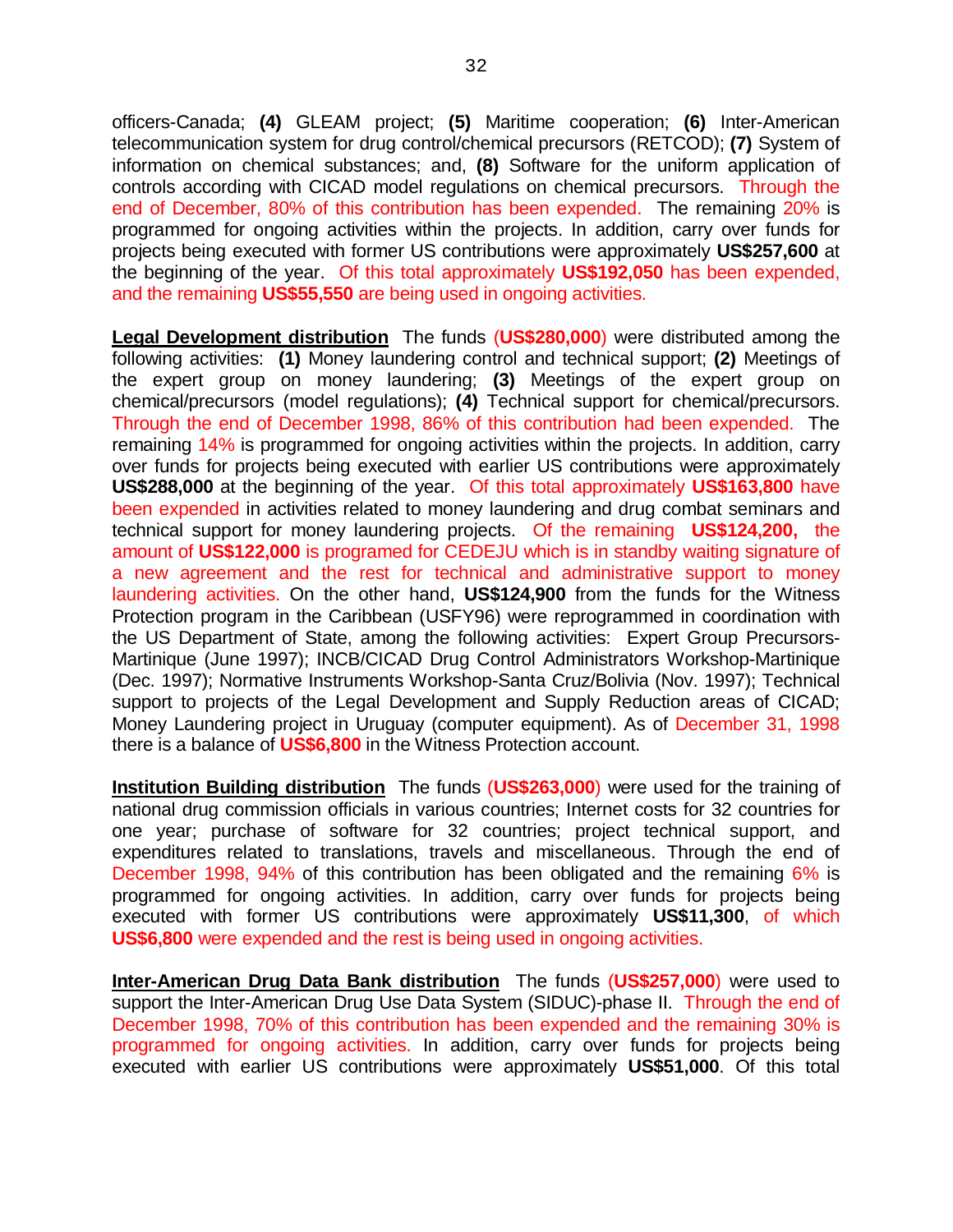approximately **US\$46,000** have been expended and the remaining **US\$5,000** are being used in ongoing activities.

**Inter-American Drug Information System distribution** The funds (**US\$80,000**) are to be used for the Conference "Drug Information in the XXI Century: A future direction strategy", to be executed in two phases. In a first phase, CICAD representatives will discuss content needs (topics and types of information) and priority information users at the twenty-fourth regular session of CICAD. Subject to the orientation received from CICAD and its approval, the second phase of the Conference will be a technical meeting, wherein information and systems specialists will suggest a technical structure to compile, process and deliver relevant information to designated priority users.

### **2. Canadian Contribution:**

The total Canadian contribution for 1998 was **US\$246,900**, distributed as follows:

| <b>CANADIAN CONTRIBUTION TO CICAD-1998</b> |       |  |
|--------------------------------------------|-------|--|
| (in thousands of dollars)                  |       |  |
|                                            | Cdn\$ |  |

|                                                               | Cdn\$   | US\$    |
|---------------------------------------------------------------|---------|---------|
| <b>FOREIGN AFFAIRS - April 1998</b>                           | \$200.0 | \$139.0 |
| Multilateral Evaluation Mechanism (MEM)(Cnd\$50.0)            |         | 92.5    |
| 50% funding for expert in health and systems policy/drug      |         | 46.5    |
| strategy for 1 year                                           |         |         |
| <b>SOLICITOR GENERAL - July 1998</b>                          | \$100.0 | \$67.1  |
| Mobilization project of youth/community leaders Central &     |         | 19.5    |
| Port security project                                         |         | 23.8    |
| Project to develop an estimate of the cost of substance abuse |         | 23.8    |
| <b>HEALTH CANADA - August 1998</b>                            | \$60.0  | \$40.8  |
| 25% funding for expert in health and systems policy/drug      |         | 40.8    |
| <b>TOTAL CANADIAN CONTRIBUTION FOR 1998*:</b>                 | \$360.0 | \$246.9 |

\* This amount has been obligated with the exception of the funding for the mobility project, which will take place in 1999.

In addition, carry-over funds for projects being executed with earlier Canadian contributions were approximately **US\$71,700**. Of this total **US\$11,000** were used for partial financing of the contract for the expert in health and systems policy/drug strategy. In addition, of the approximately **US\$27,700** in Demand Reduction, **US\$14,200** have been obligated and the remaining **US\$13,500** are programmed for the project on Women, Family and Drug Abuse. Of the approximate **US\$33,000** in Supply Reduction, **US\$28,400** have been obligated and the remaining **US\$4,600** are being used for ongoing activities.

### **3. General Fund:**

The carry-over amount of this fund into 1998 was **US\$99,200**. During 1998 CICAD transferred to the General Fund balances remaining from the contributions of Costa Rica for the thirteenth regular session of CICAD in 1993 **(US\$1,107**) and of Argentina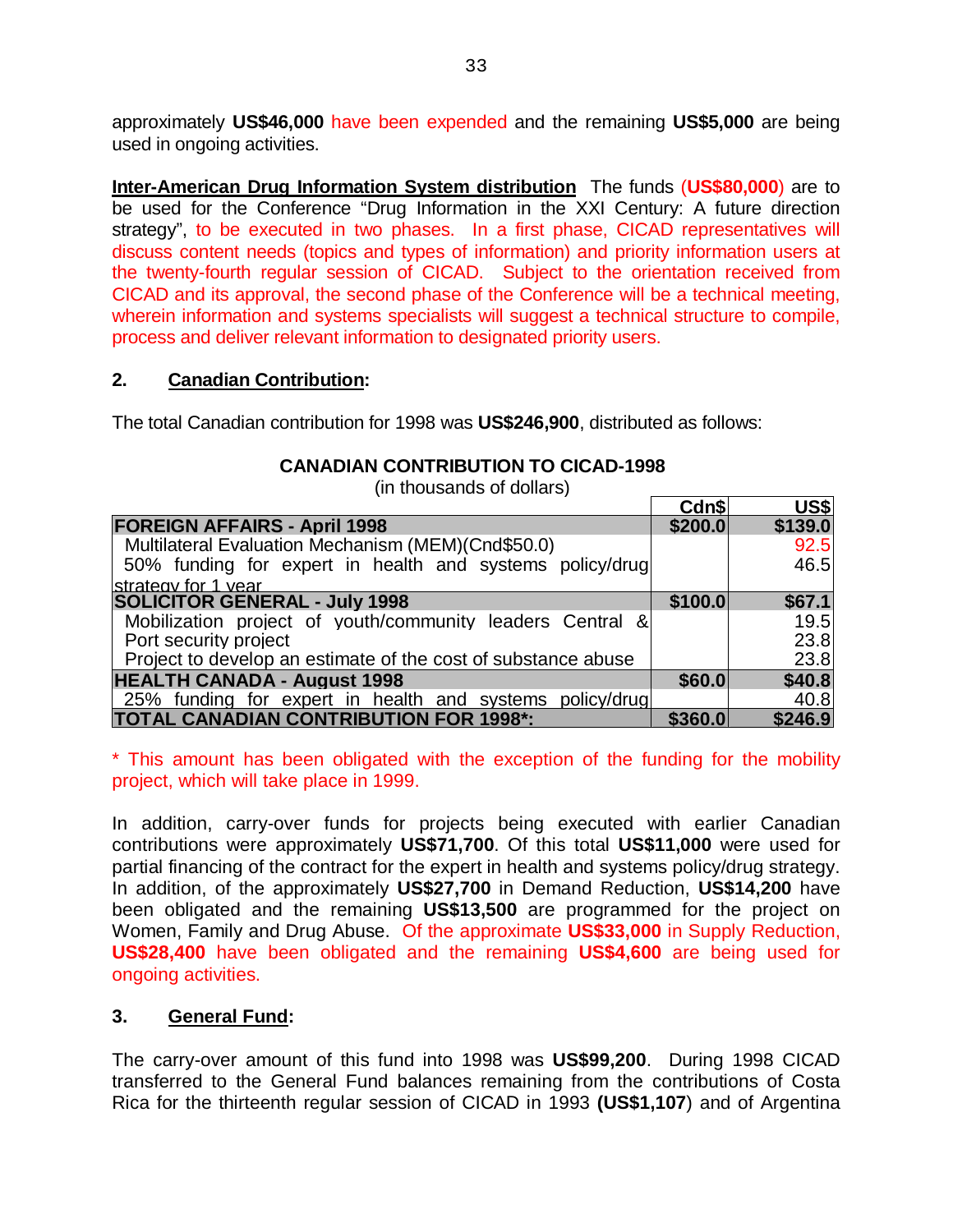for the fifteenth regular session of CICAD in 1994 **(US\$4,414)**. Also, as of August 31, 1998, CICAD received a total of **US\$66,000** from the Governments of the Dominican Republic, Chile, Peru and Mexico. The total amount in this fund is **US\$170,721** distributed as follows:

| \$79,000  | For IADIS operations              |
|-----------|-----------------------------------|
| \$25,000  | For SIDUC project                 |
| \$24,121  | Technical/administrative support  |
| \$7,000   | For CICAD promotional items       |
| \$4,000   | <b>Expert Group on Precursors</b> |
| \$139,121 |                                   |

The balance of **US\$31,600** will be distributed according to CICAD's needs in different areas.

# **4. Government of Japan**

A contribution of **US\$155,000** was received during the fourth quarter 1998 for the Nursing School Training in Drug Abuse Prevention and Treatment in the Andean Countries and Brazil.

### **5. Government of France**

Contribution of 400,000 FF (**US\$72,727**) to the RETCOD project (chemical/ precursors module) was received in November 1998.

### **6. Other carry-over funds from former contributions**

The projects being executed with other carry-over funds from specific and earmarked contributions include:

- *CICDAT*, from a 1997 contribution from the Government of Spain
- Nursing school training in drug abuse prevention and treatment in the Andean countries and Brazil, with a 1997 contribution from the Government of Japan
- The project Andean Street Children-Job training for youth at risk is being executed with carry-over funds from an earlier contribution from Japan
- The balance of approximately **US\$6,300** from last year's contribution of France for a chemical control workshop was used for a seminar on custom's cooperation held in Martinique in October 1998

# **7. In-kind and special contributions**

• **Government of Mexico.** Support to the meeting of the Expert group in Demand Reduction, March 1998. The Mexican government covered expenses with lodging and meals for 8 participants, meeting rooms and offices, equipment (interpretation, copying, sound, telecommunications and computers), documents reproduction,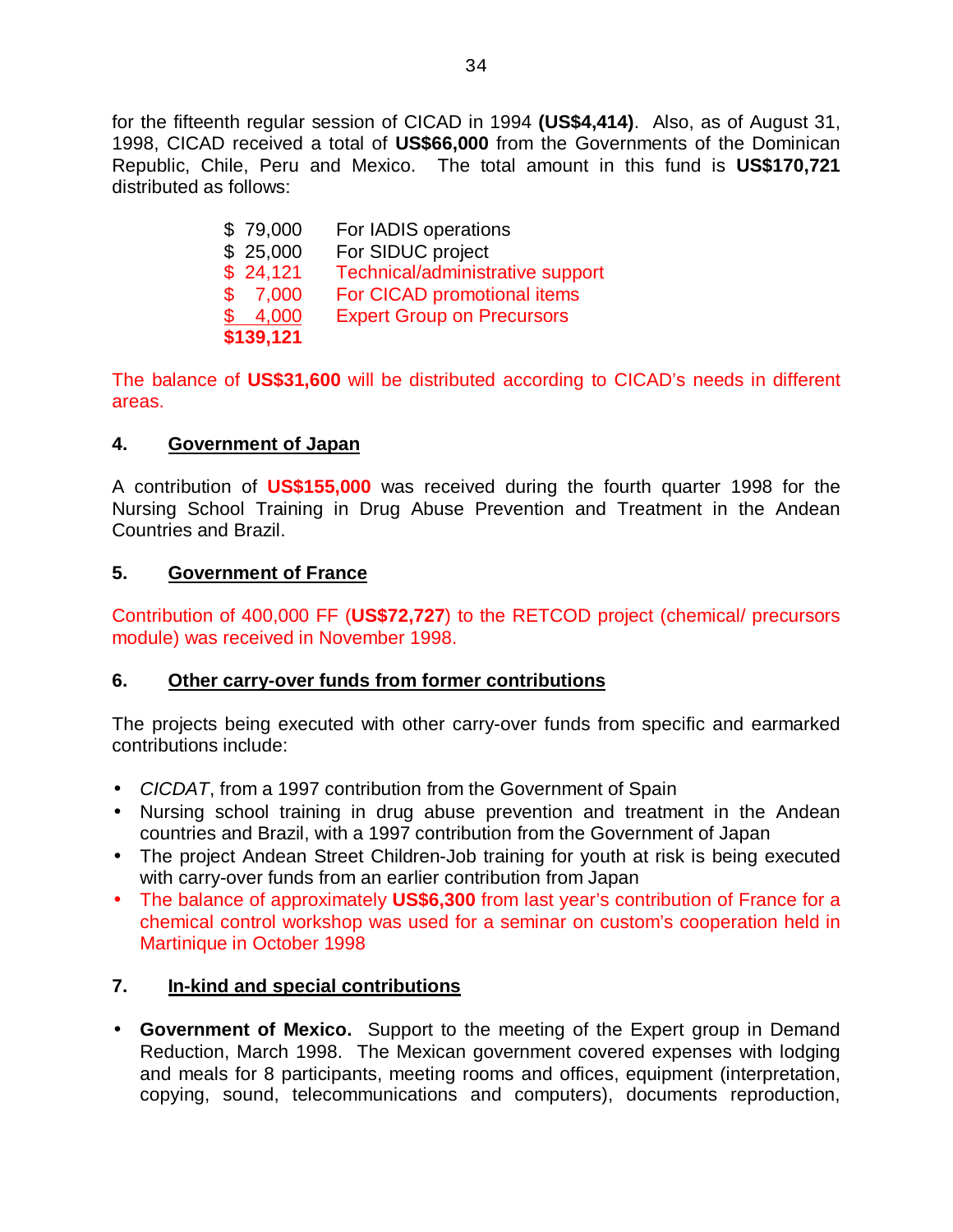supplies and stationery, local transportation for all participants, as well as secretarial and other clerical services. The estimated Mexican contribution is calculated at **US\$25,000** approximately, based on what the OAS would have expended had it paid those costs.

• **Government of Canada. (1)** During July 1998, CICAD and the RCMP cosponsored the Tenth Inter-American Workshop for Law Enforcement Officers*.* The RCMP provided lodging and meals for participants as well as professional and logistical support. The estimated Canadian contribution is calculated at **US\$120,000** approximately (based on what the OAS would have expended had it paid those costs).

**(2)** Through the RCMP co-sponsor a training seminar for police officers in money laundering and undercover operations, held in the Bahamas in November 1998. The RCMP covered full travel and accommodation expenses of the 3 key speakers, meeting room and equipment. The estimated contribution is calculated at **US\$12,000** approximately, based on what the OAS would have expended had it paid those costs.

- **Government of the U.S.** Support from the Department of Defense (DoD) of **US\$300,000** for CICAD's RETCOD project, provided directly to participating countries. Coordination through the designing and fielding of an HF communications capability to network precursor chemical computer databases, resident at bases of operation, to riverine mobile operators monitoring chemical movements in western Brazil, southeast Colombia and northern Peru. Use of low-cost, low-maintenance radios.
- **Government of Spain. (1)** Twelve scholarships (October 1998-June 1999) for graduate studies on all aspects of drug abuse at the Universidad Complutense de Madrid, through the Spanish Agency for International Cooperation/Ibero-American Institute for Cooperation. The approximate monthly cost per student is **\$700** (based on an estimate from the OAS Fellowships Department) for a period of nine months. Therefore, the estimated Spanish contribution is approximately **US\$75,600**.

**(2)** Co-sponsor the international workshop in matters related to the fight against drug trafficking held in Antigua, Guatemala in May. The Government of Spain covered lodging and food for all 18 participants, as well as the logistics of the workshop (venue of meeting, equipment, copies and supplies). The estimated Spanish contribution is calculated in **US\$15,000** approximately, based on what the OAS would have expended had it paid those costs. **(3)** The Spanish government financed the participation of 25 officials at a workshop for judges and prosecutors on new legal instruments to control money laundering and drug trafficking. The event took place in November, in Santa Cruz de Bolivia (**US\$28,000**).

• **Government of Korea.** Donation of computer equipment (hardware and parts) worth approximately **US\$50,000** for demand reduction drug epidemiology (SIDUC) projects, received in December 1998.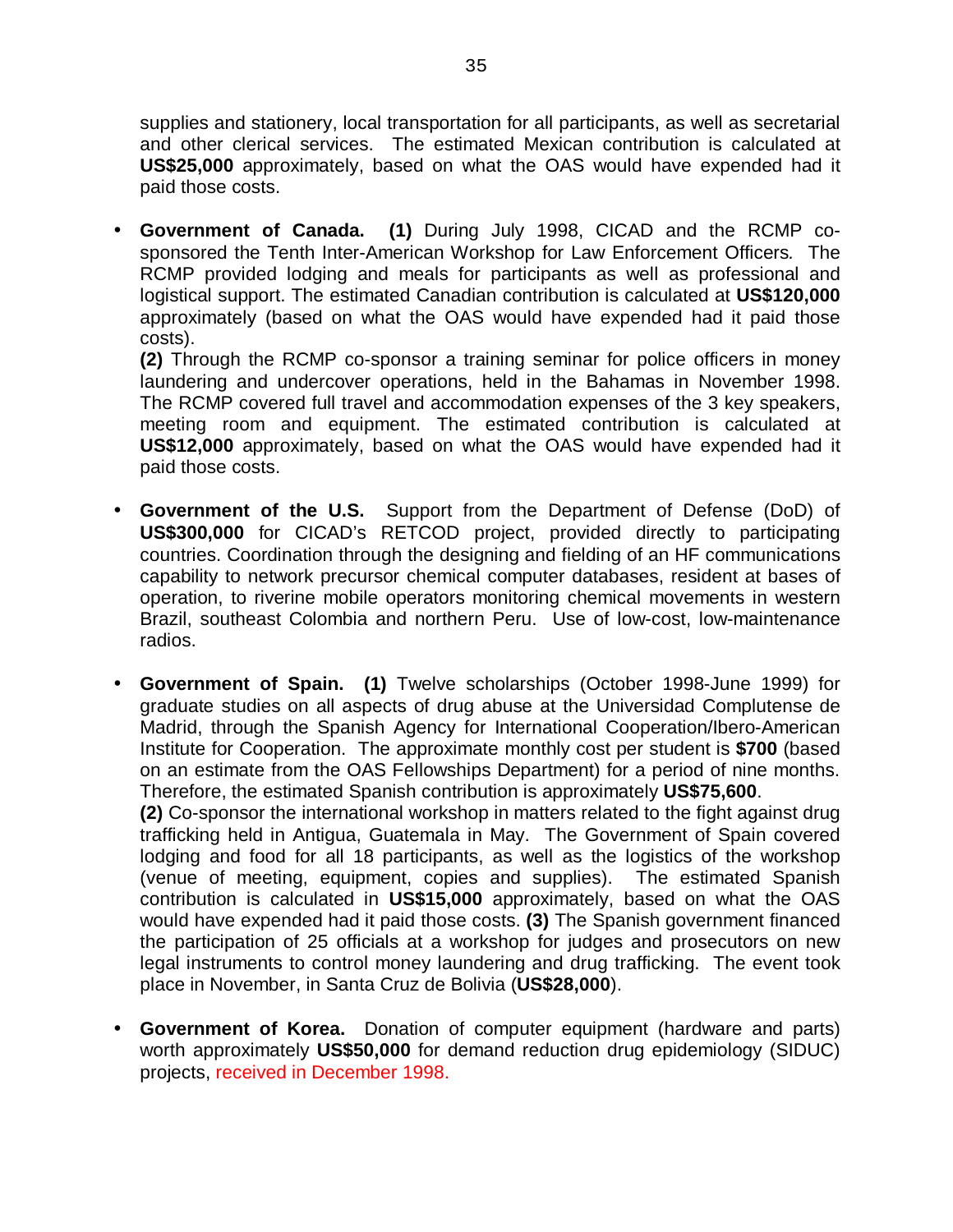- **Government of Colombia.** Support to the meeting of the Group of Experts on Alternative Development, September 1998. The Colombian government covered expenses for the meeting room and offices, equipment (copying, sound, telecommunications and computers), supplies and stationery, as well as secretarial and other clerical services. The estimated Colombian contribution is calculated at **US\$17,000** approximately, based on what the OAS would have expended had it paid those costs. Also, in November 1998, CICAD received a contribution of **US\$15,000** from PLANTE/Colombia for the "Market Links" project in alternative development.
- **Government of Argentina.** Support to the meeting of the Group of Experts on Money Laundering*,* held in Buenos Aires, in October 1998. The Argentinian government covered all expenses including interpretation services, equipment (interpretation, copying, sound, telecommunications and computers), supplies and stationery, as well as secretarial and other clerical services. The estimated Argentinian contribution is calculated at **US\$16,000** approximately, based on what the OAS would have expended had it paid those costs.
- **Government of Bolivia.** Support to the meeting of the Group of Experts on the Control of Precursors and Chemical Substances held in Santa Cruz, in September 1998. The Bolivian government covered expenses with meeting room and offices, equipment (interpretation, copying, sound, telecommunications and computers), supplies and stationery, as well as secretarial and other clerical services. The estimated Bolivian contribution is calculated at **US\$4,500** approximately, based on what the OAS would have expended had it paid those costs.
- **Government of Israel.** Five fellowships for a 4-week course in Demand Reduction at a university in Israel. The fellowships include lodging and meals, full board, medical insurance, lectures, study materials, cultural and social activities/excursions, health services and pocket money for miscellaneous expenses. The estimated contribution from the Government of Israel is **US\$25,000** (based on an estimate from the OAS Fellowships Department). These fellowships will be awarded during 1999.

### **III. Result of the Efforts to Obtain External Financing**

Since more than 70% of CICAD's funding is derived from external financing, the Commission's Executive Secretariat draws up detailed project proposals related to CICAD's policies, which are then presented to possible donors for analysis.

| <b>Cash Contributions to CICAD - External Funds</b> |                  |             |                                |                                 |
|-----------------------------------------------------|------------------|-------------|--------------------------------|---------------------------------|
| <b>Year 1996</b>                                    | <b>Year 1997</b> | Year 1998   | <b>Year 1999</b><br>(received) | <b>Year 1999</b><br>(projected) |
| \$1,226,876                                         | \$2,205,000      | \$2,540,627 | \$1,416,000                    | \$2,799,820                     |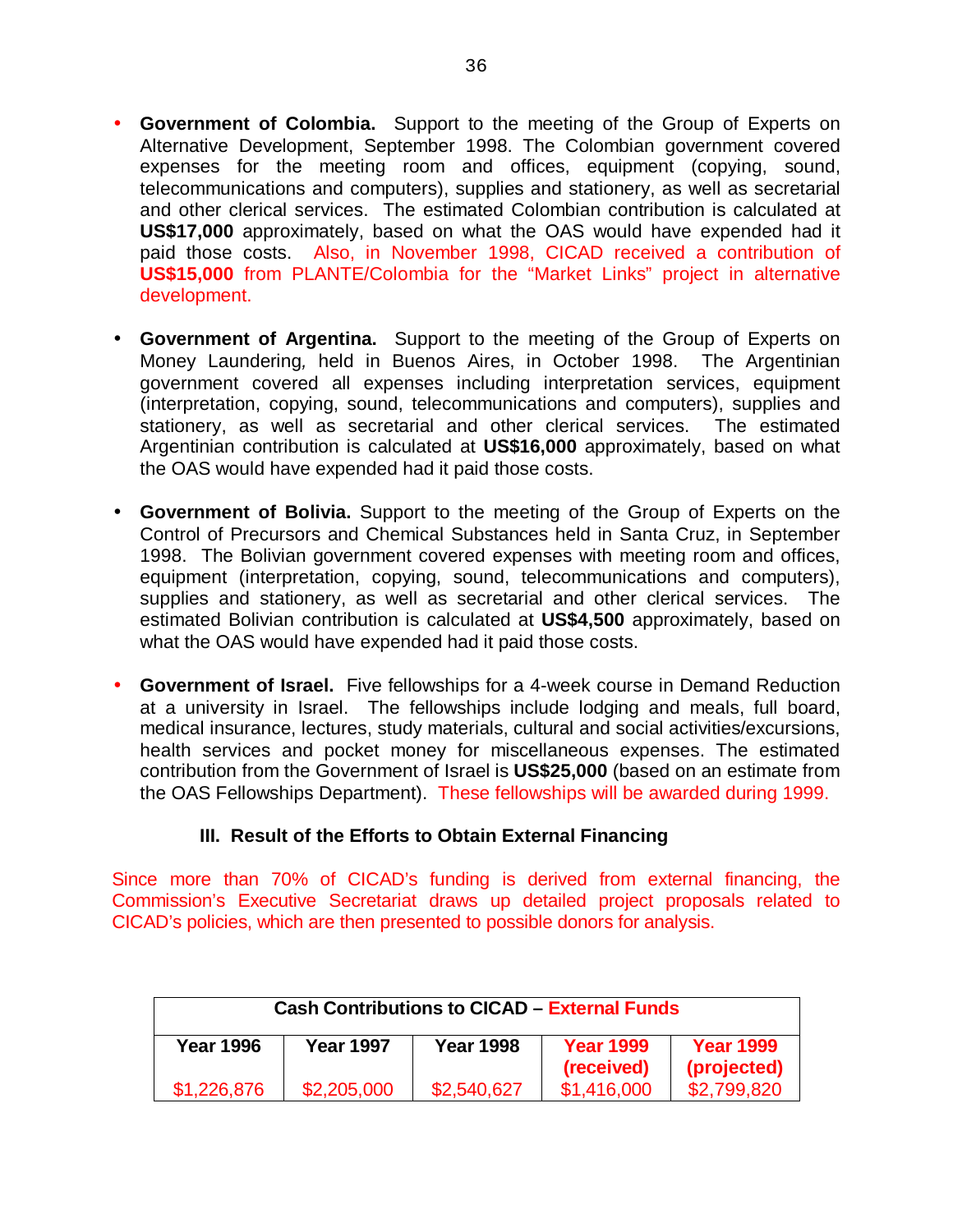### **IV. POSSIBLE SOURCES OF FUNDING FOR 1999:**

#### **United States:**

In December 1998 **US\$1,416,000** were received from the U.S. Government as its USFY98 to CICAD. These funds will be used for activities in 1999. Financing has also been offered for judicial training. The USDS/INL has agreed to fund the program on training for judges and prosecutors through a grant of **US\$120,000.** The USDA has agreed to contribute **US\$3,000,000** to CICAD's Alternative Development program to be disbursed at a rate of **US\$1,000,000** per year within the next 3 years.

#### **European Union:**

A contribution of **226,000 Ecus** was agreed (**US\$293,000** approx.) to the Inter-American Drug Information System (IADIS) On-line Management project. The funds are to be used on training workshops, technical assistance and equipment. Additionally, the European Union has agreed to a donation of **205,000 Ecus** (**US\$325,000** approx.) for CICAD's program on chemical control in the Caribbean region.

#### **Spain**

A contribution of **US\$536,000** to the Institution-Building program for a period of two years (1999-2000) was agreed.

#### **Inter-American Development Bank**

A contribution of **US\$480,000** for a project to help assure the integrity of financial markets in Latin America through the training of officials from banks and bank regulatory agencies in money laundering prevention. The IDB will fund a project related to Financial Intelligence Units with a grant of **US\$104,000** to be received during 1999.

#### **CHAPTER XI: CICAD RECOMMENDATIONS TO THE GENERAL ASSEMBLY**

The Inter-American Drug Abuse Control Commission (CICAD) has made important progress in its work over the past year, and is expected to make further progress in specific areas in the coming months. Nonetheless, at the present time there are some areas where it needs the support or approval of the General Assembly to strengthen its action so that it can continue to move towards achieving its goals.

CICAD therefore recommends the following to the General Assembly:

1. That, regarding the establishment of the Multilateral Evaluation Mechanism (MEM), and the negotiations which have taken place in 1998, the General Assembly take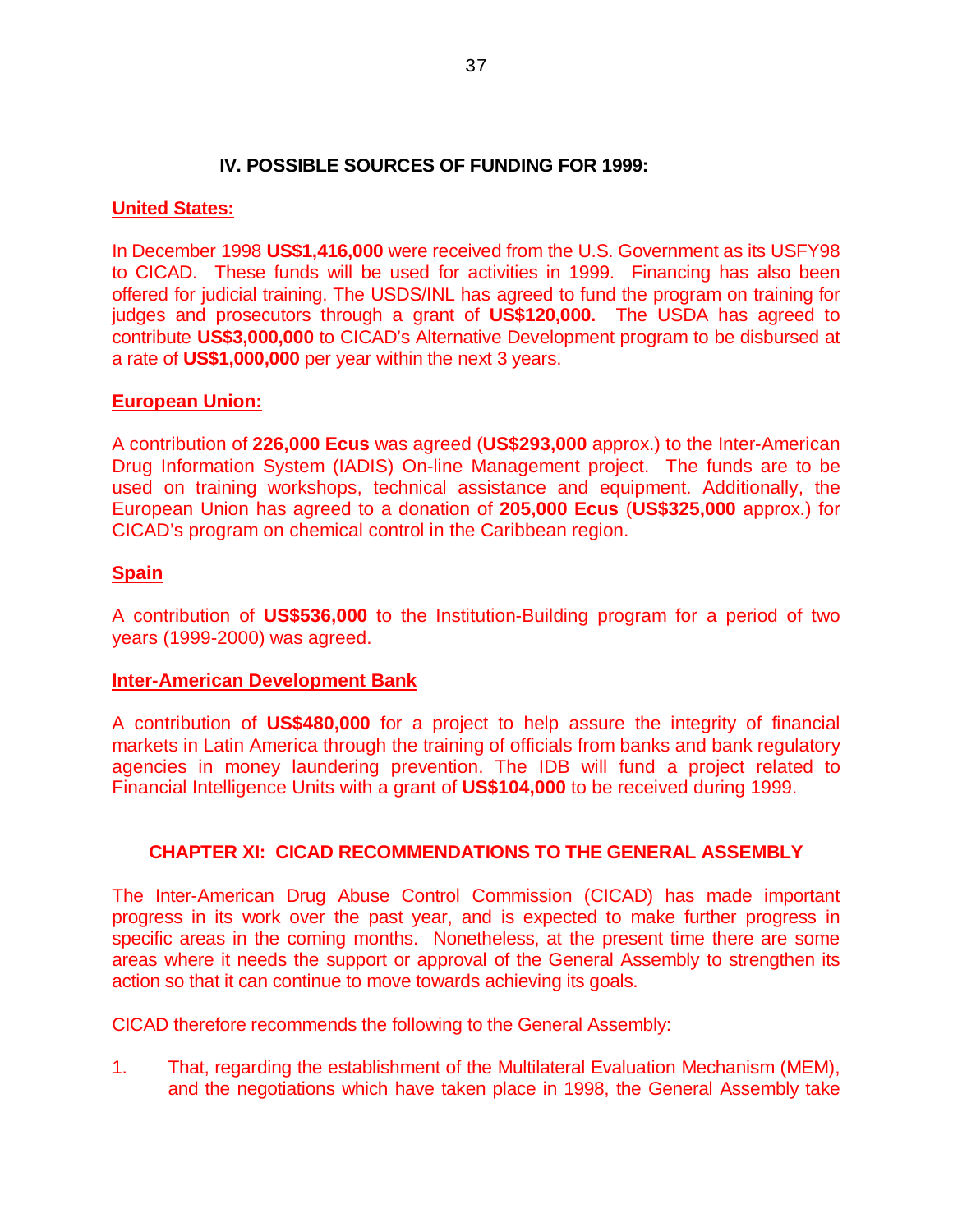note of the progress made by the Intergovernmental Working Group in identifying principles, objectives and characteristics of the mechanism as well as indicators to be used in the evaluation process, and continue to support the Commission in the ongoing development of the MEM.

- 2. That, in its consideration of CICAD's Regular Fund budget, it approve the creation of a new P-4 post for a Science Director/Principal Investigator, whose function would be to direct the statistics and research needed to support CICAD's programs and the Multilateral Evaluation Mechanism (MEM) (see page 12).
- 3. To permit, in the case of CICAD's Expert Groups on Demand Reduction, Money Laundering Control, Arms Control, Precursor Control and Alternative Development, well-justified exceptions, to General Assembly resolutions AG/RES.1277 (XXIV-0/94), operative paragraph III.A.5.
- 4. Take note of the following activities in the area of supply reduction related to alternative development:

a. To issue a strong appeal to the international financial institutions for their support of the joint and individual efforts being made by the States of the region in the area of alternative development. Such an appeal should be backed by the individual efforts of the governments concerned acting through their Governors and Executive Directors accredited to such institutions. To further endorse and promote the efforts being made by the Inter-American Development Bank in support of alternative development programs and activities in the region.

b. To reinforce and support governments involved in alternative development activities in their negotiations with the international lending community to ensure debt reduction operations in exchange for alternative development. Both the countries and the lending institutions should be encouraged to make swap operations or debt reduction operations possible in exchange for environmental protection and recovery in areas subject to alternative development programs.

c. To urge states to maintain trade preferences aimed at promoting alternative development. In order to provide initiatives for their most effective use, countries granting trade preferences should continuously provide information to eligible States, either directly or through the Executive Secretariat of the Commission, concerning any changes or expansion made therein.

d. To promote horizontal cooperation as one of the most important and most useful tools available for the promotion of alternative development. To support the pledges made by the delegations of Bolivia, Colombia, and Peru to share their experience with every interested country in the hemisphere, through such technical assistance as may allow this necessary exchange to take place. To provide the Executive Secretariat with funding to ensure that this and other types of technical assistance are given to countries engaged in alternative development projects.